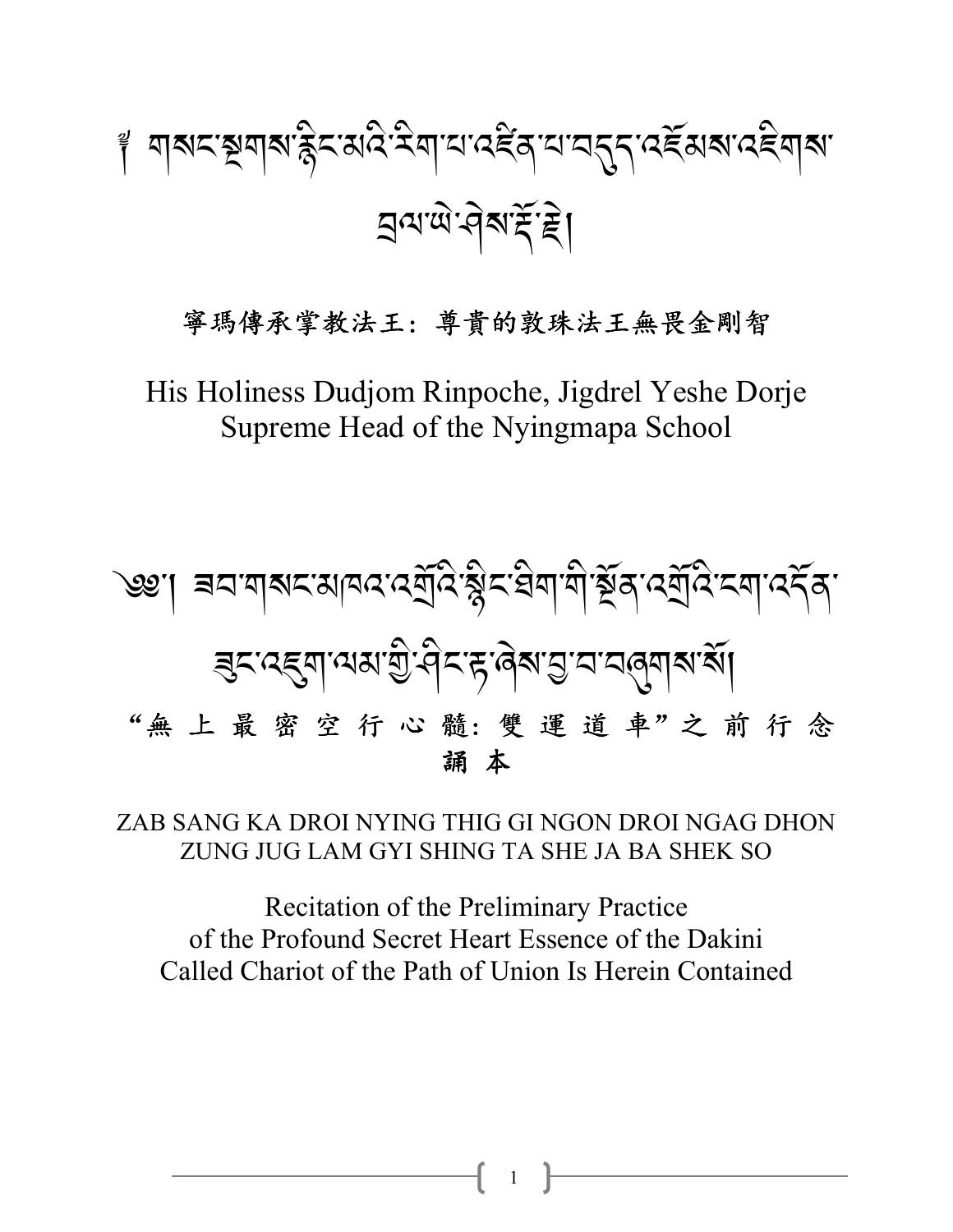#### ৩৩:। জুৰে.ধ্ৰু। ±অত্ৰীপৰ্যমিদ্ৰ এটি এৰি.বেষ্ট্ৰ প্ৰস্তাৱ্বী সা

無量諸佛慈悲之示現. 嗡索提

OM SWASTI The displayed form (body) of the Supreme Knowledge, Loving Kindness and Power of all the infinite Buddhas;

ঽয়য়য়য়ৣঽড়য়য়ঽৼয়ৼৢঀৼঽৼ৻৻৻৻৻৻ৼ৻৻৻৻

百種聖尊大恩轉輪王

The graciously kind One who encompasses the hundred Buddha families, Lord of the Chakra,

#### *৲*ঘঝ'ৠঽ'য়ৢ'য়'য়ঽয়'<u>য়ৣ</u>য়'ঘহৣঽ 'ঀঽয়৷

具德上師如來蓮花足, The Glorious Teacher, Lotus Buddha's feet,

# য়ৢ৾৽ঽড়৺ৼ৴য়৾ৼ৻৸ৼৣৼ৻ৼ৻৸ৼ৻ৼ৻৸৸

我等敬禮祈請賜加持.

Revered as our crown jewel, please grant your blessing.

# <u> बुदादह्याञ्चातवेदेर्याञ्चरातदेखिरारी</u>

速得雙運四身之境界,

This profoundly revealed preliminary practice, herein arranged, is the noble path which leads

# *৲ণ*ী'ঘণ্ড অথ'ঘৰহ'ৰয'ণা6়হ'ষ্টুৰ'বে<u>ণ</u>্ড্ৰি দ্ৰিণাৰা|

在此探索深奥前行道. Swiftly and easily to the level of the union of the four Kayas;

# ह्यायाब्यादह्यबाद्यदेदेखेदाहाददैदादट्रेवाण्डी

已呈現完美清楚簡入, A chariot, perfectly clear, easily entered, is brought up here;

য়ৢৢ৽৸ৼ৸ৼড়ঽৼৢয়য়ৼয়ৢ৾ৼঢ়৶ৼ৻ৼ৻ড়য়৸ৼঀয়

幸運弟子喜悦入此法,

All fortunate ones, enter now with joy!

၎៝៝៝୴ଽ୕୴ଽୖ୲ଵୗ୶୲ଵୖଽ୲୶୶ଌୖ୲ୢଌୗ୶୲ଽୗଽଽୖଽ୶ୡୢଌଽୢଌ୕୰ୢୄଽ୰ଌୖଽୖ୵ଌଌୖଽ୰ଌୗଌୗଌୗଌୗଌୗୢ୰ଌୗୢ୰ଌ୕ଌୣ୰ଌୗୢ୰ଌୖଽୗଌୗଽ୰ଌ୶ *ঽ*ঀॖॕॱॺॸॱय़ॱয়ৢয়য়ॱয়ঀৗয়ॱৡ৴য়য়৾৾৻য়য়য়৻ঽ৻৻৸ৣৼঢ়ড়ৼ৸ৼঀৼঀৗড়৸

具有修持勝道之緣, 渴求即身證悟四身合一, 而能依循此無上密乘大道,也具往昔善業功 德之力而成熟覺醒者,應該從始精勤不懈修持此聖道.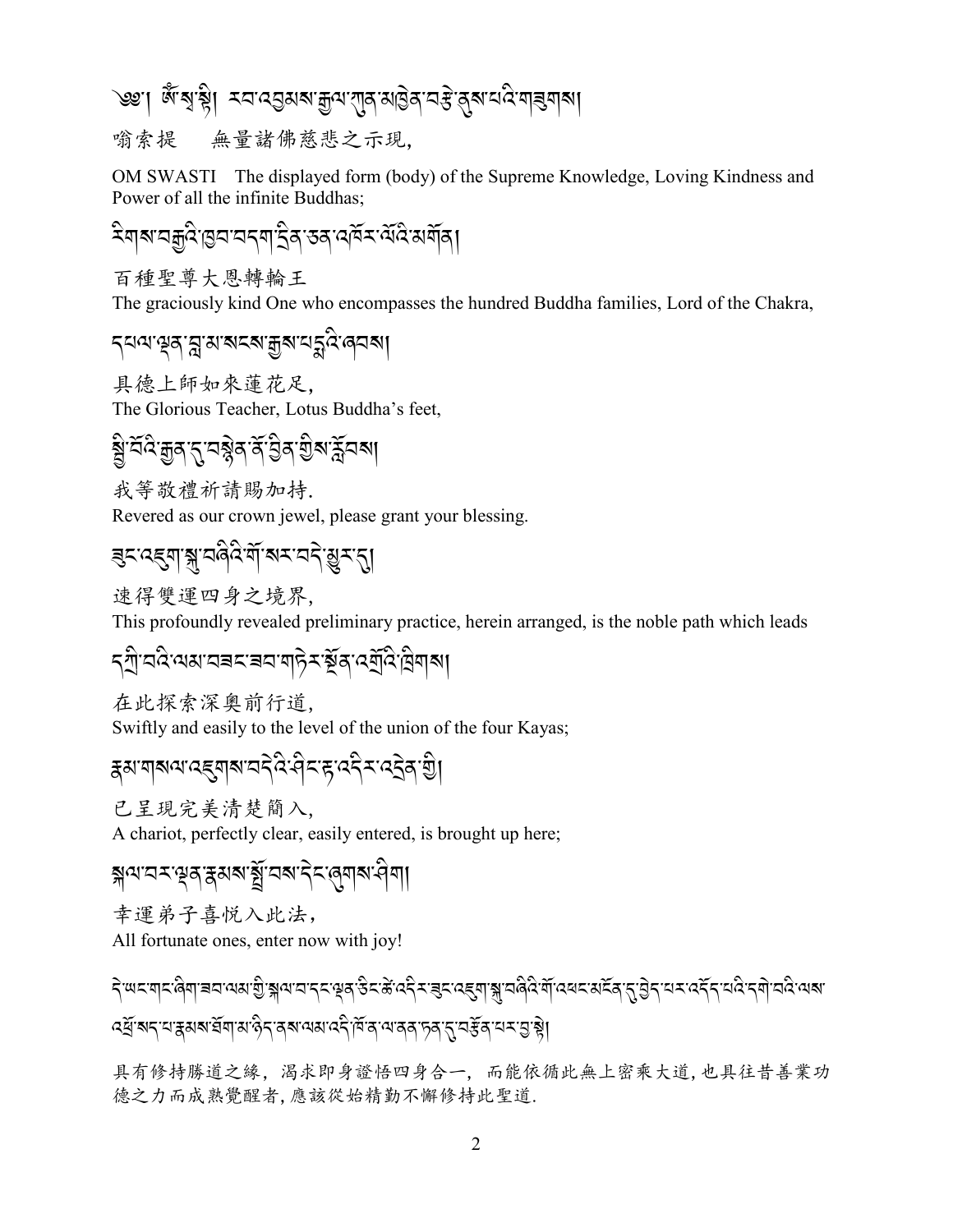If those who have awakened through past virtuous actions possess the fortune to follow this profound path and desire to realize the level of the union of the four kayas in this lifetime, they should diligently practice this very path with perseverance from the beginning.

在此區分為兩部: 行者藉由各個共同前行的修行而成正法器. 之後修持專為二部瑜珈所寫 之不共特別前行。

There are two parts: to make oneself into a suitable vessel through the general preliminary practice of each session; and then, in particular, the special preliminary practice which is composed of the two stages of yogic practice.

रहतूर पुर्वाज्ञ पर्वत्र से जानपूर्वन स्वाद्य के अपने पर्वत्र के स्वास के स्वाद्य के स्वाद्य के स्वाद्य के स्वा <u>ଘৰুৱাৱীৰ পেন্দ্ৰীজ্যৰ পৰিৱাৰ আৰু পিতৃতি বিভিন্ন প্ৰকাৰ পৰি প্ৰতি বিভিন্ন প্ৰতি কৰি বুলি প</u> নন্নামণ্টা

首先, 身體保持正直, 舒適的坐姿, 呼吸中呼出殘餘的三毒, 寧靜的狀態下, 把心專注 於自然的, 根本的禪定之中。 藉著觀想根本上師為一切諸佛如來之化身, 生起殊勝靈 感。

First, be comfortably seated and keep the body straight. Exhale the three residual poisons of the breath. Settle the ordinary mental state in tranquility, completely turning the mind towards the natural, fundamental, meditative concentration (samadhi). By remembering that the root teacher himself is the embodiment of all the Buddhas, great inspiration arises!

#### *≍*খেনুৰ ৰম'মাৰ্ম'বৰ্বেইন'ষীমা নিষ্ট্ৰানা

讓登南卡加歐替雷龍 〔面前虛空廣闊虹光中〕 RANG DUN NAM KHAR JA ÖD THIG LEI LONG Before one in the sky in a vast sphere of rainbow light rays

#### ঽ৶ৼড়ৼ৻ড়৻য়ৼয়৻ড়৻ড়৻ৼ

仁千桑汽配瑪尼達停〔日月蓮花獅子寶座上〕 RIN CHEN SENG TRI PED MA NYI DAI TENG Upon a jeweled lion throne, lotus, sun and moon,

#### <u>বশ্বইৰ মৰ্কুৎৰামৰ স্থান বিদ্</u>নামানী

卡真聰美擦位喇嘛尼〔無比大恩根本上師尊〕 KA DRIN TSUNG MED TSA WAI LA MA NI Is the incomparably kind root teacher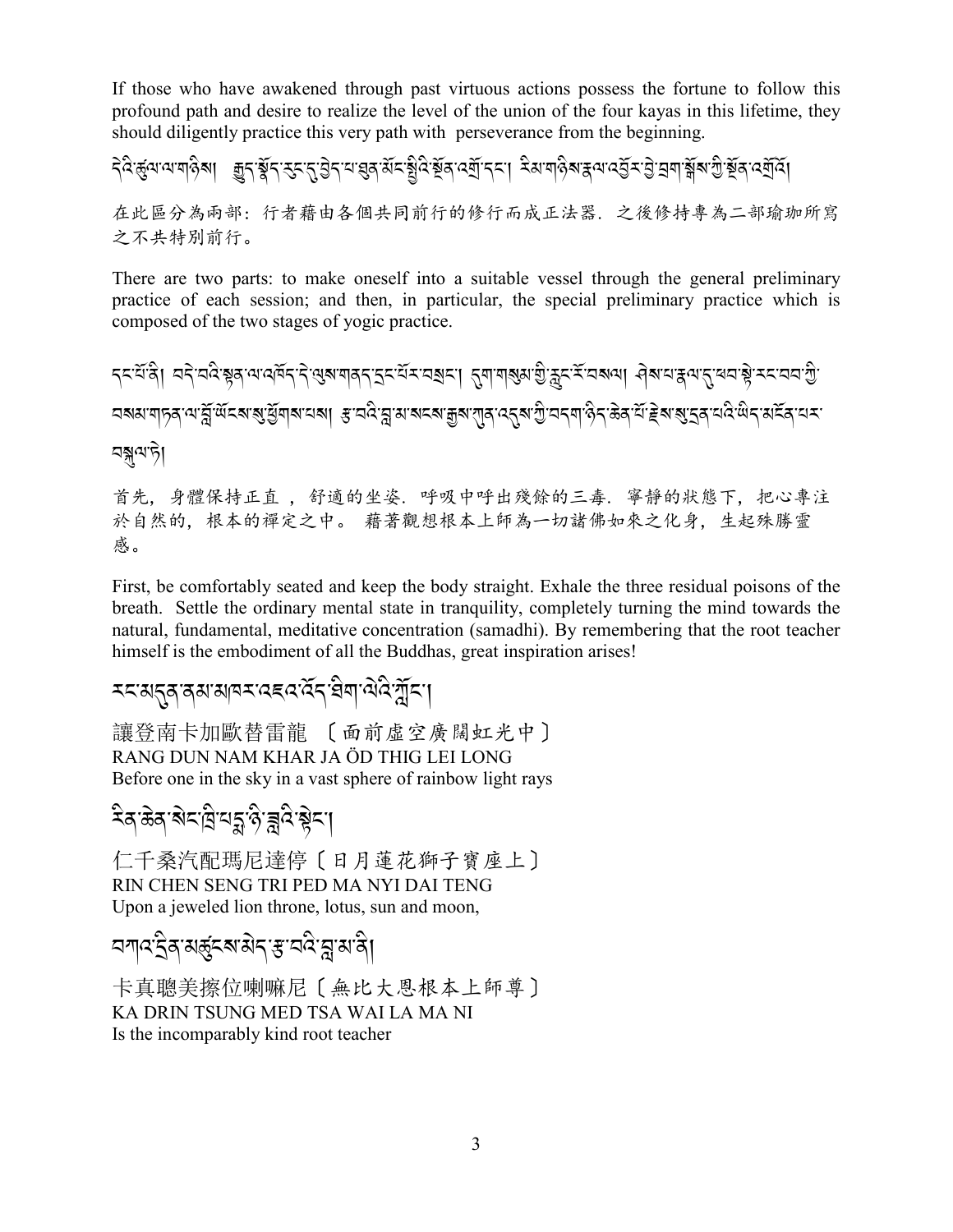## ङ्ग्याल<sub>्</sub>यास्त्रे अस्ति सिंहिन्द्रव्या

南怕鄔金措吉多傑強〔身顯烏金海生金剛持〕 NAM PA OR GYAN TSHO KEY DOR JE CHANG In the form of Orgyen Tsokye Dorje Chang

### য়৾৾য়ৼয়য়ড়৻ৼৼড়ড়ৼড়ৼড়ৼড়ৼড়ৼড়৻ড়ৼড়ৼড়৸

亭薩多傑住珍龍苦切〔蔚籃手持鈴杵報身飾〕 THING SAL DOR JE DRIL DZIN LONG KUI CHE Clear azure, holding dorje and bell, with the Sambhogakaya adornments.

#### য়য়ড়য়য়৸ঀৗৢৼয়ড়য়ৼয়ড়৸ৼৼয়

讓歐得千永當唸怕左〔雙運自性光明樂佛母〕 RANG ÖD DE CHEN YUM DANG NYAM PAR JOR In union with great bliss consort, his own radiance;

#### য়ৢয়ৼ৻য়৻ড়৸ড়৸ড়ৼ৻ড়৸ৼ৻ড়৸ৼ৻ড়৸

給中耶喜歐色措位苦〔微笑本覺智慧光明身〕 GYE DZUM YE SHE ÖD ZER TRO WAI KU Pleased, smiling, a body of radiating light rays of primordial wisdom,

#### 

日站加困杜配悟我素〔安住一切皈依總集身〕 RAB JAM KYAP KUN DU PAI NGO WOR SHUK He dwells as the essential embodiment of all the infinite refuges

#### बिबान्ना साबाब या वाद्या वादी बाबान्ना देवा विका

以無比强烈信心清楚明觀上師 Thus visualizing the teacher clearly, with strong and fervent devotion:

#### য়ৢয়ড়ড়য়য়৻৸ৼ৸ৼৼ

喇嘛拉所哇跌索 [珍貴師尊之前我祈請] LA MA LA SOL WA DEP SO Teacher, to you I pray,

#### য়ৢয়ৼঀৣঀৼড়৸ড়ৢৠড়৻ড়৸ড়৻ড়৻ড়৸ড়৸ড়৸ড়৸ড়৸ড়৸ড়৻

喇嘛困加初吉苦拉所哇跌〔祈請遍智法身上師尊〕 LA MA KUN KHYAB CHÖ KYI KU LA SOL WA DEP Teacher to you, the all-pervading Dharmakaya, I pray.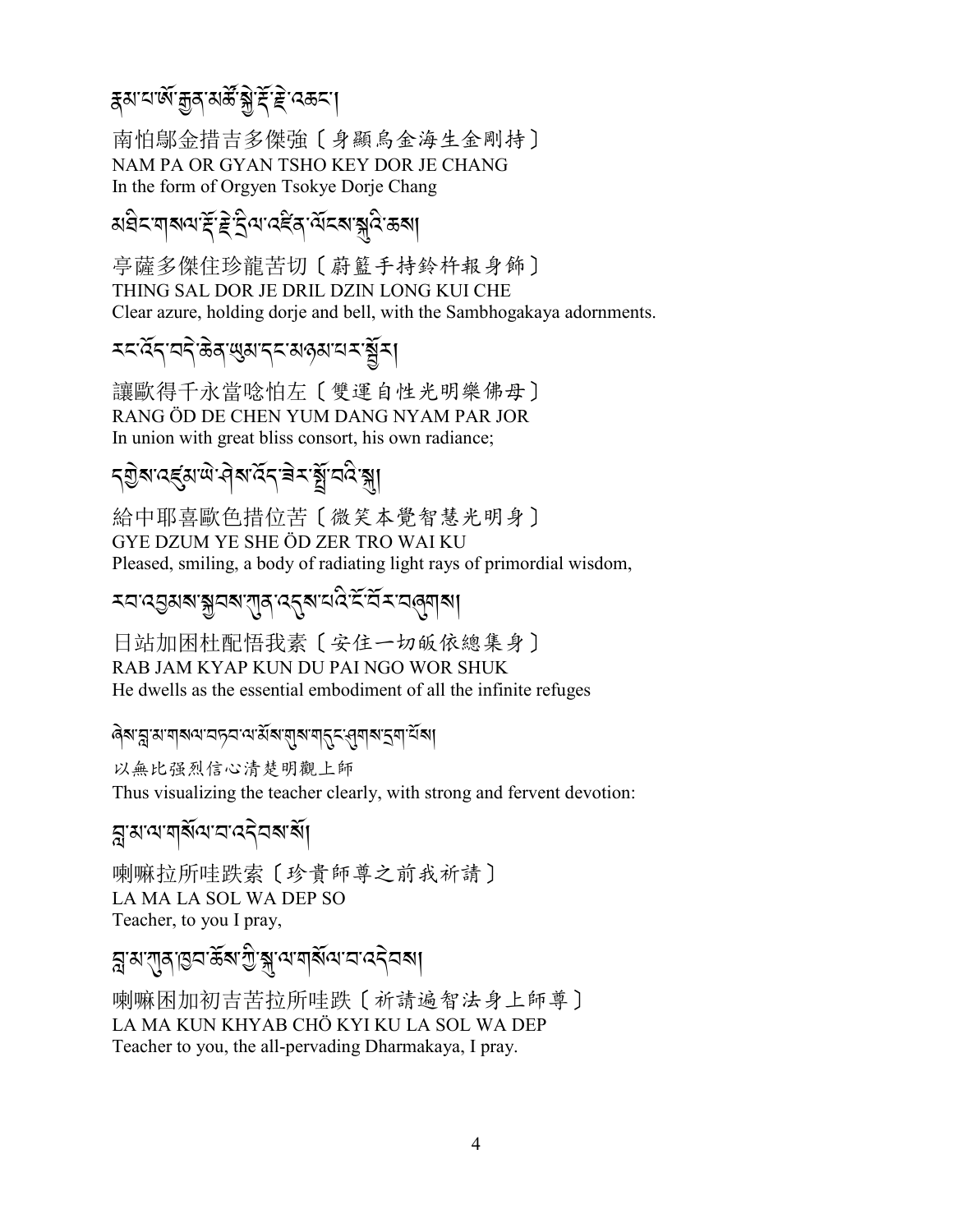# ম'<sup>ই</sup>শ'্ম্ভৰ'<sup>শ</sup>'ৰ স্পৰ্শ প্ৰাপ্ত সম্পূৰ্ণ

瑪瑞木怕薩哇淨吉落〔祈請加持驅除無明暗〕 MA RIG MUN PA SEL WAR CHIN GYI LOB Bless me that the darkness of ignorance is dispelled.

## ন্ন'ম'ম'মৰ্মিম'ম'ন্বইমৰ'ৰ্মা

喇嘛拉所哇跌索〔珍貴師尊之前我祈請〕 LA MA LA SOL WA DEP SO Teacher, to you I pray,

*]-3-=*R*%?-*,R*.-m*R*\$?-0 :* A*-{-=-\$?*R*=-2-:.* J*2?*,

喇嘛龍卻措貝苦拉所哇跌〔祈請遍智報身上師尊〕 LA MA LONG CHOD DZOK PAI KU LA SOL WA DEP Teacher, to you, the Sambhogakaya, I pray.

#### ৰ্দ্দেশ্যৰ পৰিত্ৰা বিদ্যালয়ৰ বিদ্যালয়ৰ স্থাপনি<br>মৃতিকাল বিদ্যালয়ৰ স্থাপনি A Contract of the contract of the contract of the contract of the contract of the contract of the contract of the contract of the contract of the contract of the contract of the contract of the contract of the contract of

歐薩空涅茶哇淨吉落〔加持生起內在本光明〕 ÖD SEL KHONG NE CHAR WAR CHIN GYI LOB Bless me that the luminous clarity may arise from within.

## ন্ন'ম'ম'মৰ্মিম'ম'ন্বইমৰাৰ্মী

喇嘛拉所哇跌索〔珍貴師尊之前我祈請〕 LA MA LA SOL WA DEP SO Teacher, to you I pray.

# *]-3-,\$ ?-e* J*-*3*=-0:* A*-{- =-\$?*R*=-2-:.* J*2 ?*,

喇嘛吐傑初貝苦拉所哇跌〔祈請慈悲化身上師尊〕 LA MA THUK JE TRUL PAI KU LA SOL WA DEP Teacher, to you, the compassionate Nirmanakaya, I pray.

## *हॅ* बाबाय, अन्यान के राजकुल करने के लिए अन्यान के स्वास्था

托怕南卡當娘怕淨吉落〔賜我加持證悟如虛空〕 TOK PA NAM KHA DANG NYAM PAR CHIN GYI LOB Bless me that my realization be equal to the sky.

## ন্ন'ম'ম'মৰ্মিম'ম'ন্বইমৰাৰ্মী

喇嘛拉所哇跌索〔珍貴師尊之前我祈請〕 LA MA LA SOL WA DEP SO Teacher, to you I pray.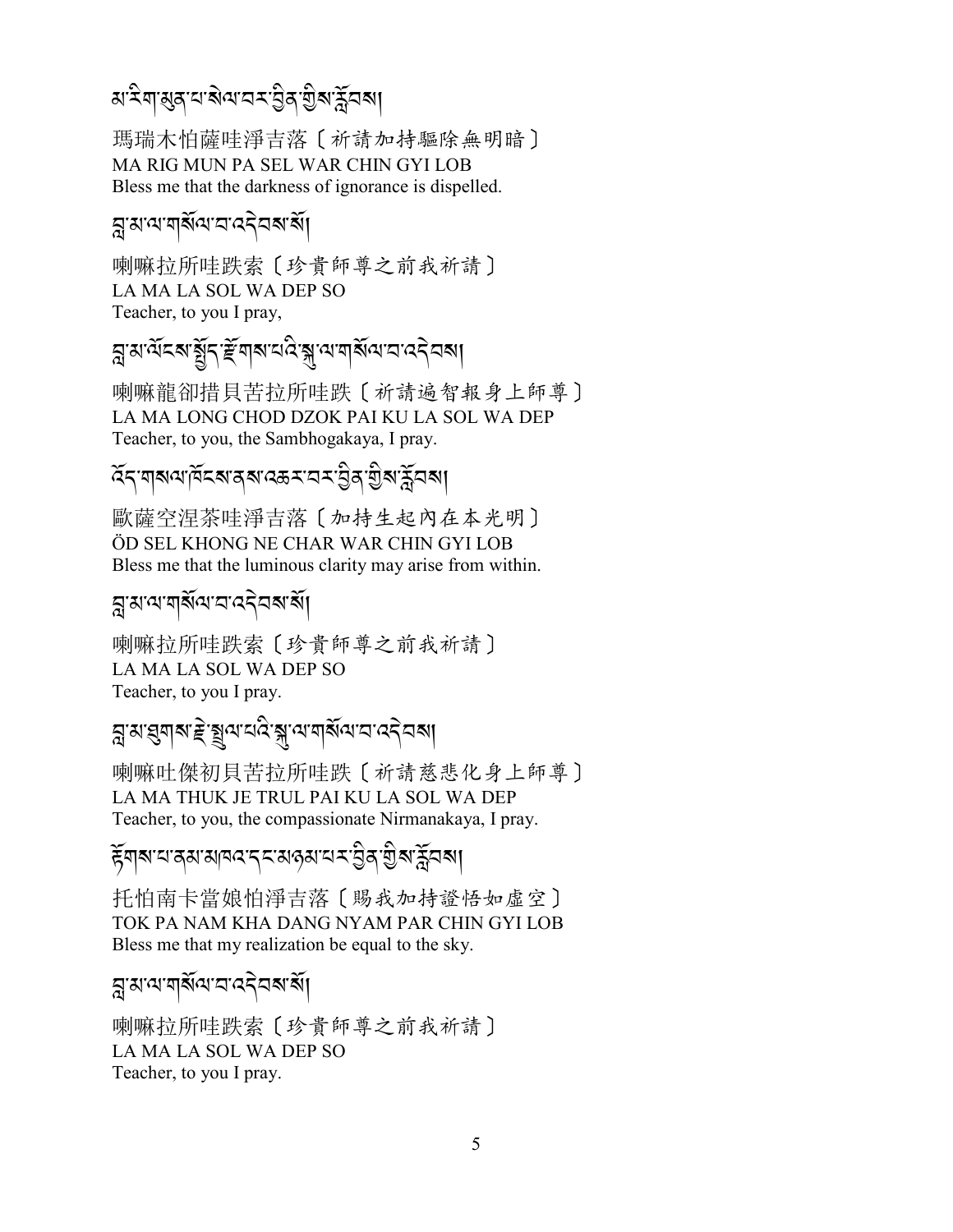#### য়ৢয়য়ৼৼয়৾৾য়৸ৼৢৼ৻৸ৣৼ৻৸য়৻৸৸ৼ৻ৼ

喇嘛桑給仁波切拉所哇跌〔祈請珍貴佛陀上師尊〕 LA MA SAN GYE RIN PO CHE LA SOL WA DEP Teacher, to you, the precious Buddha, I pray.

# <্ৰিণ্ট্ৰাঞ্জুৰ্জুৰা ব্য়ুবাৰ মান্ত্ৰীৰ স্ত্ৰীৰাৰ্ক্ষ্ণবৰা

冬尼龍吉住怕淨吉落〔加持自然通達二成就〕 DON NYI LHUN GYI DRUP PAR CHIN GYI LOB Bless me that I may spontaneously accomplish the two aims.

#### ৰিম'নাৰ্মঝ'ন'হনা'্তৃ'নচন'নমা

如此熱誠祈禱之 Thus having prayed fervently:

# য়য়য়য়ৼয়য়ৼঢ়ৗৢয়ৼৗৼ৻৻ৼঀয়৸য়ঀৼ৻৸য়

木古托吉拉美投居苦〔信力虔誠呼喚上師心〕 MÖ GU TOP KYI LA MAI THUK GYUD KUL By the power of devotion, the Teacher's mind is invoked.

#### **รุ**ฏิสเตสเสิเตสิราตริเตสิเขา : 25 ตุ

吉皮米索得位嘎當切〔無比歡欣與舞喜悅中〕 GYE PE MI ZÖD DE WAI GAR DANG CHE Unbearably delighted, he rejoices in ecstasy

# *৲*মণীষ্ট্ৰ'ৰ্মমণ্ট্ৰৰ দি'ন্তমজ্ঞাৰাজ্ঞৰ।

讓哥汽我群爹獎森真 [親顯于我頭頂降菩提] RANG GI CHI WOR CHON TE CHANG SEM TRIN Descending upon the crown of one's head; a cloud of bodhicitta

#### ঐ<sup>:</sup>ঀ৾ঌ৾য়ৢ৻য়ৼঽঽয়৾য়ৣ৾ৼড়ৗ৶ৼ৴ড়ৼৼড়৾য়ৼ৻ড়৶

耶喜交帖汽樂王苦位〔授以本覺智慧總灌頂〕 YE SHE GYAL TAP CHI LUK WANG KUR WE By the anointing and empowering of the primordial wisdom coronation,

#### <del>য়</del>ॖॕॺॹॎॖॖॕॺॱॸॣॺॱॺढ़ॺॱढ़॓ॺॱ<sup>ॶ</sup>ॸॱऄॖॖॺॱय़क़ॣय़ॺॱग़ॗॸऻ

托周杜娘千波淨落久〔加持自然平等悟成就〕 TOK DROL DU NYAM CHEN POR CHIN LAB GYUR One becomes blessed in the great simultaneity of realization and liberation.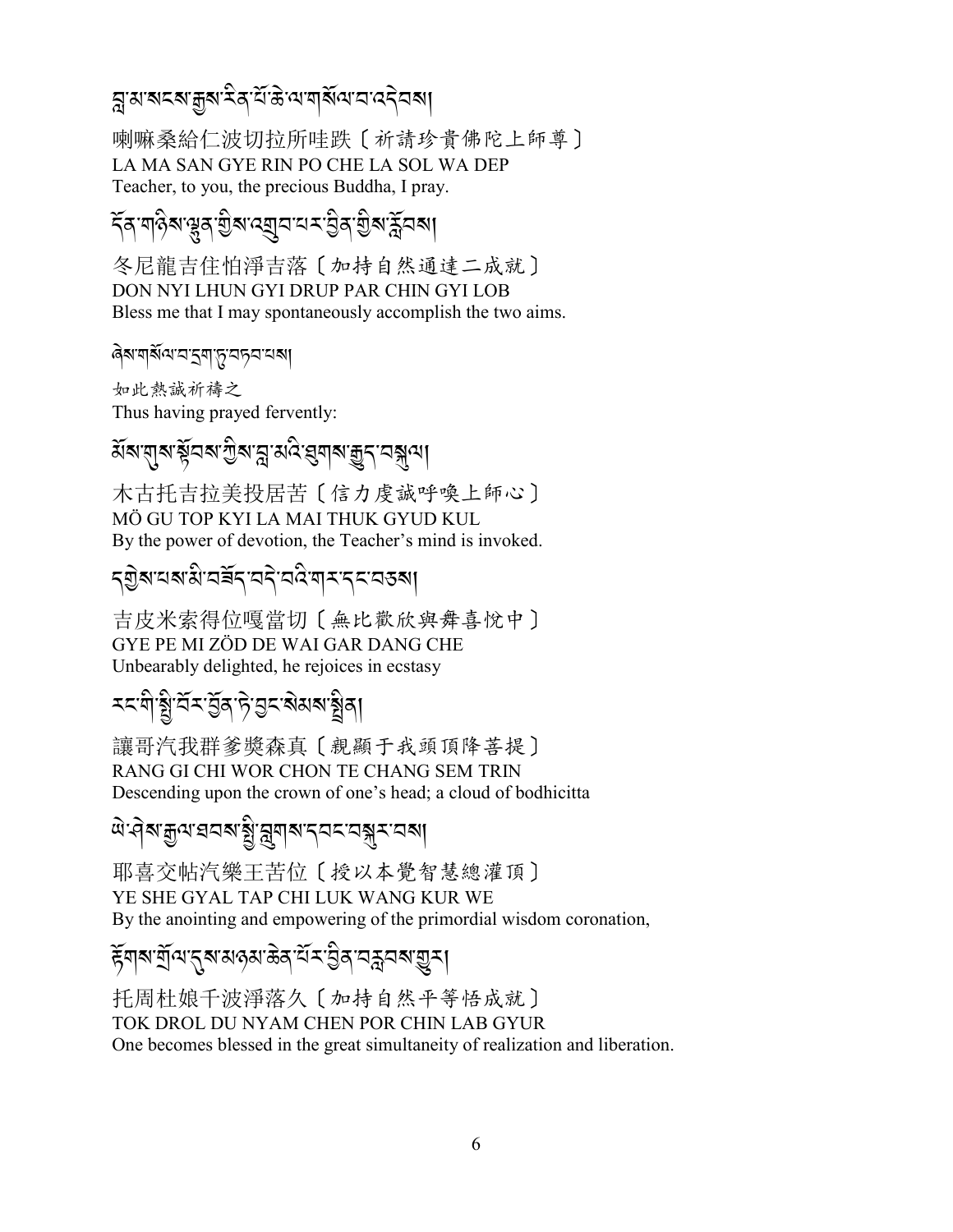#### *५*दि झुद घस्र उद्गुष्ट्रें दुर्गतु बड़े अर्हे प्रत्युत्त के लेखित हुन् क्रूप बालु र तु पहुंचा पदि दुर्गता अर्व द

如此唸頌與反覆思惟後,保持在覺悟無執的禪定中一會兒,每一段落修持之前如此禪定是 非常重要的, 因為藉此可以遣除障礙、更容易領受加持。

This reciting and reflecting, remain a while in meditation in the state of awareness without clinging. This is very important to do before each session as it dispels obstructions and is necessary so that blessings can enter swiftly.

য়৾ৡয়ৼ৾ৼয়ৼৗৡ৶ঢ়ৼৠৼয়ৣৼয়ৣৼয়য়ড়৸ৼয়ৼঢ়ড়৻য়ৢৼ৻য়৸ৼঢ়ৼঢ়৻৸ৼঢ়ৼঢ়৸ড়৸ৼঢ়৸ৼ৸ৼঢ়ৼঢ়৻ড়৸ৼঢ়ৼ৻ৼ৸ৼ৻৸ <u>यत्रं। ददर्घवे। ददेश्वरादयादव्यरश</u>ुभ्रालुबादे:सेवाप्नुहेदायरादगवदा। हेदायाददेवदभ्राह्मायराधुराद्गदक्षेत्रवेददयदा ৰ্যুম। ধ্বিৰাশ্যুমঙ্মষ্টাব্দু, মিত্ৰ্যুত্মমৰেলৰে ৰিমামী ট্ৰুৰাৰ্যৰ মুখ্য বৰ্ষমত্ৰ বৰ্ত্তিম। বৰ্ষমত্ৰাত্মৰ মুখ্য মুখ্য <u> বহুনান্ত্ৰ নেৰামানবৰানৰ। বাইৰান্ত্ৰমান মুনানমুনায়ু শ্ৰীয়াপুত্ত্বপূত্ৰৰ ব</u>েত্ৰৰ এই প্ৰয়োত্ত্বসাত্ৰ। বুৰুত্ত্বপূত্ৰ <u>ҵदेऊूँथ र अन्नाता सुन्नाता सुन्नाता सुन्नाता सुन्नाता र सुन्नाता सुन्नाता सुन्नाता सुन्नाता सुन्नाता सुन्नाता स</u> **รระบรระสะสะจำสมสร**มชะมี

這第二部份分成兩段:共同修持"轉心四念"來淨化識流。不共同修持殊勝的甚深道,五 階段播下金剛善種。第一: 人生難得. 閒暇圓滿稀有人身極難得。第二: 生死無常. 一切 生者無常終歸死。第三:因果業力. 死後並非一切完結而是跟善惡因果輪迴無止境。第 四: 輪迴過患. 三界輪迴不離陷苦海。念此願我心轉向佛法. 思考至此. 我們必須為了從 輪迴苦海中解脱出來而修行佛法。"尊貴上師尊。依汝智助我修習佛法" 由此生起虔信 和解脱之信念。

This second section has two parts:

- The ordinary practice of the "Four Ways of Changing the Mind", which purifies the  $\bullet$ ground of the mind stream
- $\bullet$ The extraordinary, profound path of five stages that is the planting of seeds.

First: it is extremely difficult to obtain a human birth like this, possessing the freedom and endowments.

Second: having obtained this (human birth), it is impermanent as one comes suddenly under the power of death.

Third: even though one dies, everything is not ended; solely through the force of karma, one is compounded in samsara.

Fourth: wherever one might be born is not beyond suffering.

Think now, one must do whatever is necessary to be liberated from samsara, this great ocean of suffering. For that reason, from now on, one must practice the completely pure, holy dharma: "That I will be able to practice, Precious Teacher, it is you who know." Therefore, generate thoughts of faith and liberation (renunciation).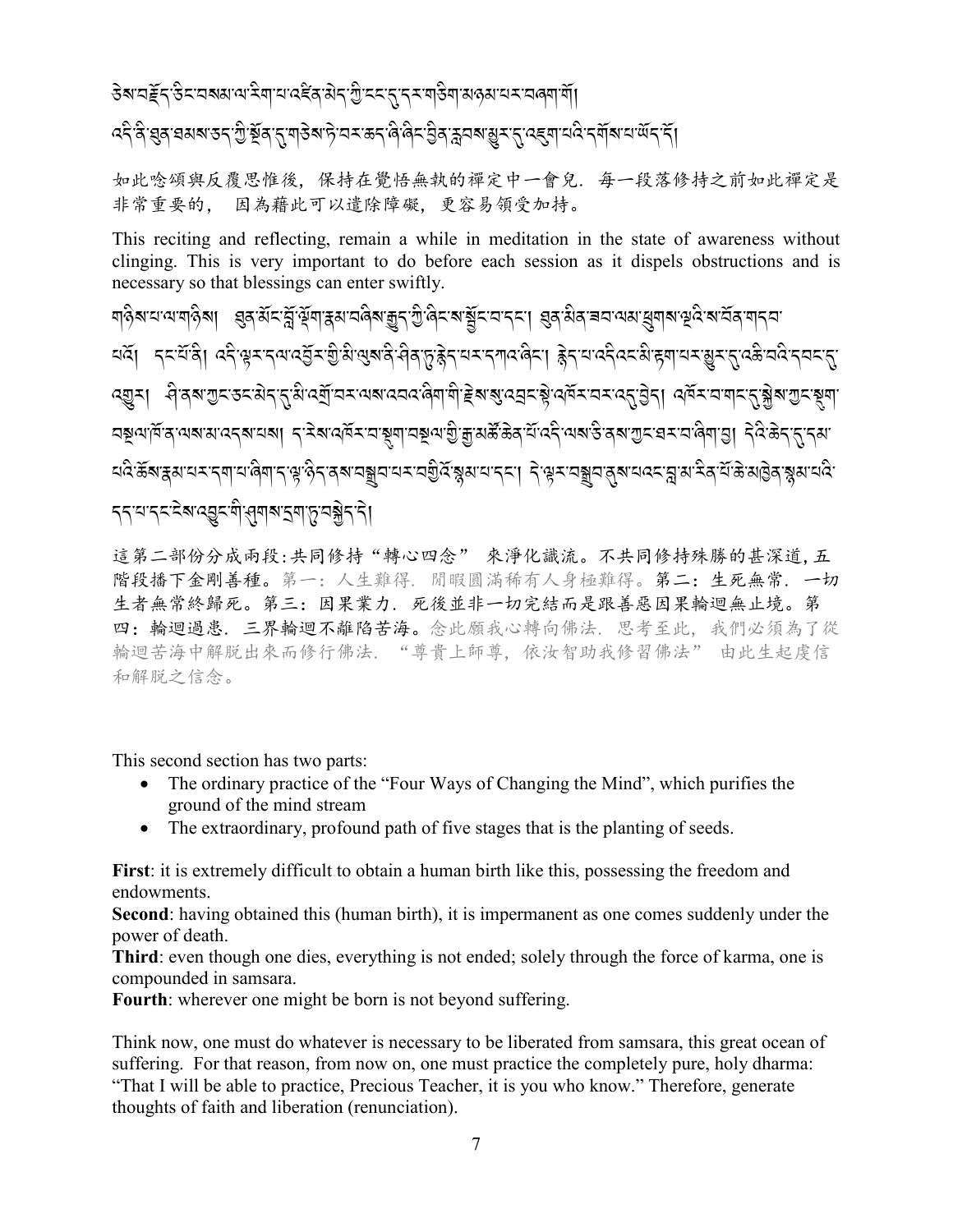南摩 杜桑加當加色他見即 (三世一切諸佛菩薩眾) NAMO! DÜ SUM GYAL DANG GYAL SE THAM CHAD KYI Namo! Of all the buddhas and bodhisattvas of the three times

# <u>ৡ</u>ऀॱয়ৠয়য়য়ড়ৢঽৼঽৼড়য়য়ড়৻ৼড়৻ড়৸ড়ড়ৼঢ়ড়ড়

汽素見則奴貝達涅包 (無上智悲力總持化身) CHI ZUK KHYEN TSE NU PAI DAG NYID PAL

The glorious one who is the very embodiment of supreme knowledge, loving kindness and power

## য়ঢ়য়ৼ৾৾ৢয়ৢয়য়য়ঀ৾য়ঀৼৢয়ৼঀৼঀৗ

天吉加吃真千喇嘛傑 (唯一皈依怙主之導師) TAN GYI KYAP CHIG DRIN CHAN LA MA JE (my) Only constant refuge, gracious, Lord Teacher

# ঌ৾ॱঽয়৽ৼ৾য়ৢ৾ॱয়ড়ৢয়৾ৼঢ়ৼড়ৠড়৻ড়৻ড়৸ৼ৻ড়৸ৼ৽

米住汽祖得千可落樹 (恒久安住頂间大樂輪) MI DRAL CHI TSUK DE CHEN KHOR LOR SHUK Dwelling inseparably in my crown chakra of great bliss

#### 

所哇跌受喇嘛仁波切 (珍貴上師尊前我祈請) **SOL WA DEP SO LAMA RINPOCHE** I pray to you, precious teacher!

#### 

淨吉落悉卡真從美傑 (無比慈悲怙主賜加持) CHIN GYI LOB SHIG KA DRIN TSHUNG MED JE Grant (your) blessing, incomparably kind lord!

# *ॸॺॱঽ*ঽॖॕ<sup></sup>ঽॱঽदऀॱቒऀॱঀऀॺॱঢ়ॖॱङ्केॸॱय़ॺॱॸग़ढ़ॎ៖

達左地尼新叶涅怕卡 (閒暇圓滿人身極難得) DAL JOR DI NI SHIN TU NYED PAR KA These freedoms and endowments are extremely difficult to obtain

#### ঌ৾ॱঀुब दॅत भूव ब्लैद यॅ वॅत या बेग :

米路敦殿寧波輪怕悉 (願能以人身瞭真實義) MI LU DON DEN NYING PO LON PA SHIG May I derive what is essential from this meaningful human body.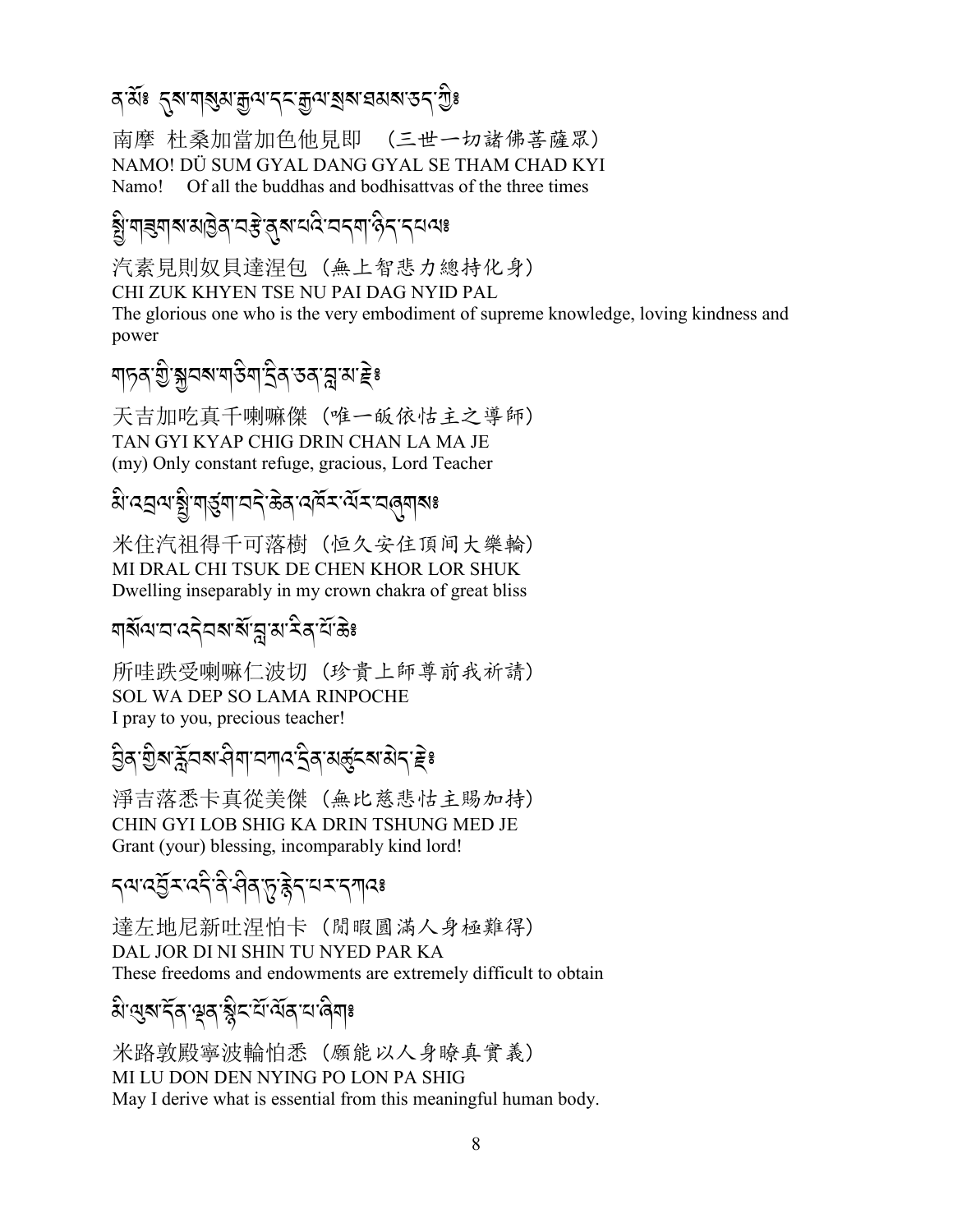## শৰ্ম্মশানাৰ বিভিন্ন সম্পৰ্কী সম্পৰ্কী

所哇跌受喇嘛仁波切 (珍貴上師尊前我祈請) SOL WA DEP SO LAMA RINPOCHE I pray to you precious teacher!

#### *L* A*/-I* A*?-\_*R*2?-> \$-2!:- S* A*/-35%?-3* J*.-e*J; .<br>.<br>.

淨吉落悉卡真從美傑 (無比慈悲怙主賜加持) CHIN GYI LOB SHIG KA DRIN TSHUNG MED JE Grant (your) blessings, incomparably kind lord!

#### कें*:द*द्दिश्वद्रायक्षाबादश्वद्रावारु अ A<br>A

切地能哇米蘭內嘎站 (此身虛幻猶如夢一場) TSHE DII NANG WA MI LAM NE KAB TSAM This life's appearances are as temporary as a dream.

# $\hat{\mathrm{a}}$ 'ह्या्'दक्षे'दाद्रूष्'द्रुत्'य'लेयाः

米他汽哇寧內站怕悉 (願我深切暸悟死無常) MI TAG CHI WA NYING NE DREN PA SHIG From (the bottom of my heart) may I remember death and impermanence.

## শৰ্ম্মশানাৰ বিভিন্ন প্ৰাপনীৰ বিভিন্ন<br>শৰ্ম

所哇跌受喇嘛仁波切 (珍貴上師尊前我祈請) SOL WA DEP SO LAMA RINPOCHE I pray to you precious teacher!

#### **a**<br>Bar�a: Trandalar Sara .<br>.<br>.

淨吉落悉卡真從美傑 (無比慈悲怙主賜加持) CHIN GYI LOB SHIG KA DRIN TSHUNG MED JE Grant (your) blessings, incomparably kind lord!

# pa<mark>a ala aparta a contrava a contrava a contrava a contrava a contrava a contrava a contrava a contrava a contr</mark><br>Partida a contrava a contrava a contrava a contrava a contrava a contrava a contrava a contrava a contrava a

抗送可哇杜昂讓新拉 (三界輪迴本是大苦海) KHAM SUM KHOR WA DUG NGAL RANG SHIN LA The three realms of samsara whose nature is suffering

ಹম্মন্জিৰ্ বেশ্ৰি বাম্পিকৰ্ম ৰ্জন্ বাজিমাঃ

卻仙持哇停尼卻怕悉 (願我能斷貪慾執著念) CHAK SHEN TRI WA TIN NE CHÖD PA SHIG May I cut completely, the bonds of attachment and craving.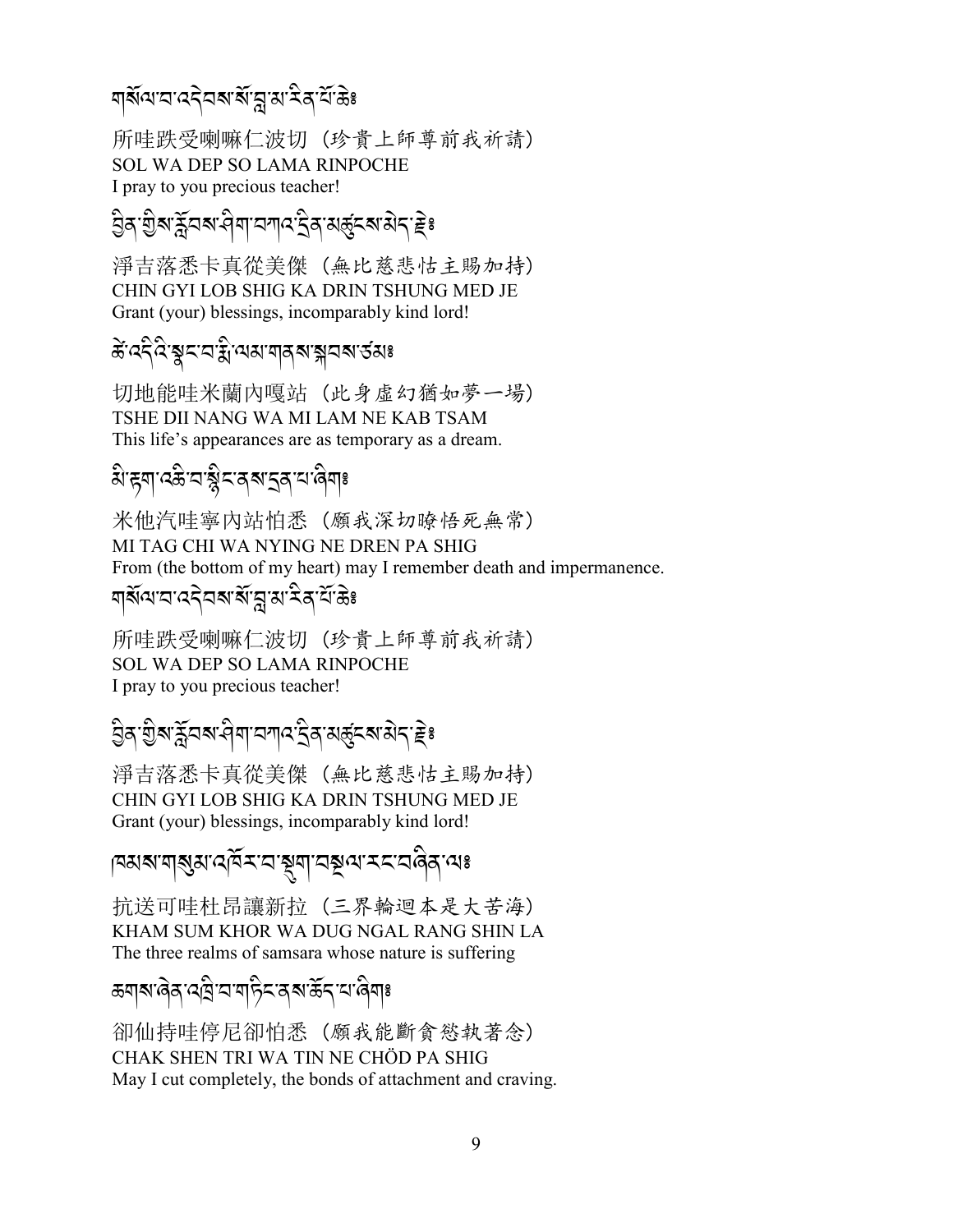## শৰ্ম্মশানাৰ বিভিন্ন সম্পৰ্কী সম্পৰ্কী

所哇跌受喇嘛仁波切 (珍貴上師尊前我祈請) SOL WA DEP SO LAMA RINPOCHE I pray to you precious teacher!

#### *L* A*/-I* A*?-\_*R*2?-> \$-2!:- S* A*/-35%?-3* J*.-e*J; .<br>.<br>.

淨吉落悉卡真從美傑 (無比慈悲怙主賜加持) CHIN GYI LOB SHIG KA DRIN TSHUNG MED JE Grant (your) blessings, incomparably kind lord!

# ্ৰীষ্ট্ৰশ'ম্মৰ'ম্ভ্ৰীৰ বৰ্ষ্ণু নামৰ

給地列吉南明路哇美 (善惡業之因果必無欺) GE DIG LE KYI NAM MIN LU WA MED The ripening of virtuous and harmful action being inevitable

## ন্ন<`ৰ্ব<sup>্</sup>শৰ্মৰ্শমেৰেৰ্ম্ব\ৰ্ত্ত্ৰ্ম্পৰ্ক্ষ্ণৰ

郎多尼拉克新粗殿悉 (願我悉能善巧知抉擇) LANG DOR NE LA KHE SHING TSHUL DEN SHIG May I be skilled in knowing what (is suitable) to adopt and reject!

## শৰ্ম্মশানাৰ বিভিন্ন প্ৰাপনীৰ বিভিন্ন<br>শৰ্ম

所哇跌受喇嘛仁波切 (珍貴上師尊前我祈請) SOL WA DEP SO LAMA RINPOCHE I pray to you precious teacher!

#### *L* A*/-I* A*?-\_*R*2?-> \$-2!:- S* A*/-35%?-3* J*.-e*J; .<br>.<br>.

淨吉落悉卡真從美傑 (無比慈悲怙主賜加持) CHIN GYI LOB SHIG KA DRIN TSHUNG MED JE Grant (your) blessings, incomparably kind lord!

#### ৰিৰ মন্ত্ৰীৰ বিদ্যালয়ৰ বিদ্যালয়ৰ বিদ্যালয় কৰি সমী A

心中明白記住以上所有含義, 盡量反覆唸誦.

Thus, keeping the meaning of all of these in mind, recite as many times as possible.

#### শ্পীৰাম্যান্মন্দ্ৰাৰা *দ্*যান্ত্ৰিয়াৰ্ল্য স্প্ৰান্ত স্প্ৰান্ত স্প্ৰয়ে স্প্ৰান্ত স্প্ৰান্ত স্প্ৰান্ত স্প্ৰয়ে স্প A

第二部份有五節。第一, 皈依是解脫道的基礎, 開始時就應清晰的觀想皈依境 The second part has five sections. First, go for refuge which is the foundation of the path of liberation. In the beginning, clearly visualize the object of refuge.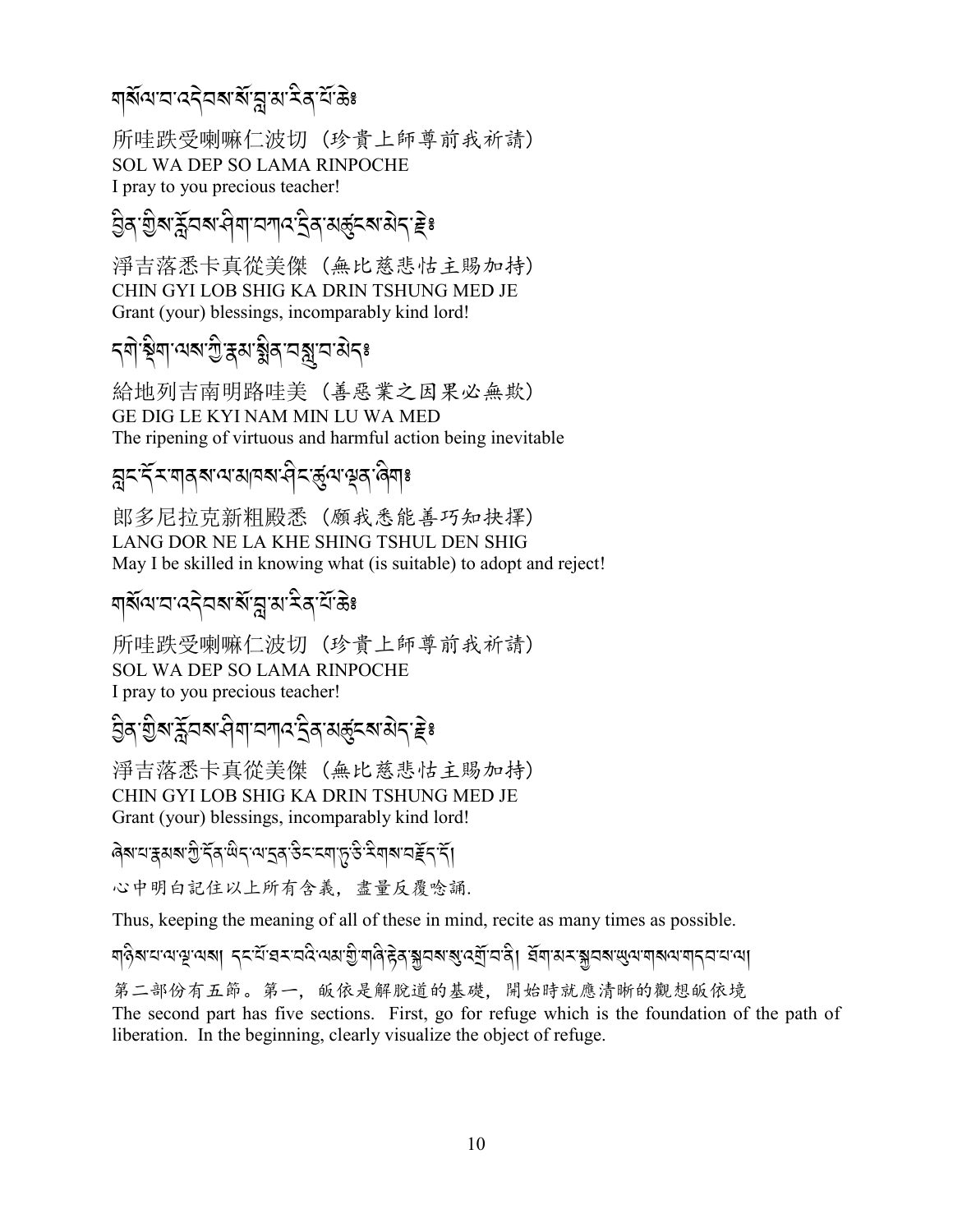# ङ्केन वहन नया वदे बिनावसब रुसबानयदि नसुबा

奴求得貝新抗娘該悟(宇宙喜悅淨土之中央) NOD CHUD DAK PAI SHING KHAM NYAM GAI Ü The universe is a delightful, pure land (buddhafield). In its center is

# ঽৢ৾য়ৼড়ৼ৻ৼৄৼৼৼৼৼ৻৸৻৸৻

智美衣汪大那可沙措 (不壞甚美達那果嘯海) DRI MED YID ONG DHA NA KO SHAI TSHO the stainless, lovely Dhanakosha Lake.

#### दे दुबारेव केव यद यूँद ददव क्रुबाया

得悟仁千貝當跌既怕(湖中盛開珠寶之蓮花) DE ÜRIN CHEN PED DONG DAB GYE PA In its center is a fully opened, jeweled lotus flower

#### *ਘવ*ਾया भू भूव न् सूब गु चे दु द् वू दे स्नेन् ।

要嘎拿殿悟吉素珠停 (五瓣蓮花花莖中央上) YAL GA NGA DEN Ü KYI ZEÜ DRU TENG possessing five branches. On the anthers of the central lotus

#### য়ৼয়ড়ৢয়ৼঀৗৣঀৼৼ৻ৼ৻ৼ৻ৼ৻৸য়৸৻য়৸ৼঀ৸

桑給困悟喇嘛通常扎 (諸佛體現上師顱縵力) SANG GYE KUN NGÖ LA MA THOD TRENG TSAL the actually embodiment of all the buddhas, the teacher Thödtreng-Tsal

## য়ৢ৲৾য়ঀড়য়৸য়ৣ৾য়ৼঢ়ঀৼ৻ড়৻য়৻৸ড়৸

能西仙吉嫩貝恰謝見(示現真實降魔之形相) NANG SID SIL GYI NÖN PAI CHA CHED CHAN in the guise of the subduer of all phenomena,

# 

參貝包巴加些龍杜吉(光明虹光圈中具諸相) TSHEN PEI PAL BAR JA ZER LONG DU JID blazing gloriously with the (major) characteristics and (minor) marks, majestic in a halo of

rainbow light rays. ॸॶॱग़ॶॖ॔ग़ॱॸॺऀ॔ॸॺॱय़ॱय़ड़ॱॸॸॱॺॢॺॱॶॎॸॺॱय़क़ॗॸ**ॎ** 

悟祖共怕大當年空居 (頂上心,表,口,耳傳承師) Ü TSUG GONG PA DA DANG NYEN KUNG GYUD Above his head are the lineages of Omniscient-Mind Transmission, Symbolic-Indication Transmission, Oral Transmission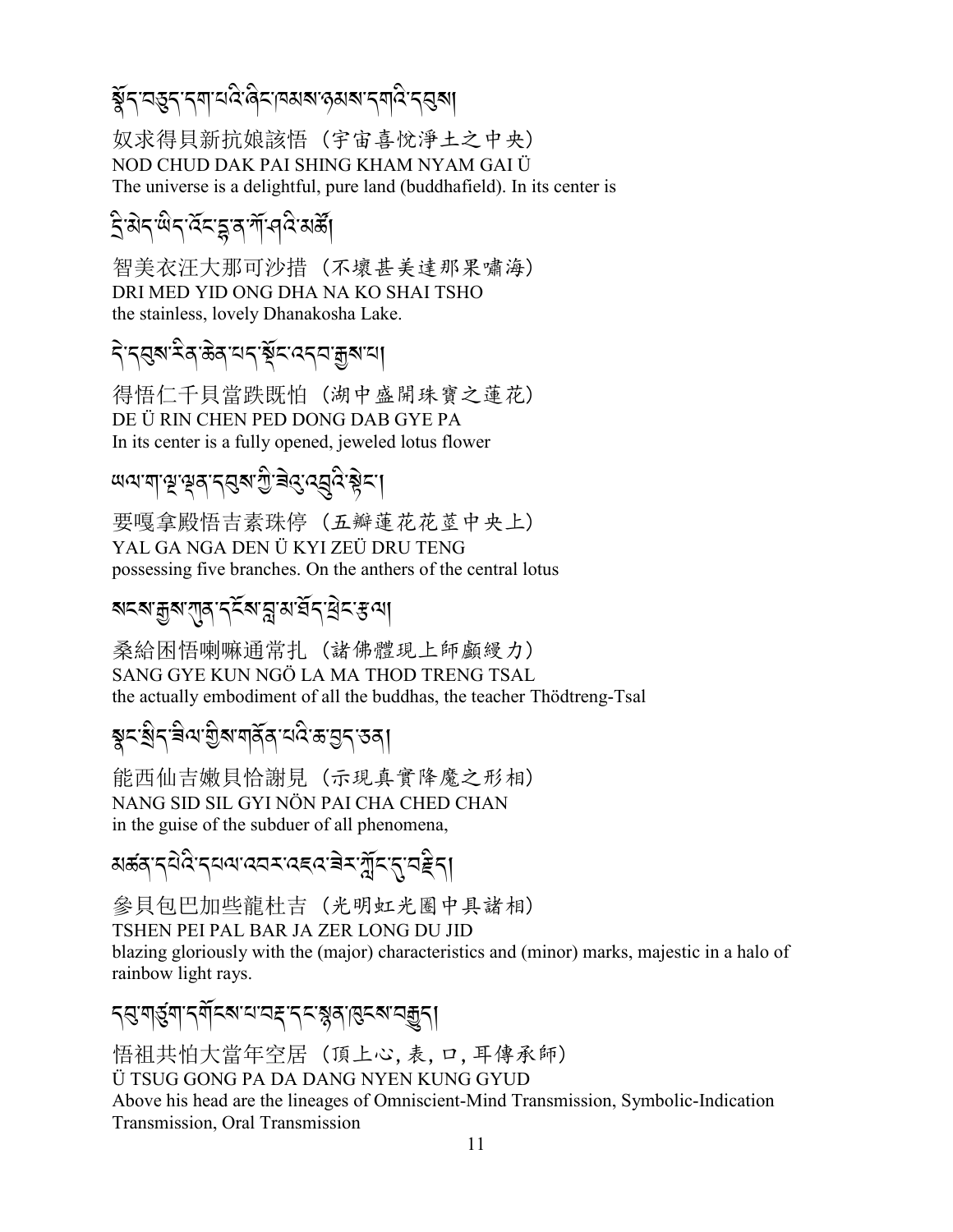<u>ଘଐ୯.ସସର ଜିଅ ଅଞ୍ଚି । ସୁଷ୍କାର ଜଣା ଅବସ୍ଥା ।</u>

卡別龍天木蘭王克居(預言本尊有緣灌頂傳) KA BAB LUNG TEN MON LAM WANG KUR GYUD specifically prophesized Spiritual Commission and Aspiration Empowerment lineages,

# <u> ঝৰ্ম্ব্ৰ্ম্ব্ৰ্ম্ব্ৰ্ম্ব্ৰ্ম্ব্ৰ্ম্ব্ৰ্ম্ব্ৰ্ম্ব্ৰ্মী</u>

卡周貼嘎托怕敦居記 (空行囑咐實證之傳承) KHA DRO TED GYA TOK PA DON GYUD KYI the lineages entrusted to the dakinis, and the lineage of Transmission of Actual Realization.

讓增居貝喇嘛瑪呂怕 (一切持明傳承諸上師) RIG DZIN GYUD PAI LA MA MA LÜ PA (all these) Teachers of the Vidyadhara lineage without exception are

# 

耶任新杜頭擦措吉樹 (各個依序端坐於其頂) YE RIM SHIN DU THO TSEK TSHUL GYI SHUG sitting in stages one above the other

# *ୱି*ସାବ୍ୟାସ୍ଥିତ୍ୟ । ସୁସେଷ୍ଟ୍ରମାନ୍ୟ । ସୁସେଷ୍ଟ୍ରମା

卻西貝當要嘎繞吉停(四方盛開蓮花之頂上) CHOG SHII PED DONG YAL GA RAB GYE TENG upon the fully opened branches of a lotus flower. Then in the four directions

# য়ড়য়ৼয়ৼঢ়ঀৣৼ৻৸৸৸৸

耶素君殿夏加交波拉 (其右主尊釋迦牟尼王) YE SU CHOM DEN SHAKYAI GYAL PO LA to his right is Lord Buddha, king of the Shakyas,

ଘৠ৸ৼ৸ৼৼড়৸ৼ৻ড়৸ৼ৻ড়৸ৼ৻ৼ৸ৼ৻ড়৸৸

克桑新哥桑吉通差所 (一切賢劫千佛諸聖眾) KAL ZANG SHING GI SANG GYE TONG TSA SOG surrounded by the Thousand Buddhas, etc., of the fortunate eon of this universe,

# য়ৄয়৶ৼৼয়ৼ৸ৼৗড়ৗৼয়ৼঀৗ৻৸ৼঢ়ড়৻৸ড়ঢ়৸ৼঢ়ড়৻৸য়৾

出杜得沙交位措吉扣 (十方諸佛如來眾圍繞) CHOG DU DE SHEK GYAL WAI TSHOK KYI KOR and the victorious assembly of all the sugatas of the (ten) directions and the (three) times.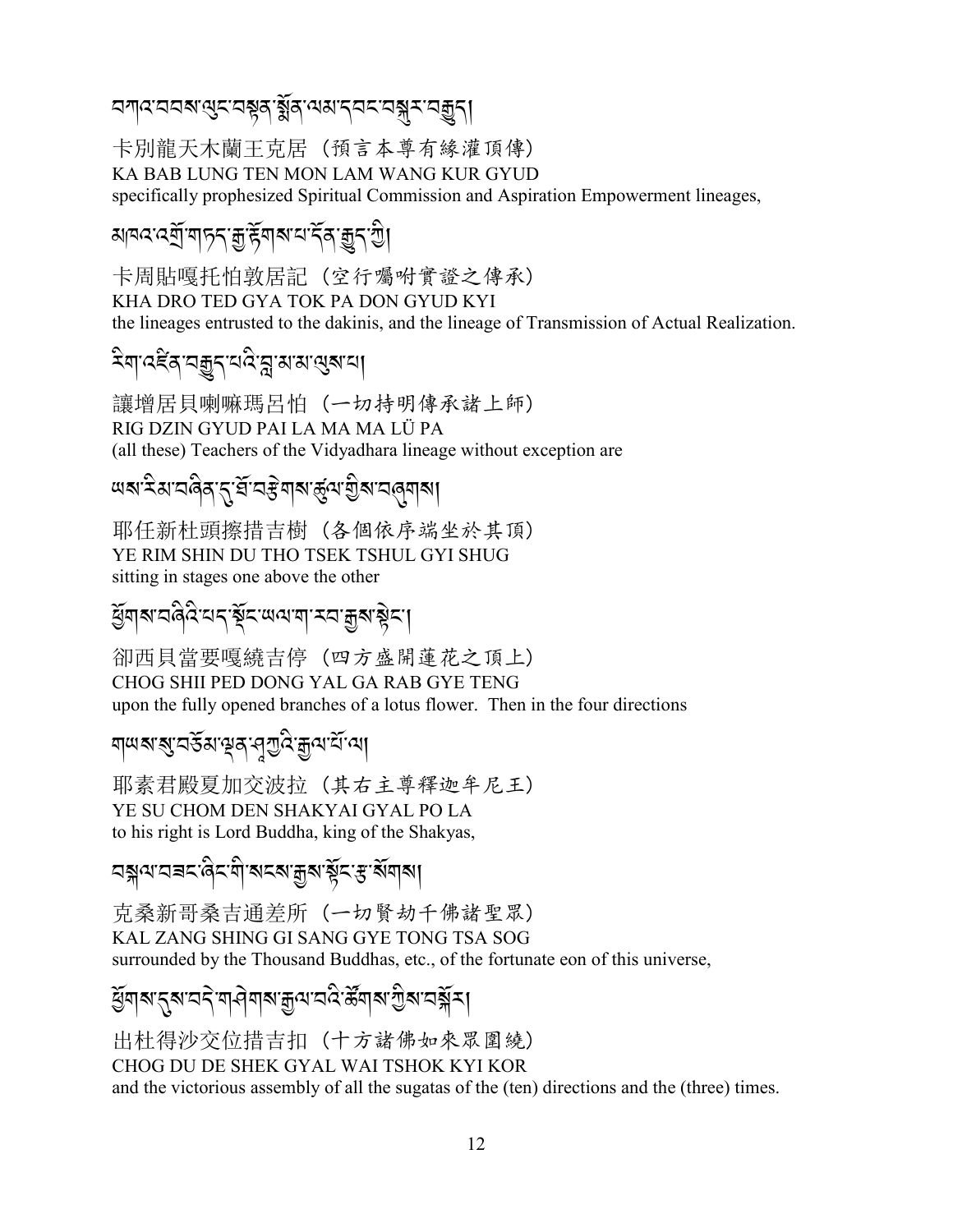# য়৸৸৻৸ৼঢ়ড়ড়ৼয়৻৸৸৻ৼঀ৻য়৻৸৻

加杜悟昂抓明知貝郎 (後方美麗五色光燦爛) GYAP TU ÖD NGAI DRA MIK DZE PAI LONG Behind, in an expanse of a beautiful five-colored lattice of light,

#### ড়৲ৼয়য়য়ৼঀয়ড়য়য়য়ঀয়ৼৼয়ড়ৗৢয়ঀয়ৼঀয়ড়ৢ৻য়

龍托旦秋送繞列邦措 (殊勝教傳證法經文存) LUNG TOG DAM CHÖ SUNG RAB LEK BAM TSHUL Are the supreme scriptures of the holy dharma (the teachings) of Transmission and Realization, in volumes.

# <u> অত্মলান্</u>মন্ত্র স্থান্ত্রনামস্মান্ত্র

阿列卡立讓抓年怕住 (阿立卡立之音悅耳傳) A LI KA LII RANG DRA NYEN PAR DROG melodiously emitting the sounds of A-LI KA-LI (vowels and consonants).

#### য়ড়ঀৼ৻ৼ৶য়৸ৼৼ৻৻৻৻৻৻৻৻৻৻৻৻৻৻৻৻৻৻৻৻৻৻৻৻৻৻৻৻

雲杜仙怕涅位西見拉 (左方八大近子菩薩眾) YON DU SEM PA NYE WAI SE GYED LA To the left are the eight Close Con Bodhisattvas

#### *ঽ*ख़ॺऻॺॱय़ॱॺऻॺॖॺॱय़ख़ॶढ़ॱऄऀॱय़ॷॱय़ॖॺॱॺॕॺऻॺऻ

啪怕尼但千波秋住所 (聖者十六長老僧眾及) PHAG PA NE TEN CHEN PO CHU DRUG SOG surrounded by the Sixteen Noble Great Elders and so forth,

<mark>ॖ</mark>ड़ॱऄॳॺॱॶॺॱॸड़ॱॸॺॏॱढ़य़ॺॱक़ऀॺऻॴॱॻॖऀॺॱय़ऄॕॗड़ऻ

長仙年讓給敦措吉扣 (菩薩聲聞緣覺環繞著) CHANG SEM NYEN RANG GE DUN TSHOK KYI KOR the assembly of the bodhisattvas, sravakas, pratyekabuddhas, and other sangha.

#### अनुव नुःदे हे यार्वेव वु सय सुरा त्या

敦杜多傑順奴牙用拉 (前方普巴金剛橛父母) DUN DU DOR JE SHO NU YAB YUM LA In front is Vajrakumara nad consort surrounded by

#### য়ৢ৸ৼৗৢ৻৸ড়৸ৼ৻৸৻৸৻৸ঢ়ঀ৻

居得西珠衣旦西出拉 (四,六續部靜忿諸本尊) GYUD DE SHI DRUG YI DAM SHI TROI LHA the peaceful and wrathful yidam deities of the four or six classes of tantras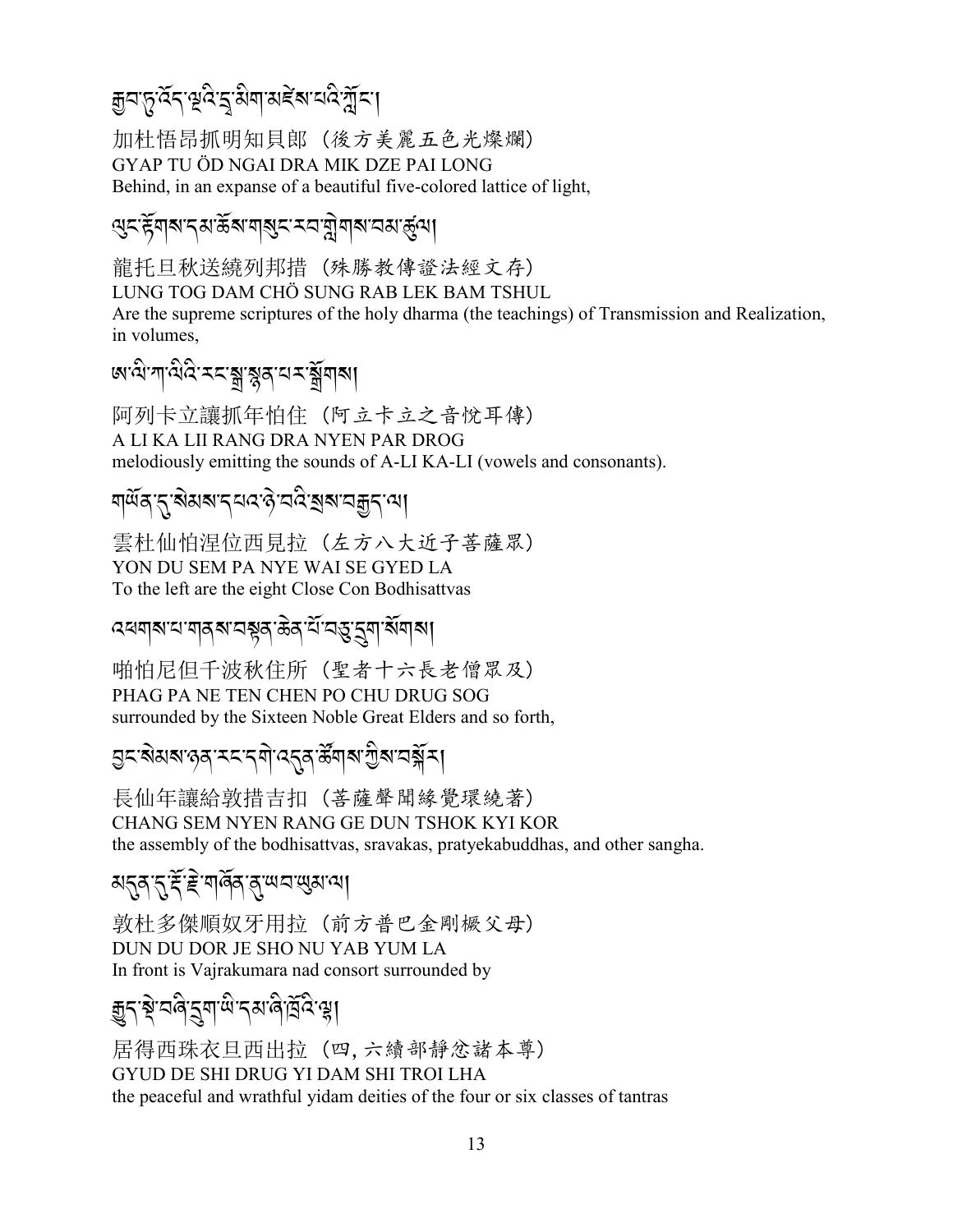#### য়৶৶য়৾৶ৼ৴৸৻ৼৄৣৼ৸ৼ৻ৼ৻য়ৢ৻ৼ৻ৼৢ৻৸৸য়ৢ৸৻৸ৼ৸ৼ

涅送怕我卡住措吉扣 (三處勇父空行眾環繞) NE SUM PA WO KHA DROI TSHOK KYI KOR and the hosts of heroes and dakinis of the three places.

#### 

汽柔巴參可又探切杜 (圓周內外中央及一切) CHI ROL BAR TSHAM KHOR YUG THAM CHED DU Outside and in all the intermediate spaces of the circumference

#### <u> क</u>ुद्रायाञ्जुष्ठा दुष्तः उत्र चुरु असु सुरु अस्तु अस्तु अप

居送旦千桑瑪加措初(三部護法主尊如海聚) GYUD SUM DAM CHEN SUNG MA GYA TSHOI TSHOG an ocean of the hosts of the protectors of the three families

#### अः सुरुः श्लेदः सुरूः यद्निरुषः सः सर्वेदः सुर्यवेद।

瑪呂春噴替怕新杜古 (集結如雲排列無一漏) MA LÜ TRIN PHUNG TIP PA SHIN DU KHOD without exception, are arranged like massing clouds.

#### राव गुरासाठेव यङ्के बायदेख वेबाग्रीबा

闲江清些奴貝耶喜吉 (本智慈悲利力所出生) KUN KYANG KHYEN TSE NU PAI YE SHE KYI All, by the primordial wisdom of supreme knowledge, loving kindness, and power,

#### ෬ৰ্মমত্ৰইনৰ্মজুমাৰত্ন দ্ৰীৰ অৰাতৰ্।

可哇冬内初貝陳列見(事業喚醒輪迴海深處) KHOR WA DONG NE TRUG PAI THIN LE CHEN possess the activity which stirs the depths of samsara.

#### 

達所住困鎮貝爹碰杜 (救護我等眾生諸導師) DAG SOG DRO KUN DREN PAI DED PON DU The guiding leaders of oneself and all sentient beings

#### য়ৢঀয়ৼৗৼড়ৠৼৢৼৢৼ৻৸৸ৼ৻৸৸৸ৼ৻ড়৸

吐借千波共貼樹怕久(因大慈悲心故仍駐留) THUG JE CHEN PÖ GONG TE SHUG PAR GYUR remain due to the thought of great compassion.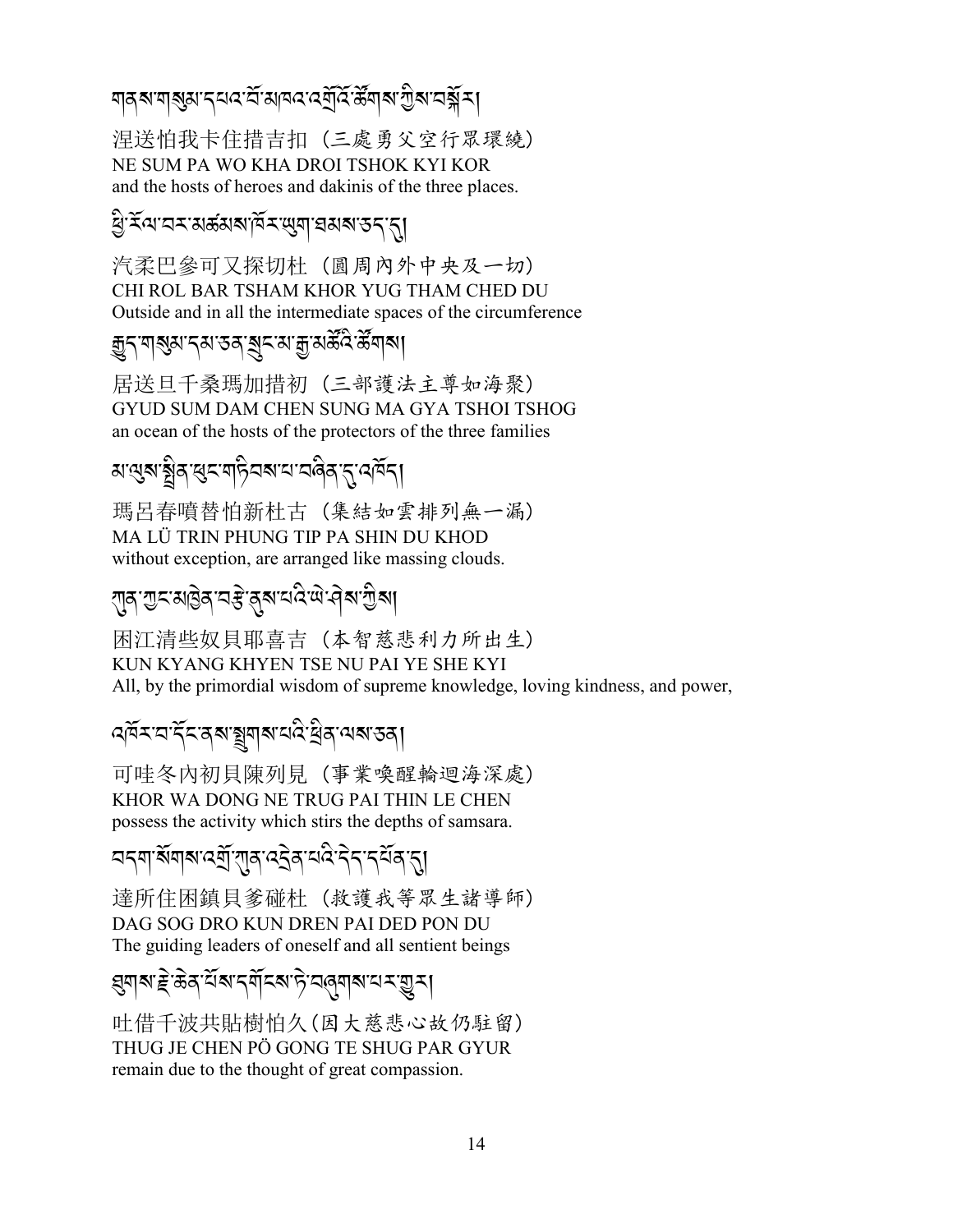#### ङेबायाब्ग्याञ्चन्नावब्ग् निन्नामोञ्चुवाञ्चराञ्चमाबॅग्वाबाब्रेसबाउवाद्यसबाङ्गाब्रुवाञ्चाब्रुमाबुसासुबायाऊेवार्यबा .<br>. A  $\alpha$ kবায়ুমণ্ড্রি<sup>,</sup> র্মুন বার্ম গ্রন্থ প্রনিষ্ট্র ব্রার্ম ব্রান্ত ব্রান্ত ব্রান্ত ব্রান্ত ব্রান্ত ব্রান্ত ব্রা 如是清淅之觀想, 在皈依鏡面前我與眾生同聲齊,三門虔誠恭敬而禮讚, 直至菩提永皈依.

Thus having visualized this clearly, then before their eyes oneself and all sentient beings together with one voice, through great devotion of the three gates, by relying (on them) completely, fervently go for refuge until (reaching) the heart of enlightenment.

#### ৰ<sup>:</sup>য়ঁঃ অন্মান্নয়েৱন অমাৰামানৰ মণ্ডমাৰ্মীঃ

南摩 大當他耶怕瑪卡娘住 (南摩 我與無量父母有情眾) NAMO DAG DANG THA YE PHA MA KHA NYAM DRO Namo! My self and infinite parents, all being equal to the sky,

#### दे:ब्रुट्-द्भुट्-द्भुट्-द्भूट्-द्राञ्चल्ला अर्व्यं स्टब्स् A

傑西江秋寧波汽吉哇 (從今直至證得菩提藏) JI SRID CHANG CHUP NYING POR CHI KYI BAR until it is possible to reach the heart of enlightenment

#### *]-3-.!*R*/-3(*R*\$-\$?3- =-*\**2?-?-3 (*A;

喇嘛困缺送拉加素汽 (皈依上師佛法僧三寶) LA MA KON CHOG SUM LA KYAP SU CHI go for refuge to the teacher and the three jewels.

## **ক্স**ন্<sup>,</sup> ইন্ম্প্ৰাপ্ৰান্ত্ৰ ক্ষম্ৰান্ত্ৰ ক্ষম্ৰান্ত্ৰ ক্ষম্ৰান্ত্ৰ ক্ষম্ৰান্ত্ৰ ক্ষম্ৰান্ত্ৰ ক্ষম্ৰান্ত্ৰ ক্ষম্ৰান্ত্ৰ

克久米周切位傑素宋 (慈悲護持無一刻分離) KE CHIG MI DRAL TSE WE JE SU ZUNG Without being separated for one instant, hold us with loving kindness.

ণবিৰাম প্ৰশাস্ত্ৰৰ পৰাত্ম ষ্টু ইন্মুন্দ্ৰ প্ৰয়োত্তৰ বিৰাজ্য কৰি পৰি প্ৰয়োত্তৰ পৰি প্ৰয়োত্তৰ পৰি প A 第二, 大乘道的精要, 藉皈依境作見證生起究竟證悟之勝菩提心. (唸誦):

Second, the essence of the Mahayana path is to arouse in the mind the thought of supreme enlightenment. By beseeching the objects of refuge to bear witness, (recite):

#### ম|ন্দৰ্যন্তন'ৰ্মৰ্<sup>:</sup> সূৰ্ব'নন্<sup></sup>ম ৰ'ম'ষ্ট্ৰ| A

卡加周困大哥啪瑪爹 (盡虛空界如母有情衆) KHA KHYAB DRO KUN DAG GI PHA MA TE All beings throughout space are my parents.

ব<ৰ বৰ্ত্ত্ব্ব্ব্য্য বৰ্ত্ত্ব্ব্ব্য বৰ্ত্ত্ব্ব্ব্ব্য <mark>ব</mark>্ৰুষ .<br>.<br>.

得哇嘟江杜牙巴悉住 (欲求快樂反得痛苦果) DE WA DOD KYANG DUG NGAL BA SHIG DRUB Although they desire happiness, they attain only suffering.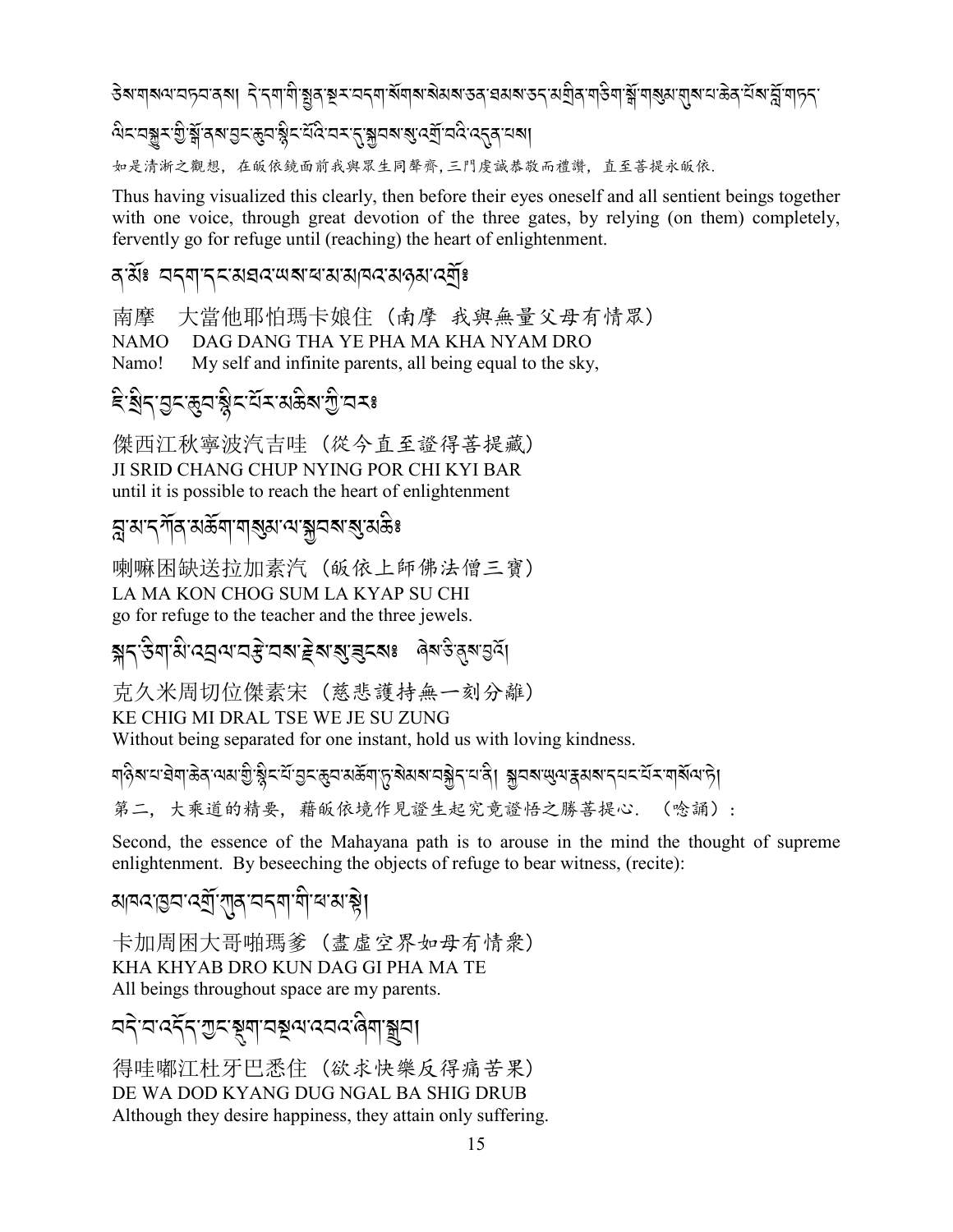## *য়৲*য়৾ঀ৻<u>৾ড়ৼয়ৼ৻৻ঀ৾</u>৶৶য়৻য়ৠৼ৻ৼৢ৻ৼৄ৾৾

他美可哇前怕寧瑞借(漂流無邊輪迴多可憐) THAR MED KHOR WAR KHYAM PA NYING RE JE Alas! Without escape they wander in samsara.

#### ঀৼয়য়য়ৼ৸য়ৗয়ৼ৻

爹南大哥汽涅扎哇加(為渡有情竭盡己心力) DE NAM DAG GI CHI NE DRAL WAR CHA I must do whatever (is necessary) to liberate them.

# ঀ৾ড়ৢ৴ড়ড়ৼয়ৼ৻৸ৼ৻ড়৸ৼ৻ড়৸৸ৼঢ়ড়৻৸

爹切耶美從貝樹傑涅 (因而勵志精進無猶豫) DE CHIR YE MED TSON PAI SHUK KYED NE Therefore, I must without wavering arouse strong diligence

#### बवार्य्रुपर्युद्रायद्यदार्युद्रिय प्राप्या

沙摩拿左他如淨怕吉 (為達圓滿瑜珈殊勝道) ZAB MOI NAL JOR THA RU CHIN PAR GYI to succeed in this profound yogic practice.

#### बिबाङ्गॅब दह्या यो बेसबा बङ्गे<sub>न</sub> याबय दने वबा बंबेन बंबा

(由如是觀修願行菩提心) Thus, forming the aspiration and actualization of bodhicitta:

**ผ**สัส นักสมธรรมสามารถ สุดีรส

共波些當汽怕大拉共 (怙主聖尊眷眾祈救助) GON PO SE DANG CHE PA DAG LA GONG Protectors and sons (buddhas and bodhisattvas), please give me your attention.

#### *ঌ*॔ॸॱऄॸॱয়য়ৼয়৾ঀয়ৼঽয়ৗৼয়য়ৼৼৼ৻ৼ৾য়য়৽

擦美南西周敦當杜連 (修四無量誓渡有情眾) TSHED MED NAM SHI DRO DON DANG DU LEN Through the Four Immeasurables, I promise to work for the sake of beings.

#### <mark>ॖ</mark>ड़ॱढ़ॖय़ॱॺ॓ॺॺॱय़ॾॖड़ॱॺॸॱॺॖऀॺॱड़ॖॺॱॺॱय़ॺॗय़<mark>ॾ</mark>

江秋仙宋怕淨住拉列 (菩提心寶恆持行六度) CHANG CHUP SEM ZUNG PHAR CHIN DRUG LA LAP Holding to the bhodhicitta (intention), I will practice the Six Paramitas.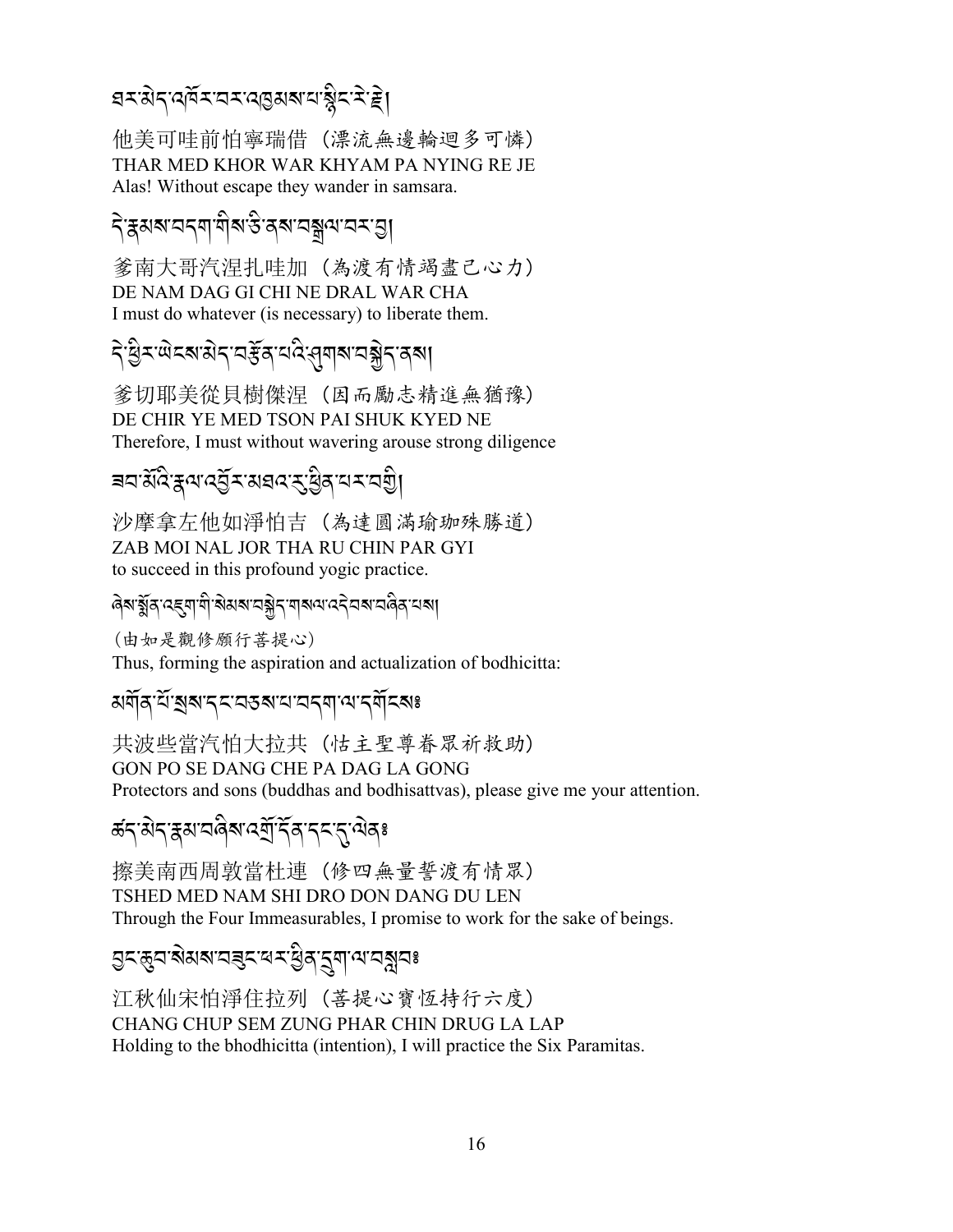#### ঽৄ৶য়৾ড়ৢ৶ড়য়৻য়ৢয়৻ৼয়ৗ৸৻৸৻৸৻৸৻য়৸৻য়৸৽

敦涅龍吉住貝包托素 (生圓二第俱達願榮宣) DON NYI LUNG GYE DRUB PAI PAL THOP SHOG May the spontaneous accomplishment of the Two Purposes be gloriously attained.

डेबाद्देख्र्मः सेवाबायायहॅन् डेन्। यनवायालवासहस्रायहेते त्रुञ्चिनानन्यने ञ्चवायार्हेन सेवाबुं नसेवाबायत्याञ्चा

#### ধ্র'য়ু মঘন।

盡量重覆唸誦,同時做自他交換心的訓練,使自他平等,並同時觀想承擔他人之痛苦而賜 與自身的快樂. 在這段結尾時

Thus reciting as much as possible, do the mind training of exchange, thereby making oneself and others equal, and also do the visualization of giving away one's happiness and taking on the suffering of others. At the end of the session:

## য়ৢয়য়ড়ৢ৻য়ৼৢঀয়ৼ৻৸৶য়ড়ৢঀৼড়৸ৼ৸ৼ৸ৼ৻৸৻৸

加有南列淨拉嘟字僅 (皈依境衆流露甘露泉) KYAP YUL NAM LE CHIN LAP DUD TSII GYUN From all the objects of refuge arise blessings, a continuous stream of nectar,

#### **दगरपारूय देंद बेरहुसयर दयवासेद घुटा**

卡薩歐些南怕啪美炯 (白色淨光螢螢無量瑞) KAR SAL ÖD ZER NAM PAR PAG MED JUNG clear white, in the form of boundless rays of light,

#### 

得仙拉亭古送知見涅 (溶入自他淨化三門障) DAG SHEN LA THIM GO SUM DRIB JANG NE dissolving into oneself and others, purifying the obscurations of the three gates and then

#### য়৲ঔণাঽ৴৻৶য়৾৾৸ঽ৸৻৸৻৸য়৸৻৸ৼৢয়

傑吃歐素加有南拉亭 (刹那化光溶入皈依境) KAD CHIG ÖD SHU KYAP YUL NAL LA THIM instantaneously (oneself and others) melt into light and dissolve into objects of refuge.

#### য়ৢঀয়ড়৻য়৻ঀ৾য়ৼৼয়য়য়ৼৢয়৻৻ঀয়৻ঀৣৼৣ৻ৼ৻ৼ৾ৼ৻৻য়

加有可南任素措我杜 (皈依聖眾溶集入主尊) KYAP YUL KHOR NAM RIM SHU TSO WOR DU All the retinue of the object of refuge gradually melt and are gathered into the central figure.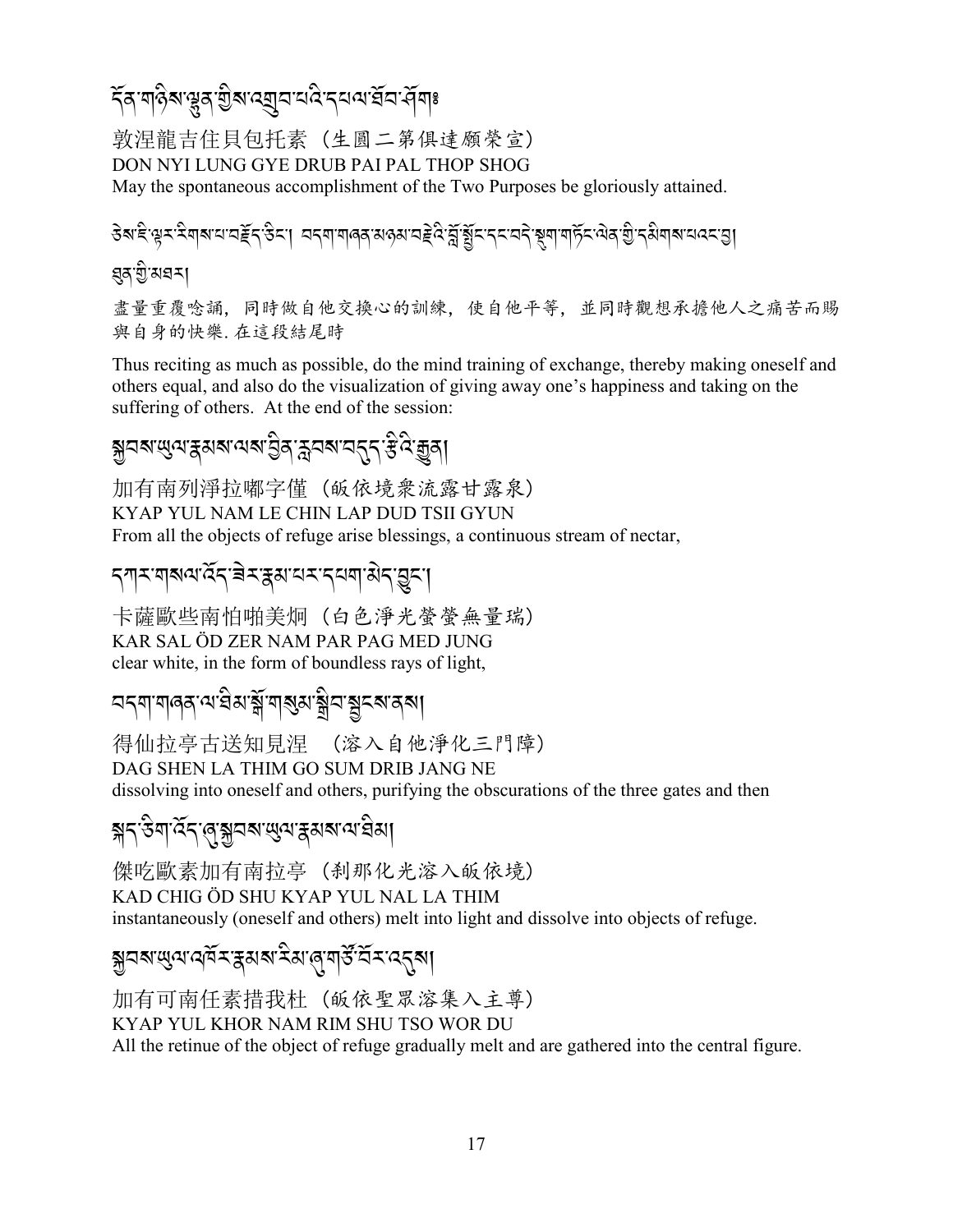#### য়ৼৢ৻ৼৄ৻ৼৣ৸ৼ৸ৼ৻ৼৢ৸ৼ৻৸৸৸ৼ৻ৼ৻৻ৼ

措我米明求英龍杜歐 (主尊無相遍入法界中) TSO WO MI MIG CHÖ YING LONG DU O The central figure (becomes) the conceptionless expanse of the dharmadhatu.

#### ดิสเตฐสาธิมตรมพราติศาสั

如是溶入,保持在禪定狀態中.

Having thus absorbed, remain in meditative absorption.

<u>ঀ</u>য়য়ৼঢ়ড়৶ৼৼড়৶ৼয়৸য়৸ৼঀৼৼ৻ৼ৸ৼৼৼ৻ৼ৸ৼৼৼৼৼৼ৻৸ৼ৸ৼ৻ৼ৸ৼ৸ৼ৻ৼ৸ড়৸ৼৼৼৼৼ৻৸ৼৼৼৼ৻৸ৼৼৼ৻ড়৸ৼ৾ৼৼ৸ৼ৻ <u> মমমৰ্ত্তি প্ৰমাৰ্শিৰ মাৰাৰ প্ৰাৰম্ভিক বিভিন্ন সমূহ বিভিন্ন প্ৰমাৰ্শিত কৰি বিভিন্ন সমূহ প্ৰমাণ</u> ऄॖॖऽॱॺॢॺॱय़दऀॱॸ॔ॺॱय़ऊदॱॸड़ॱॎख़ॖॺऻॴऀड़ॾॕॺऻॺॱड़ॕॾॱज़ख़ऄऀॾऀॾॷॖ*ॾ*ॷॎॴख़ॾॳऀड़ऄॖॎॳॱॾॾॷऻॾॖऻॳॷॴॷॾॱॺॶॺॱ *ऊ*द्भूषा:अेद्दुर्भूद्रदय्यत्रयात्राञ्चे भूवावंबिः यावदाद्दभूवावं बा

第三:淨化不良之障礙,罪孽及蒙蔽,金剛薩埵之禪定與唸誦,, 觀想根本上師化現金 剛薩埵父母之形相. 端坐在行者頭頂頂輪上方. 心中生起對過去罪業的強烈懺悔. 並發誓 縱使臨遇命難亦絕不再犯. 觀想、從金剛薩埵尊心間咒縵輪持續不斷流下的菩提甘露水, 洗淨自身罪業, 遮蔽, 過錯及根本罪墮, 皆完全淨化消除. 請謹記在心此四力的重點 Third: the meditation and recitation of Vajrassatva to purify unfavorable circumstances, sins, and obscurations. Visualize the root teacher in the form of Vajrasattva and consort as actually sitting above the crown of one's head. Generating fierce remorse and repentance for previous sins, from now on vow never to repeat them even at the cost of one's life. Think that by the continuous stream of bodhicitta nectar coming from the mantra circling in his heart, all one's sins, obscurations, faults, and downfalls, without remainder, become purified. By keeping in mind the essential points of the four powers:

# *ম*মলীষ্ট্ৰান্নমন্ত্ৰায় ব্ৰান্নৰ বেঃ

讓哥汽我貝瑪大殿拉 (頭頂蓮花月輪座墊上) RANG GI CHI WOR PED MA DA DEN LA Above the crown of my head, on a lotus and moon seat

## 

喇嘛多傑仙怕笑吉嘟 (上師金剛薩埵水晶色) LA MA DOR JE SEM PA SHEL GYI DOK (is) the teacher, Vajrasattva, the color of crystal,

#### ৰি'বৰ্হ্ম'মৰ্ক্তন' বিষিপে ইমিৰ্ক্তনা' দূৰ্বে মঃ

西中沉貝郎措秋杜巴 (年少光明具印面微笑) SHI DZUM TSHEN PEI LANG TSO CHOG TU BAR peaceful, smiling, supremely radiant, youthful, with the (major) characteristics and (minor) marks.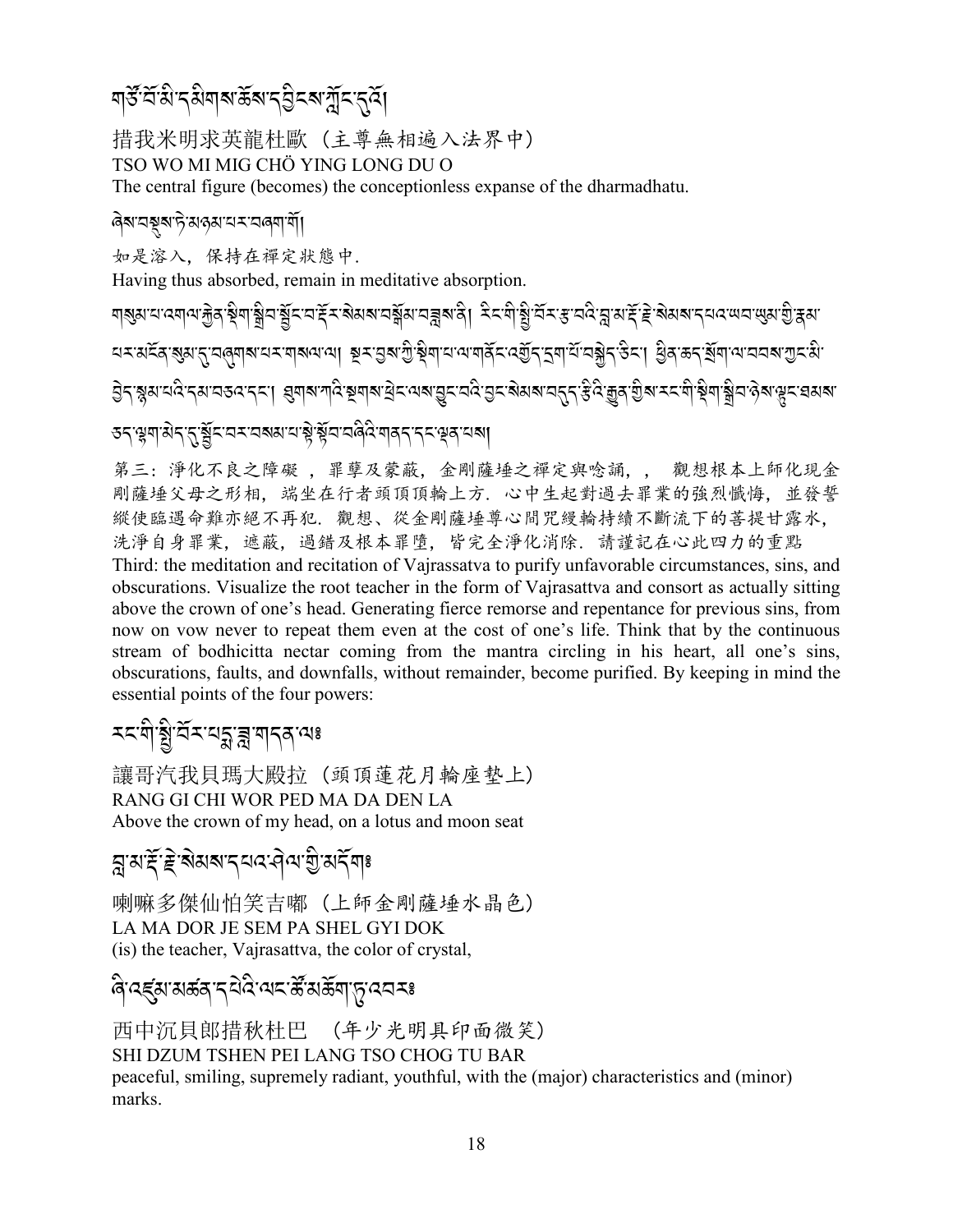#### য়ড়**য়ৼয়ড়৻৸৸৸ঢ়৸ৼঢ়৻৸**৸৸৸৸

耶雲塔西多傑知布珍 (左右手持方便智鈴杵) YE YON THAP SHE DOR JE DRIL BU DZIN Right and left (hands) holding vajra of skillful means and bell of wisdom

## *মি*মৰাৰ বিজেপাই নাৰাৰী সম্মিতি নিৰ্বাচনৰ স্বৰ্

龍克汽住克木沖吉素 (圓滿報身嚴飾跡趺坐) LONG KUI CHE DZOK KYIL MO TRUNG GI SHUG with complete sambhogakaya adornments, sitting in the lotus posture

## 

暗杜唸瑪知托珍貝奇 (慢母手持刀顱擁前抱) PANG DU NYEM MA DRI THÖD DZIN PE KHYUD embracing Nyemma in his lap (who) holds a curved blade and skull cup.

#### য়৸৶য়৾ৼ<u>৾ৠ৴</u>ৣ৸য়৸ড়৸ৼঢ়৸৶ৼ

托卡大克吽他昂春列 (心間月輪吽字咒綬繞) THUG KAR DA KYIL HUNG THAR NGAG TRENG LE From the mantra garland around the HUNG on the moon disk in his heart,

# ॶॸॱऄॺॺॱय़ॸॣॸॱ*ड़ऀऄॱ*क़ॗॺॱय़य़ॺॱॺॕॗॸॱॺक़॔ॺॺॱय़क़ॗॸ<mark>ॱ</mark>

江仙嘟西近別左沉居(善提甘露雙運密處降) CHANG SEM DUD TSII GYUN BAB JOR TSHAM GYUD bodhicitta nectar streams down through the point of their union

#### 

得哥藏布涅素呂困共(由己梵穴通身遍流佈) DAG GI TSHANG BUG NE SHUG LU KUN GANG and enters through my aperture of Brahma, filling my entire body.

#### ৽য়য়ৼড়৶ঢ়ৢয়য়ড়ৼ৻ড়৻ড়য়ৼয়ড়৻ড়ৼড়

念恰地吞瑪呂困江久 (罪墮障垢染污皆淨空) NYAM CHAG DIG TUNG MA LU KUN CHANG GYUR All damaged and broken vows, sins, and downfalls without exception are purified.

#### জঁ ঘৰ্হ মদূৰ মাজ প্ৰাপ্ত বিভি

班扎薩陀 沙瑪亞 嗡 瑪奴怕拉亞 OM VAJRA SATTVA SAMAYA MANU PALAYA Praise Vajrasattva, the excellent precepts, grant me your protection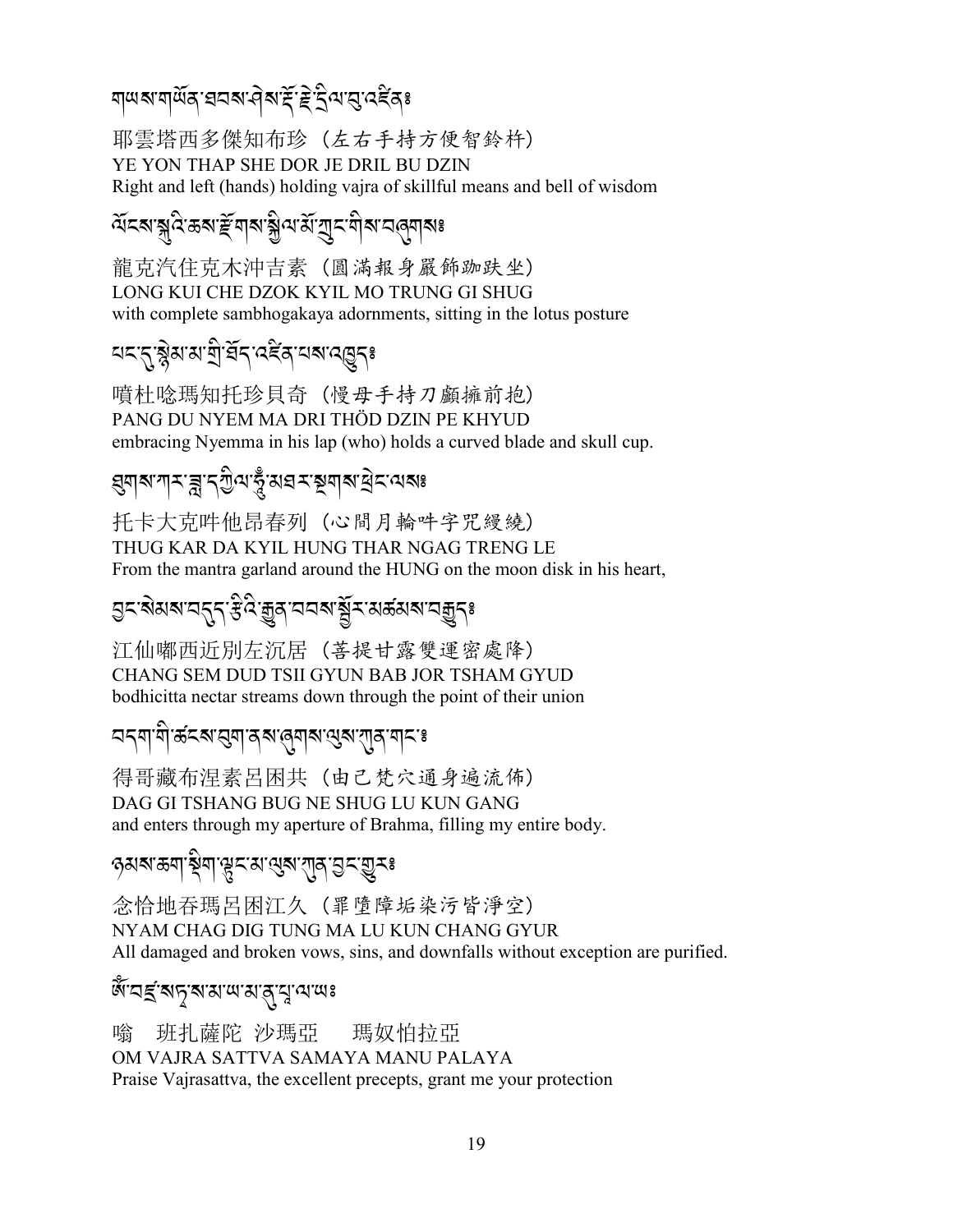# *2*#*-?*<*-*< J*-/*R*-0-+* AN*-S* F*-*[R*- 3* J*-*S*-7*:

班扎薩陀 跌諾怕 替扎知杜美巴哇 VAJRA SATTVA TEY NO PA TICTHRA DRI DHO MEY BHA WA Remain firm in me

# *?-+*RXR*- 3* J*-*S*-7*:*?-0*R*-*XR*-3* J*-*S*-7*:

素吐卡有美巴哇, 素普卡有美巴哇 SU TO KAY YO MEY BHA WA. SU PO KHA YO MEY BHA WA Make me totally satisfied Increase perfectly within me

# দ্র*প্রসম্প্রাপ্ত সম্প্র্ষ্ট্রি*, স্ত্রীর্*ন্সার্*ন্য

啊奴或吐美巴哇,沙哇悉地美派亞扎 A NU RAKTO MEY BHA WA, SAR WA SIDDHIM MEY PRA YATTSA Be loving toward me, Confer all the attainments on me

# মদ্রন্যপ্রস্ক, গুট্ট, ব্রি. **গ্র**িশ্রীপ্রন্থি

沙哇卡瑪素扎美,字堂西里央古魯吽 SARWA KARMA SU TSA MEY ,TSITTAM SHRE YAM KURU HUNG May I attain the power of all activities Make my mind virtuous (HUNG is the heart force of wisdom)

#### $\mathcal{F}$ *পৃত্ দৃ*ষ্টিঃ হ্ল'শাম্মুক্গ

哈哈哈哈火,巴嘎彎 HA HA HA HA HO! BHA GA WAN Four HA's = the four boundless, four joys, and the four kayas; HO is the sound of joyous laughter in them, Conqueror

# ৰ্শন্দ্ৰানী *দ্ৰাৰাৰুৱী প্ৰতিষ্ট্ৰায় প্ৰ*াৰাৱী প্ৰাপ্ত কৰি কৰি স্থিতি স্থানী স্থানী স্থানী স্থানী স্থানী স্থান

沙哇他他嘎他 班扎瑪美木扎 班扎巴哇 瑪哈 沙瑪亞 薩陀啊 SARWA TA THA GATA VAJRA MA MEY MUNTSA VAJRI BHA WA MAHA SAMAYA SATTVA AH

Who embodies all the Tathagatas; may the vajra not abandon me; I pray that I may be a vajra holder; oh great precept diety; the final AH signifies uniting inseparably.

৻<br>હિત્રાફાર્ચજ્ઞાન્નીજાનના તર્ટિક્ષ્ડ્રાર્થના હિત્રાહી હિત્રાણ કરતીને સંબંધો કરતી છે. તો હિત્રાણ કરતીના લેવા હિત A

*?*J*3?-9\$-3*J*. -G* A*-2.*J*- 2?-H 2- 0<-2?3-0-K* A*- v<-*1 A*2-*.R*% -.%-*,*3,<-3*R*?-\$.%-S\$-0*R*?*,

如此盡力唸誦, 己身內部完全變成白色, 全身充滿持續不斷流入之甘露; 所有的罪業, 障 礙遮蔽及犯戒破誓完全被淨化. 觀想身心完全充滿無垢禪悅乃是淨化遮蔽障礙之外相. 最 後以強烈渴望之虔誠心來唸誦.

Thus, by reciting as much as one is able, one's whole body inside becomes fully white, and having become completely filled by the continuous stream of nectar, all sins obscurations and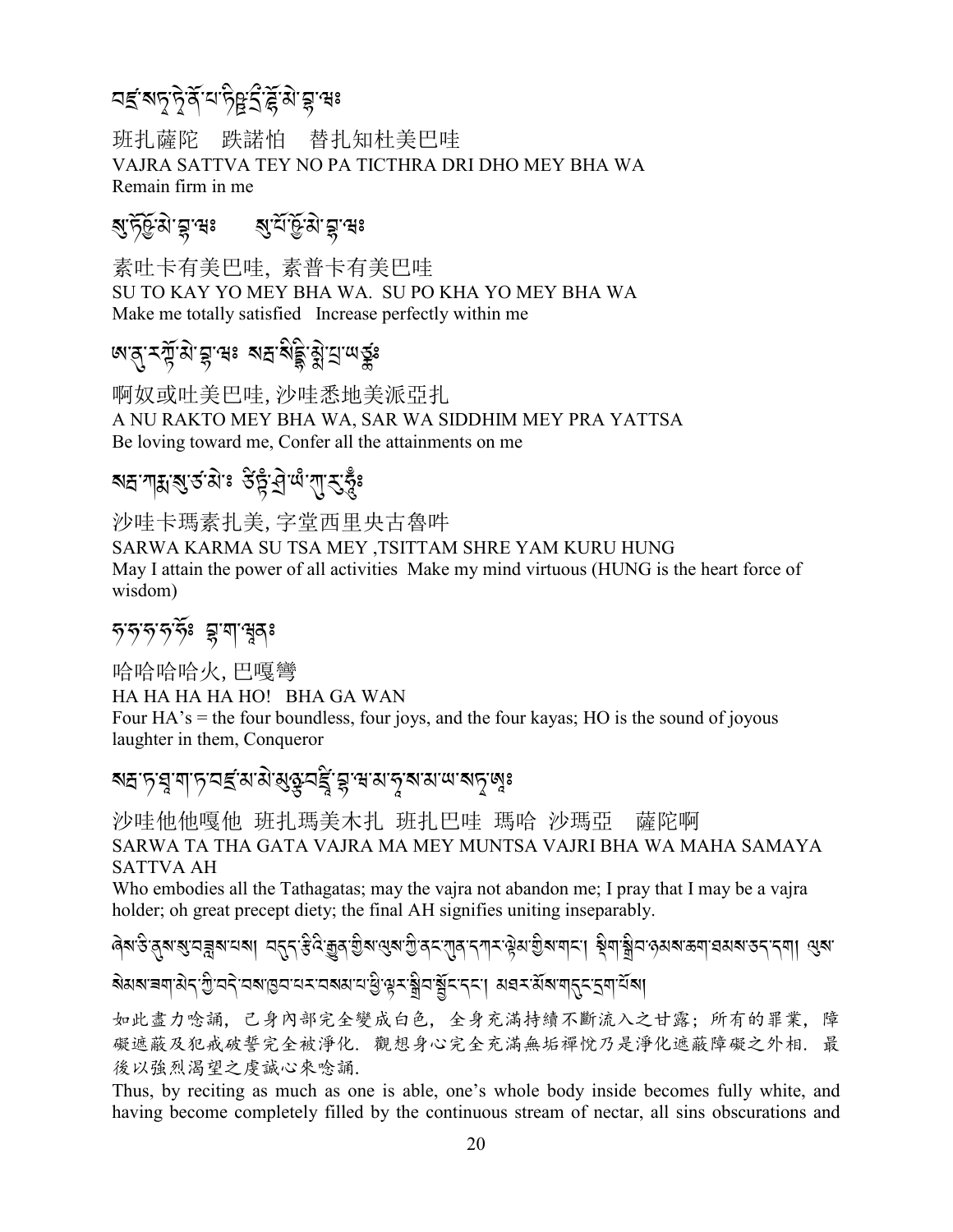breakage (of vows) are purified. Imagining that one's body and mind are pervaded by stainless bliss is the outer manner of purification of obscurations. Finally, with fierce, yearning devotion:

共波大尼米西木怕衣 (怙主!余因無知愚昧故) GON PO DAG NI MI SHE MONG PA YI Protector! Through un-knowing and ignorance,

#### **ร**ส'สัตฺ'ันส'สิ' (สุด "สิร" (สุส)

日次列尼高新娘 (於三昧耶有違壞) DAM TSHIG LE NI GAL SHING NYAM I have transgressed and damaged my samaya vows.

## য়ৢয়য়য়ৗঽ<sup>৵ৣ</sup>য়য়ৣয়য়য়ৼ৻ৼ৻

喇嘛共波加珠就 (祈請上師怙主救) LA MA GON PÖ KYAP ZÖD CHIG Teacher, Protector! Grant me refuge!

## <u> মার্কুর্হ্লাই বেছুপ্র নাতী</u>

措我多傑珍怕界 (主尊上師金剛持) TSO WO DOR JE DZIN PA KYE O' Lord, Holder of the Vajra, য়য়য়ৼৗৢৼড়ড়ৼ৻য়৸৸ৼ৻ৼ৻৸

吐傑千波大涅見 (大悲自性之遍主) THUG JE CHEN POI DAG NYID CHEN who is the very nature of great compassion,

#### ঽয়ৗৢ৾৸ঽয়ৠৼৣ৾৻৸৻৸৸ৼ৸ড়৸

周位措拉大加汽 (我今皈依眾生主) DRO WAI TSO LA DAG KYAP CHI Lord of all beings, I take refuge in you.

#### <sub>য়</sub>য়ঀয়ৢৼয়৽ঢ়ৼৼ৸ৼৼ৸ৼ৸৸৸৸

苦送吐扎哇當耶拉哥旦次(所犯身.口. 意. 根. 支. 三昧戒) KU SUNG THUG TSA WA DANG YEN LAG GI DAM TSHIG All samaya vows of body, speech and mind, root and branch

#### <sub>ู</sub><br>รมสาธ<sub>ั</sub>ๆ เสมสาธ<sub>ร</sub>ามสัญญาสาสา

年恰堂切吐路沙索 (我今無餘發露而懺悔) NYAM CHAG THAM CHAD THOL LO SHAK SO (Which I have) damaged (and) broken, I repent and confess.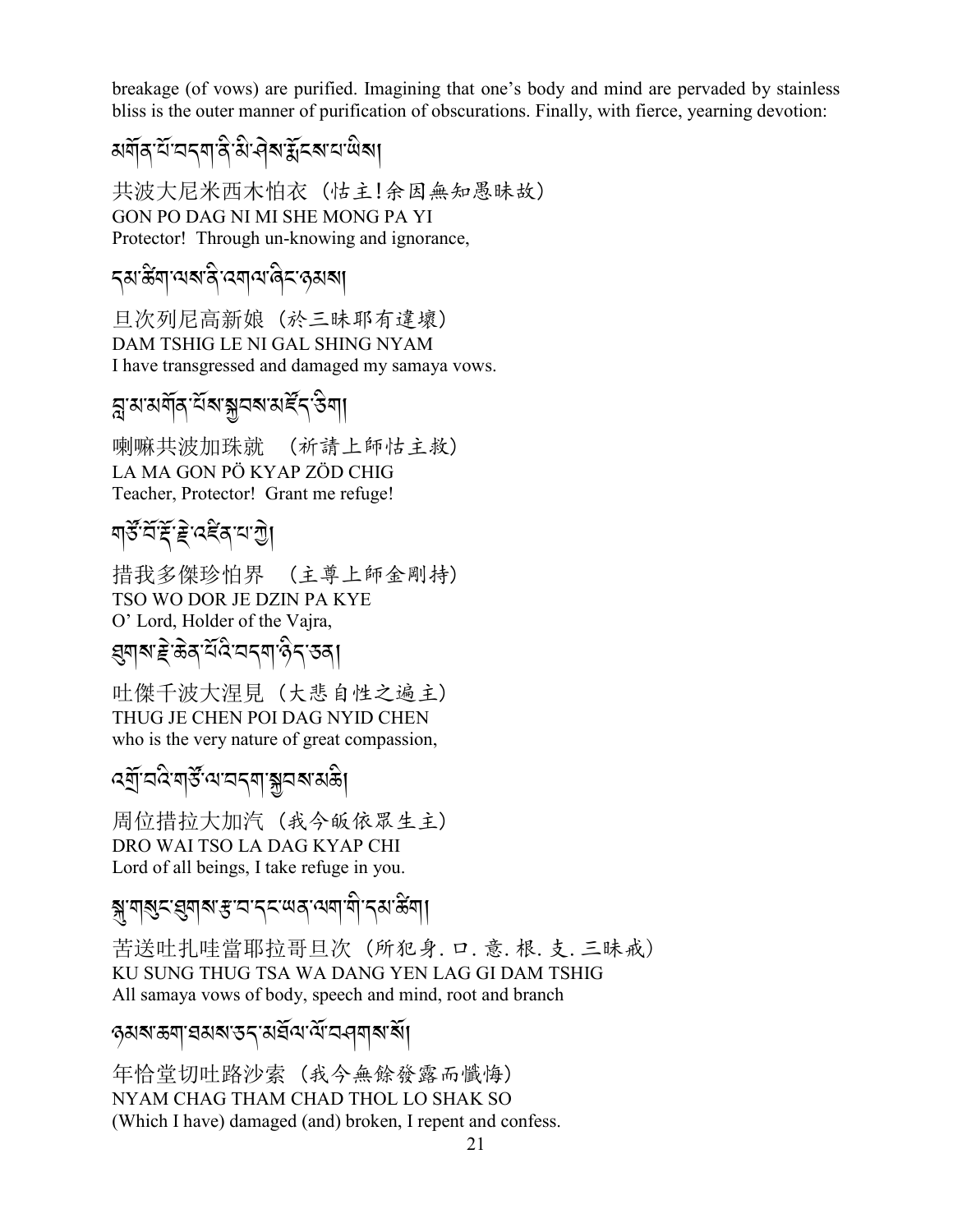#### ষ্ণীর ওপার্স্কির্ট, প্রদুর <u>ব</u>ুদ্র প্রয়ার বি A

地知涅吞智美初堂切 (一切罪障墮犯及諸垢) DIG DRIP NYE TUNG DRI MAI TSHOG THAM CHED All accumulations of defilements, obscurations, faults, downfalls, and stains,

# <u>g</u><:बे़<<्याद्य्र्य्यह्<{{च]

江讓大怕扎杜所 (敬祈純化及清淨) CHANG SHING DAG PAR DZED DU SOL I beseech you to purify and cleanse.

*ৰ্ষ*ম'ম্ৰ্মিণ'ম'মচ্বম'মৰা

(熱帎唸誦後)Having fervently prayed thus)

# দ্দিৰ ক্ৰিয়ে স্বাৰ্ট সম্পৰ্ক কৰি স্বৰ্গ সম্পৰ্ক সম্পৰ্ক সম্পৰ্ক সম্পৰ্ক সম্পৰ্ক সম্পৰ্ক সম্পৰ্ক সম্পৰ্ক সম্পৰ<br>ইণ্ট সম্পৰ্ক সম্পৰ্ক সম্পৰ্ক সম্পৰ্ক সম্পৰ্ক সম্পৰ্ক সম্পৰ্ক সম্পৰ্ক সম্পৰ্ক সম্পৰ্ক সম্পৰ্ক সম্পৰ্ক সম্পৰ্ক

多傑仙怕吉新怎怕當汽貝 (觀想金剛薩埵怡然而笑曰:) DOR JE SEM PA GYE SHIN DZUM PA DANG CHE PE Vajrasattva, with a pleasantly smiling (face), says:

#### $\frac{1}{\sqrt{2}}$ 4  $\frac{1}{\sqrt{2}}$   $\frac{1}{\sqrt{2}}$   $\frac{1}{\sqrt{2}}$   $\frac{1}{\sqrt{2}}$   $\frac{1}{\sqrt{2}}$ A

瑞吉布缺吉度知涅吞 ("善男子! 汝之一切過犯悉清淨") RIK KYI BU KHYOD KYI DIG DRIB NYE TUNG "Son of noble family, all of your sins, obscuration, faults, and downfalls

# রমৰ্শতন্দ্ৰশামন্ত্ৰীৰ কৰি সম<mark>্য</mark>িক্ষাৰ সম্প্ৰদান কৰি স্থাপন

堂切大怕英奴些 卡能哇差哇木拉 (如是觀想賜予許可後) THAM CHAD DAG PA YIN NO SHE KAII NANG WA TSAL WAR MU LA are purified". (Imagine) that absolution is granted.

#### <u>ङ्गेबा</u>ः सुद्रम् अपुर्वे प्रति स्वर्भ्युद्रः J

地知困大笑共他布久 (罪淨障清水晶球身似) DIG DRIP KUN DAG SHEL GONG TA BUR GYUR All sins and obscurations purified, (one's) body becomes like a crystal.

# ৰ্শ্নসংগ্ৰন প্ৰায় - বিশ্বৰ পৰি স্পূৰ্ণ প্ৰাৰ্<sub>ষ</sub>

拉洋歐卡南怕咩吉市(覆次閃耀尊身化白光) LAR YANG ÖD KAR NAM PAR MER GYI SHU Once more, Vajrasattva shimmeringly melts into the form of white light,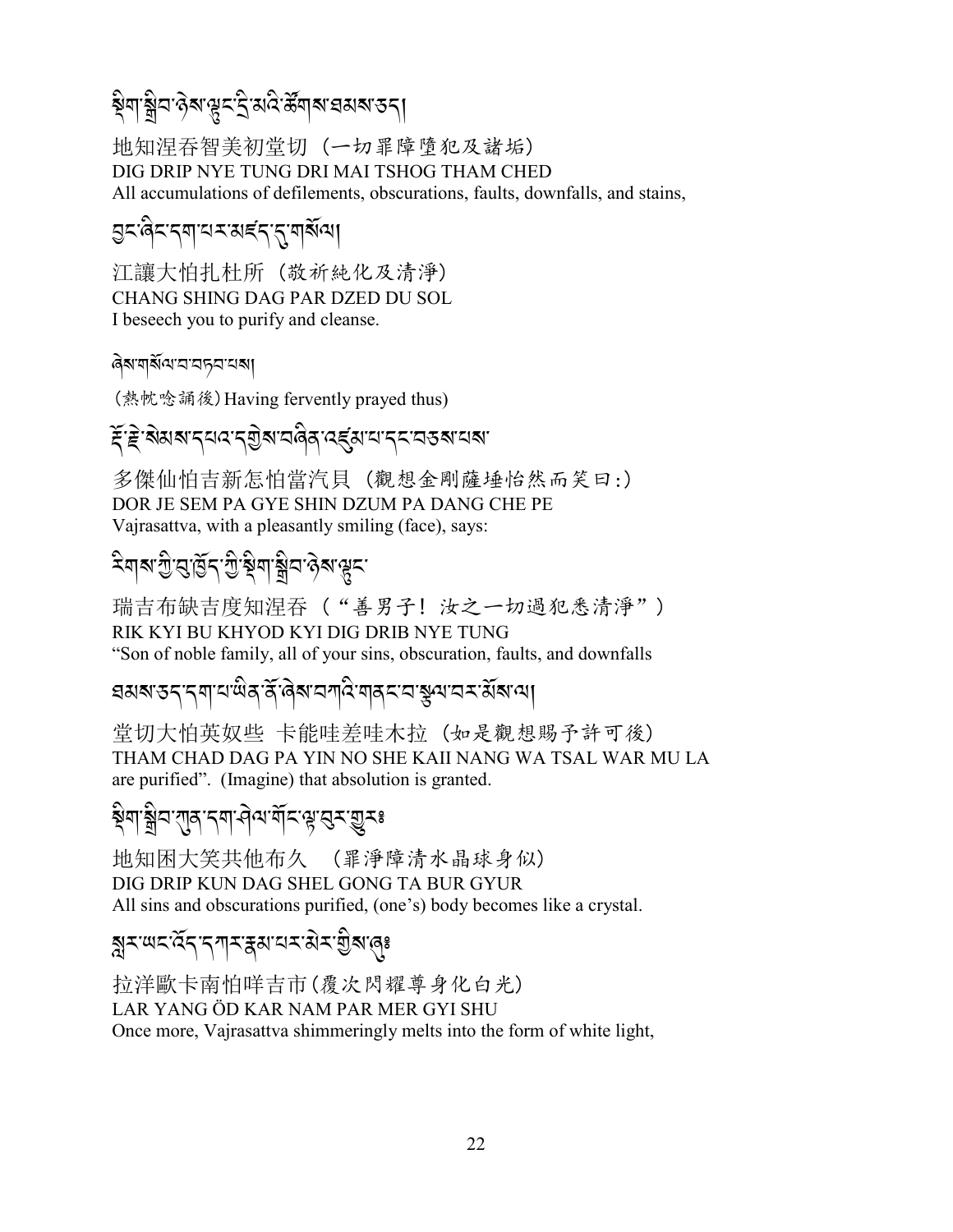#### 

大能當最多仙咕嚕久 (溶入我身變成薩埵尊) DAG NANG DANG DRE DOR SEM KU RU GYUR mingles with self-phenomena (which) becomes the form of Vajrasattva.

#### য়ৼয়ৢ৾ৼৼঀৗৼ৻ৼৼ৸ৼঀৼঀঀ৸৻ৼ

能悉大怕繞將柔怕他 (顯空清澈明淨遍無垠) NANG SID DAG PA RAB JAM ROL PAR TA Regard all phenomenal existence as the display of infinite purity.

#### জঁ<sup>-</sup>নৰ্ছ ৰানকুঁঃ

嗡 班扎薩埵吽 OM VAJRA SATTVA HUNG

ऄॖॸॱॻऀफ़ॕॺॱऄॕॺऻॺॱॺऻॸॕॸॱॺॺॱॸॺॱॎॱ<sup>ঽ</sup>ॺॱॺॕॖड़ॸॕॖॺॱॻऀॱड़ॕॱॾॆॱॺ॓ॺॺॱॸय़देॱॸड़ख़ॎॱय़ख़ॱय़ऄॱय़ॷॸॱऄॗय़ॱॺॗॕड़ॱय़ॗॹऄॸॱय़ढ़ॕ 以此. 端坐頂輪之金剛薩埵溶入自身. 觀想自己成為金剛薩埵尊. 一切外象. 音聲和意念 (三者) 皆觀成本尊咒語與法界的遊戲顯現, 同時唸誦最精要的咒語是以內意淨化障礙的 方法,最後金剛薩埵本尊及咒語皆溶入清明的光明智慧本性之中,此由始以來純淨的覺醒 是自觀金剛薩埵本尊的真正含義, 此乃淨化障礙的無上密意.

Thus, Vajrasattva, on the crown of one's head, dissolves into one. Imagine that one also becomes Vajrasattva; regarding appearances, sounds, and thoughts (three) as the play of the deity mantra, and dharmata, while reciting the quintessential (mantra) which is the inner manner of purification of obscurations. Finally, even the conceptualization of deity and mantra is dissolved into luminous clarity being pure from the beginning awareness/voidness is the real meaning of seeing the self-face of Vajrasattva. This is the secret, unsurpassable manner of the purification of obscurations.

<u>ଘલે ସର୍ଥେକ୍ତି ସୁଥିବା ଅକ୍ଷାସ । ଏହି ସାକର୍ଥ ଏକ ସ୍ଥାନ ଅକ୍ଷା ଅନୁସେ । ସେ ଏକ ସମ୍ବର୍ଥ ସାକର । ସୁଥିବା ସ୍ଥାନ ସ୍ଥାନ ସ</u> ସିশ্রাণ্ড বি:মহাত্রান্ত করা উপাত্তীয় বুলি বিয়ে বিয়ে বিয়ে বিয়ে বিয়ে বিয়ে বিয়ে বিয়ে বিয়ে বিয়ে বিয়ে ব

第四:供養曼達拉以積聚福慧二資糧,福慧二資糧是修行道上良好的助伴,首先觀想供養 的對象如皈依境般清晰的在前方. 前方佈設獻供物品如真實的曼達拉呈現給諸尊. 獻供的 外意是十萬億佛土的三干大千世界. 内意的獻供為自己的身體, 五蘊元素,六入, 令已喜 悦的物品及過去現在未來所聚積的諸功德. 密意的獻供是清淨光明的法性, 最精要金剛佛 土, 無量無邊法界自性示現的法, 報, 化身等及明點的自發成就均是不可計數. 所有相皆 是不可思議. 以最上熱忱虔忱獻供.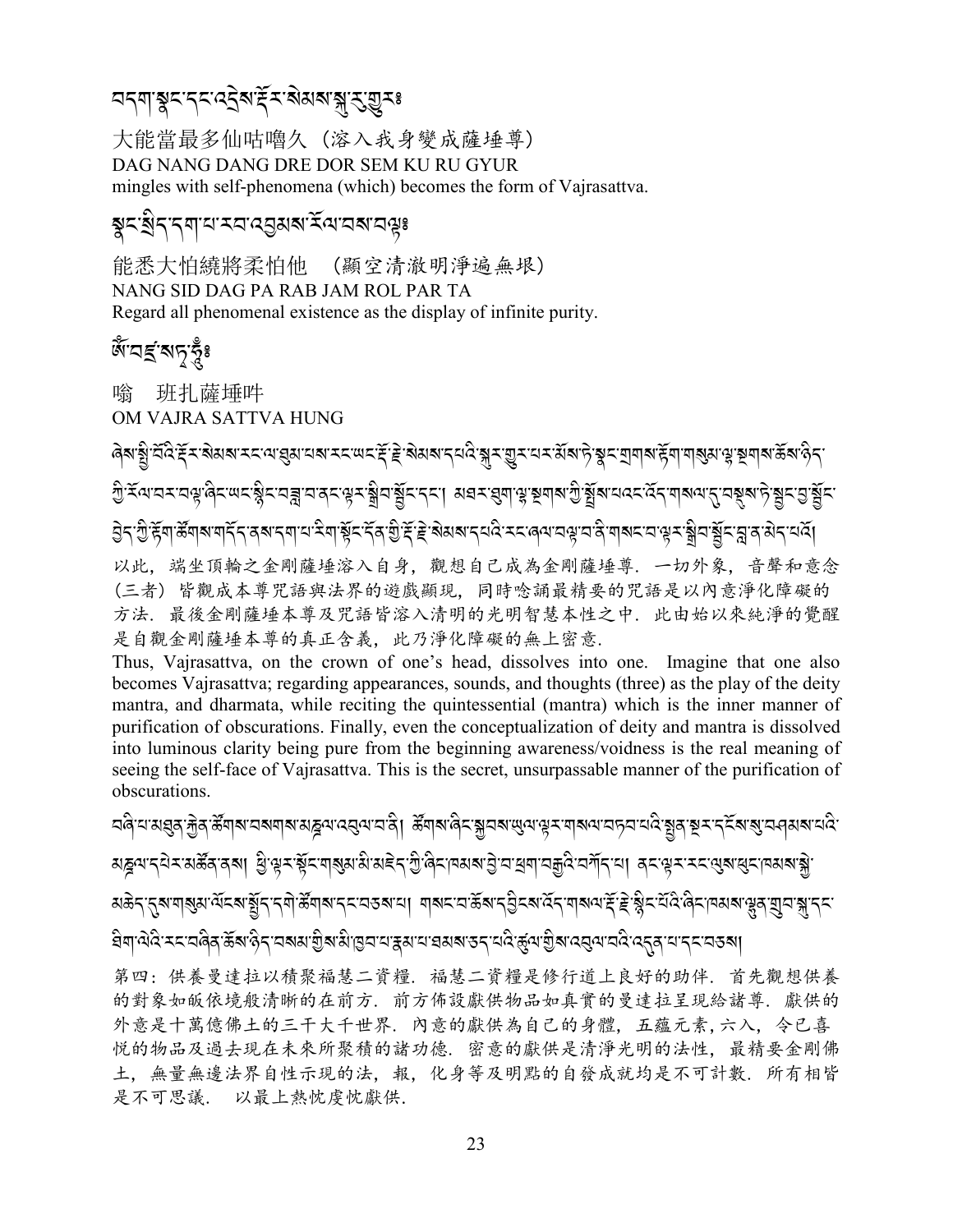Fourth: the mandala offering to amass the (two) accumulations which are the favorable conditions (of the path). The field of accumulation is clearly visualized in the same way as the object of refuge and before them you actually arrange a mandala as a symbolic example. The outer manner (of offering) is the three-thousandfold Me Jed Buddhafield, comprised of a billion realms. The inner manner (of offering) is one's body, aggregates (skandhas), elements (dhatus), sense-fields (ayatanas), and all enjoyable possessions along with the accumulation of virtue throughout the three times. The secret manner of offering is the clear, luminous Dharmadhatu, the quintessential Vajra Buddhafield, the spontaneously accomplished phenomena of Kayas and Thigle whose self-nature is immeasurable, the form of all things whose ultimate nature is inconceivable. (Offer) with yearning.

#### জ্ঞেঃহূঁঃ শ্লুঁহত্মস্থ্যাম্পৰাই বাৰ্ত্মন প্ৰায় প্ৰয়ে আৰু বিতা

嗡阿吽 冬送米傑古怕他耶巴 (嗡阿吽 三千大千無量光世界) OM AH HUNG TONG SUM MI JED KOD PA THA YE PAL OM AH HUNG! All the glorious, three thousand limitless realms of Mi Jed,

#### <u> নন্মাণ্ডুৰাৰ্শিকৰাৰ্থীন নৰ্থন ব্ৰমৰাৰ্শিক্ত কৰি ক</u>

得呂龍卻索南給差切(自身福慧資糧善功德) DAG LU LONG CHOD SOD NAM GE TSAR CHE my body, enjoyments, merit with all root virtues,

#### ড়ৼ৶ৼ<u>ৣ</u>য়৶য়য়ৄৼ৸ৼৼৼ৻৸ৼ৻ড়ঀ৻ড়ড়৻ড়ৼৢৼ

雲走古怕扎殿曼達地 (圓滿排列勝妙此壇城) YONG DZOG KÖD PA DZE DEN MAN DAL DI this beautiful, mandala, a completely perfect arrangement

#### *উ*নোঝ'নাওৰা দ্ৰীৰাৰ দুৰি বিদ্যালয়ৰ প্ৰাৰম্ভিক কৰি স্থা

措涅走汽空初送拉布 (為達二資成就供三寶) TSHOG NYI DZOG CHIR KON CHOG SUM LA BUL

In order to complete the two accumulations, I offer to the three jewels.

ৰিৰ উত্তৰ স্থাৰ্য নৱ মন্ত্ৰীৰ জিতি পৰি প্ৰায় কৰি বিৰুদ্ধে কৰি বিৰুদ্ধে বিৰুদ্ধে বিৰুদ্ধে বিৰুদ্ধে বিৰুদ্ধে বি

如是在隨願隨力獻曼達之後,觀想供養資糧田融入己身及眾生,觀想聚集福慧二資糧已圓 滿完成.

Thus, after having made offerings as much as one is able, by the field of accumulation being absorbed into oneself and all sentient beings, think that the two accumulations have been perfectly accomplished.

#### ৠয়ড়য়য়৾য়ৢড়য়ৼয়ঀৗড়ৢঀ৾ৼৼঢ়৶য়য়ড়ড়ৢৼ৻ড়৻ড়য়ৼ৻৸৸ড়৸ৼ৸ড়ৼ৸ড়৸ড়৸ৼ৸৸

第五: 究竟之道, 上師瑜珈之加持. 開始時清楚的觀出灌頂時所依靠之物質

Fifth: the ultimate path, the blessing of the guru yoga. Begin by clearly visualizing the object one relies on for empowerment.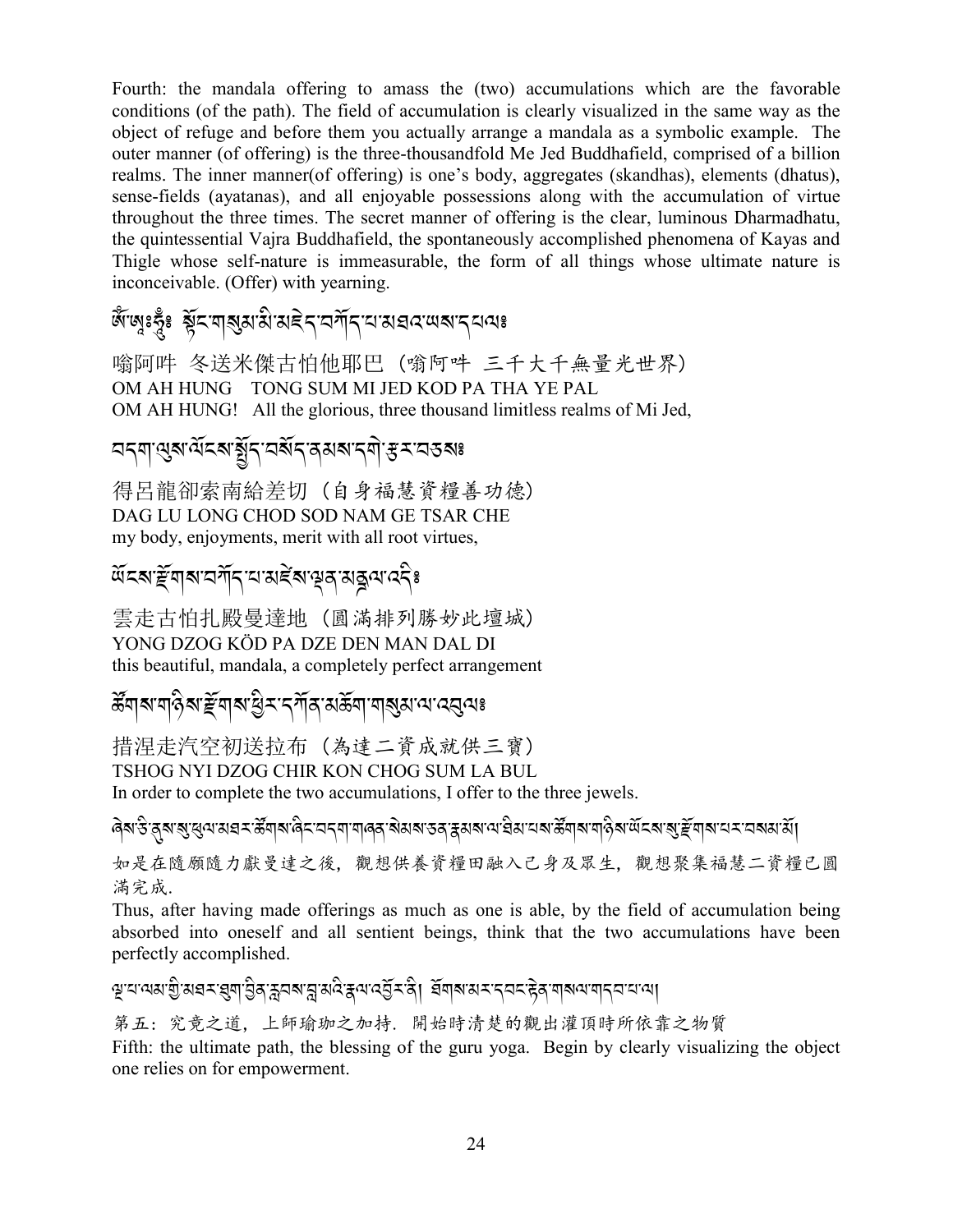## <u> জরত্যাক্টঃ মমস্ত্রমম্বন মার্মন উদ্</u>বেশনীর নিঃ

讓能南得敦吉歐明心(唉瑪厚 自覺清淨明澈密嚴刹) 唉瑪厚 RANG NANG NAM DAG DON GYI OG MIN SHING  $E-MA-HO$ Emaho! Completely pure self-phenomenon are the actual Buddhafield of Akanishta

#### 

得千貝瑪歐以專傑悟 (大樂蓮花光明界中央) DE-CHEN PEDMA OD KYI DRONG KHYER Ü In the middle of the Great Blissful Lotus Light City

#### *रदाकेदारार्कें कुषासावयञ्चेंदादवदार्यादे*

讓涅措交卡秋王摩涅 (自顯耶喜措嘉空行母) RANG NYID TSHO GYAL KHA CHOD WANG MO NI oneself is Tsogyal Khachod Wangmo,

#### 

瑪笑曾皮拉知這托千 (紅光榮澈莊嚴持刀顱) MAR SAL TSEN PE RAB DZE DRI THOD CHEN bright red, exceedingly beautiful, possessing the (major) characteristics and (minor) marks, with curved blade and skull cup,

#### য়ৢ৾৽য়৸য়ৼঀৼৼঀৼৼঀৢৼ৻য়ৼঀয়ৼঀয়ৣঀ৽

拿措大當亞拿如貝見(各式絲巾珠寶骨裝飾) NA TSHOG DAR DANG RAT NA RU PE GYEN adorned with various silk scares, bone, and jewel (ornaments),

#### <u>यदाहुेद यसार्द्रदेखादवारा पर्दे राष्ट्र</u>ायबाद्य बेटबा

貝涅幫若殿拉多貼身 (蓮座日輪屍墊上站立) PED NYII BAM ROI DEN LA DOR TAP SHENG in the standing position on lotus sun and corpse base,

ঽৼৼঽ৻ৼৼঀ৸ড়ৗৢৼ৻ড়ৢৼৼ৻৸ৢ৻ৼ৸৻৸৸ৼৼ৻৸ড়৶৽৽

玲貝粗吉亭哥南卡色 (仰望凝視上方之虚空) RING PAI TSHUL GYI TENG GI NAM KHAR ZIG looking longingly into the sky above.

## য়<u>ৼঀ৾</u>৾য়ৢ৾<sup>৻</sup>য়য়য়৸ৼৼ৻ৼ৻ৼ৻ৼ৻ৼ৻ড়য়য়৸৻ড়৻য়

敦吉南卡加歐吃貝龍 (前方無垠虛空虹光聚) DUN GYI NAM KHAR JA OD TRIK PAI LONG In the sky in front, within a vast expanse of gathered rainbow light,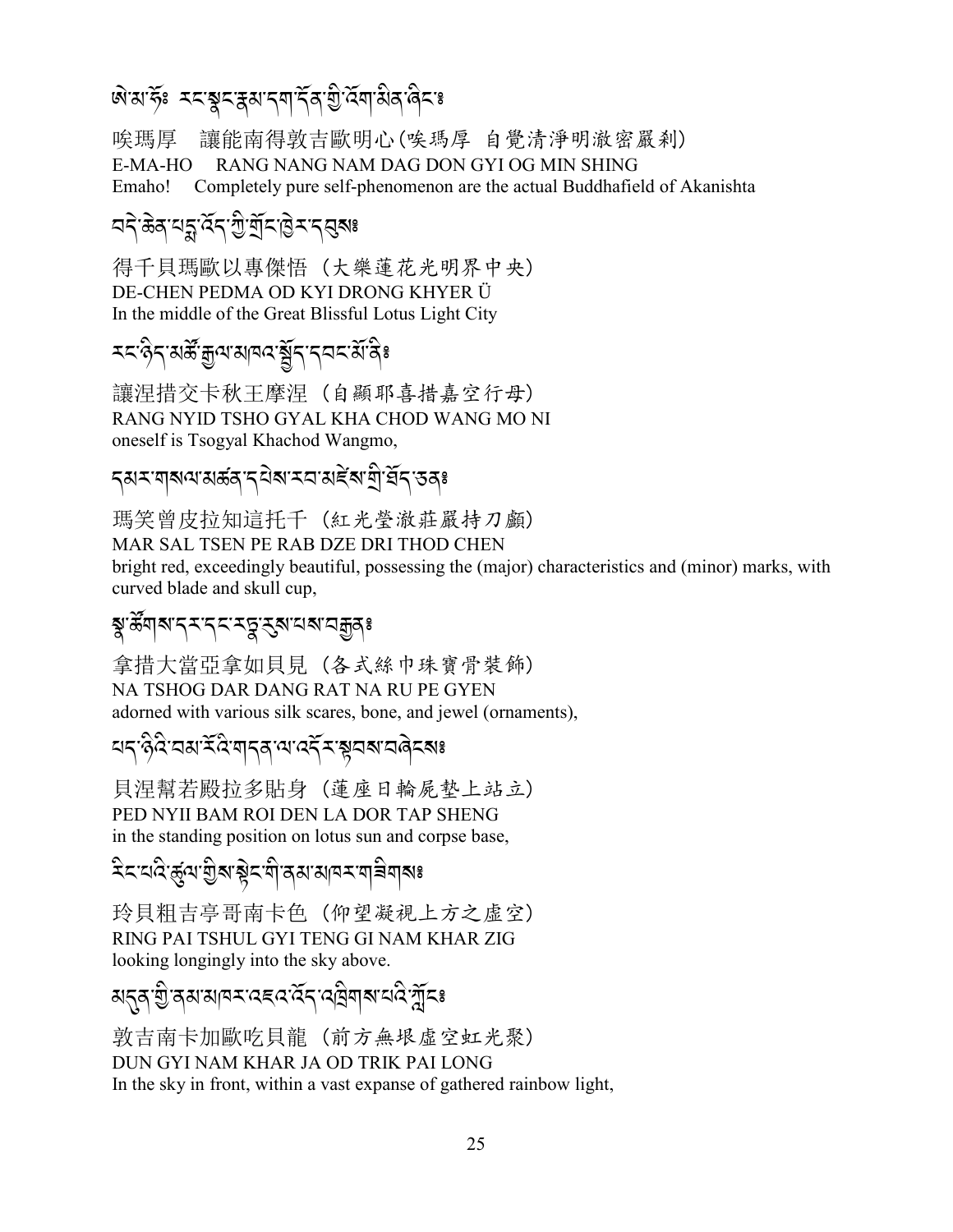# য়<sup>੶</sup>ড়৶য়৸ৼ৸ৼৼয়৻৻৸য়৸ৼঢ়ৼ৻ড়৸

瑪茶貝瑪尼大殿天杜 (無垢蓮花日月輪座上) MA CHAG PED MA NYI DAI DEN TENG DU upon a lotus of desirelessness, sun and moon seat

# য়ৢয়৾ঽৼয়য়য়য়ড়ড়ৼয়৽

抗美悟我貝瑪中涅苦 (上師心髓質現蓮花生) LA MAI NGO WO PED MA JUNG NE KU is the essence of the teacher in the form of Padma Sambhava (Lotus Born)

#### *ॸ*ग़ॸॱॸॺॸॱॺॸॸॱॷॺॱॺऻऀॿॱॺॾऀॸॱख़ॸॱख़ॸॱॺॺॸ

卡瑪當殿色傑歐噴巴 (白裹透紅榮光輪中射) KAR MAR DANG DEN ZI JIG ÖD PHUNG BAR with rosy white complexion, a majestic, blazing mass of light

#### *মা*ৰ্ন্নি:ৰ্ন্মুন্মস্কৰ ব্ৰাম্মই মাৰ্মান্নিষ

順粗參貝繞作西瑪措 (青春相好莊嚴半怒目) SHON TSHUL TSHEN PE RAB DZOG SHI MA TRO of youthful appearance, complete with the (major) characteristics and (minor) marks, with a slightly wrathful but peaceful look,

#### <u>য়ৼ৻ড়৻য়৾৶ৼ৻ড়ৼ৻ড়ৣৼ৻ড়৻৸৻৸৸৸৻</u>

貝素桑波秋古沙貝受 (蓮冠密袍法衣緞披風) PED SHU SANG PHO CHÔ GỒ ZA BER SOL wearing the lotus hat, secret robe, (inner) garment, bhikshu robes, and cape of brocade,

#### *মু*বা নাম ম'ৰ্ই' ই'নাৰ্মৰ বেৰা বৰ্ত্ত প্ৰয়া বৰ্ষ্ণ প্ৰৰা

茶衣多傑云別吐布南 (右杵左顱中置長壽瓶) CHAG YE DOR JE YON PE THÖD BUM NAM his right hand holds a dorje, the left, a vase in a skull cup

#### *෧*෬෧෦෨෯෧෦෪෨෪෪෧෪෧෪෫෧෪෧෪෫෧෪

沙尼柔特卡當千杜天(遊戲坐姿腋夾"卡杖嘎") SHAP NYI ROL TAP KHA TAM CHEN DU TEN his two feet are in the royal posture, a khatanga in the crook of his arm

# য়ৼয়ৢ৴য়৽৻৸৶ৼৗৼৢৼ৻ড়৻৸৻৸৸৸৸৸৸৻৸

能西順嫩可得用以大 (降服現象界. 輪. 湟. 之主) NANG SID ZIL NON KHOR DE YONG KYI DAG subduer of phenomenal existence, complete lord of samsara and nirvana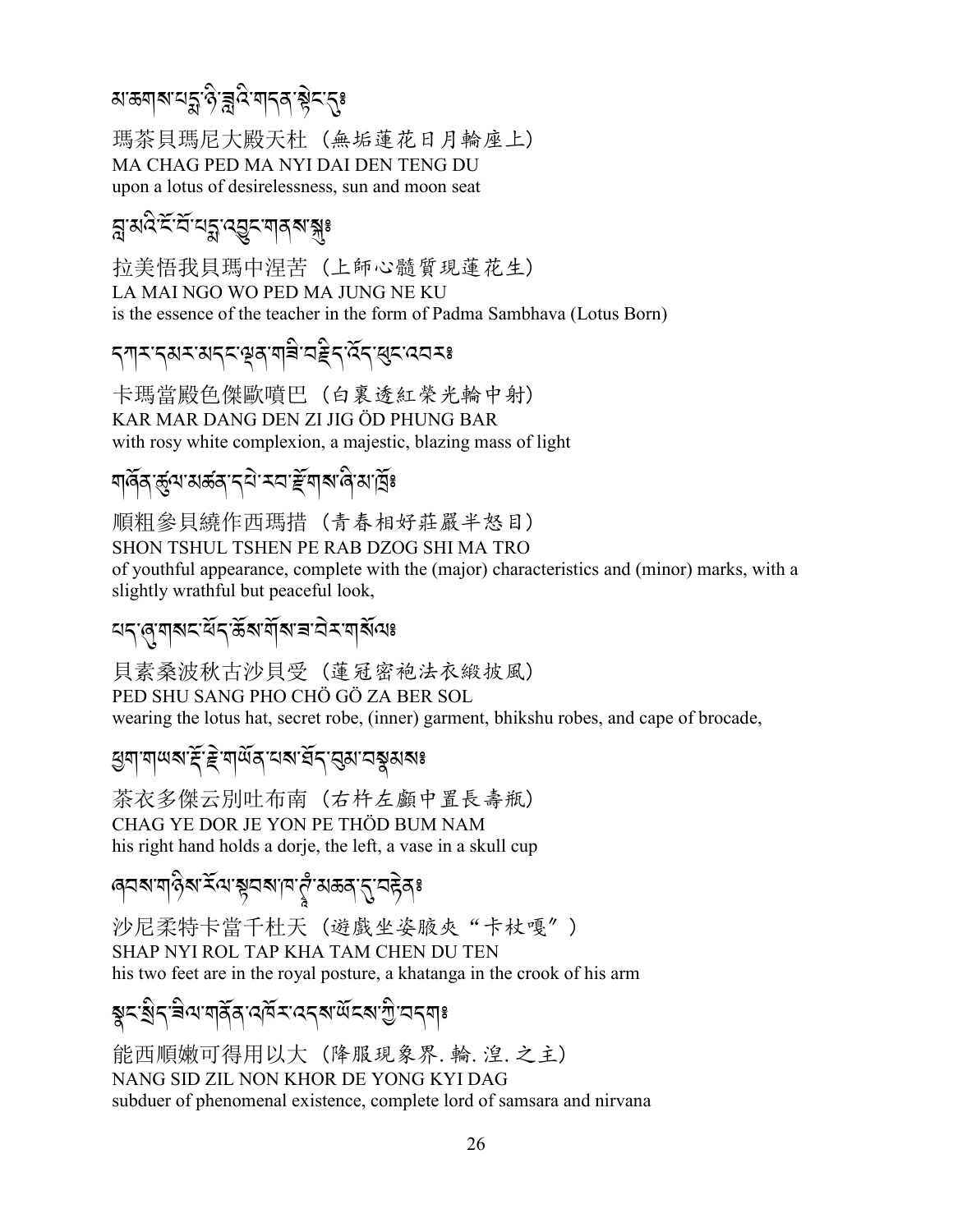# য়<sup>੶৻</sup>৸ৼৼৼঢ়ড়৶ৼয়ৼৼঢ়ৼঢ়ড়৻ড়ৼৼয়৾ৼৼয়ড়৻ড়ড়

苦衣讓心桑結新困加(體性遍及一切佛剎土) KU YI RANG SHIN SAN GYE SHING KUN KHYAB his body's nature pervades all buddhafields

#### สะ คมสรม สารสรรม สาราคม สาราคม

新康繞站苦衣英素走(無量佛刹羅列法體中) SHING KHAM RAG JAM KU YI YING SU DZOG and all the infinite purelands are complete within the space of his body.

# য়ৢয়য়ৼ৾য়ৣঀ৾৻ঽঀৣয়৻ৼঢ়ৢৼ৻ড়৻ড়৻ড়৻ড়৻ড়৻ড়৻৸ৼঢ়৻ড়৸ৼ৻ড়৸

加困嘟貝大涅千波素 (諸佛依怙化身中安住) KYAP KUN DÜ PAI DAG NYID CHEN POR SHUG He himself dwells as the embodiment of all (the objects) of refuge.

#### ดิสเฮเมนเขินิคสเฮเฮเฮเซนล์เฮนิเฮฮเปลง เปลง

藉由清晰地觀想, 一般雜念自然得以平息. Thus by visualizing clearly, one's ordinary thought are naturally arrested then:

## হুঃ হজবাস্ত্ৰীবাৰ্থস্বৰস্থা প্ৰাৰ্থ প্ৰয়েষ্টঃ

吽 拿亞玲悟藏豆包日切 (吽 羅刹州中榮耀銅色山頂上) HUNG! NGA YAB LING Ü ZANG DO PAL RII TSE In the middle of Ngayab Continent, on the peak of the glorious Copper Colored Mountain,

# *নন্* ক্টব্ৰায়হ্নাৰ্ব্বি শ্ৰীত্মান্ত্ৰশেষ কৰিঃ

得千配瑪悟吉沙葉涅(大樂蓮花熾光宮殿中) DE CHEN PED MA ÖD KYI ZHAL YE NE from the celestial palace of Great Blissful Lotus Light

# *≩*ॱবৰ্ত্ত্ব'ন্নুম'ৰ্জ'ক্কুৰ'ষ্ণুমখৰ বি'ৰুঃ

傑沖喇嘛鄔金初貝苦 (尊貴上師烏金化身佛) JE TSUN LA MA OR GYEN TRUL PAI KU Jetsun Lama, Nirmanakaya of Orgyen,

#### 

瑞珍怕我康周措當切 (智者持明勇父空行衆) RIG DZIN PA WO KHA DROI TSHOG DANG CHE with hosts of vidyadharas, heroes, and dakinis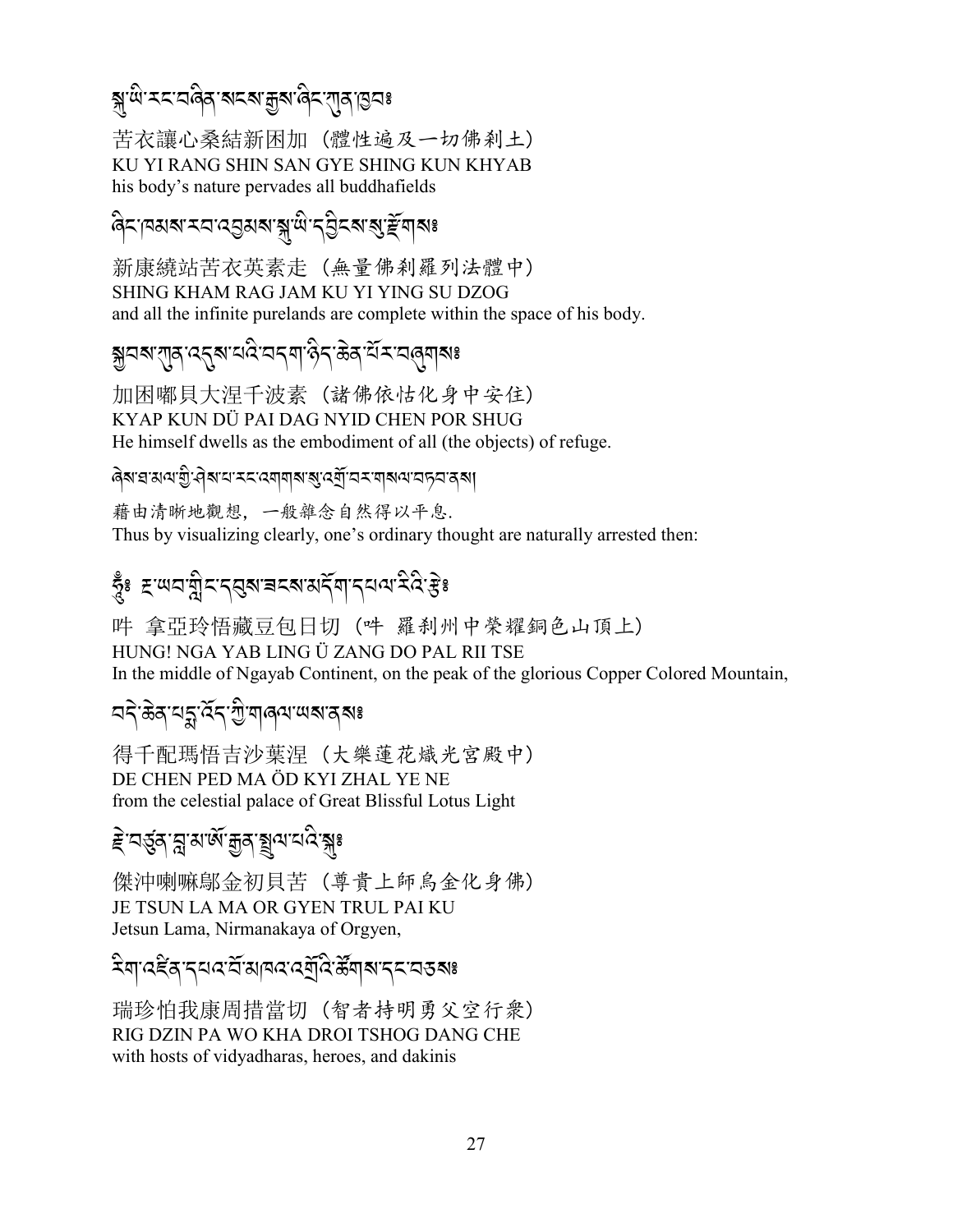# <u>ଘৰূ</u>ন্তইৰ্গ ව্ৰক গ্ৰীষ্ম অক্লয় ব্ৰীৰ্শৰ মাজ যায় আৰু বিষ

居珍淨吉落汽悉素受 (為賜傳承加持祈降臨) GYUD DZIN CHIN GYI LOB CHIR SHEK SU SOL in order to bless your lineage holders, we pray that you come here.

# 

嗡阿吽 班扎咕嚕 配瑪通圈少 班扎沙瑪亞扎 悉地怕拉吽 阿 OM AH HUNG VAJRA GURU PEDMA THÖD TRENG TSAL VAJRA SAMAYA DZA SIDDHI PHA LA HUNG AH

#### ৻ঀয়৾৾ঀৣ৾ঀ৾ৼ৸ৼ৸ৼৣঀৼ৾ৼ৸ড়৸ৼঀড়৸ৼ৻ৼঢ়৻ড়৸৸ৼ৻ড়৸৸ৼ৻ড়৸ৼ৻ড়৸ৼ৻ড়৸ৼ৻ৼ৻ড়৸

以此得到加持後, 觀想三昧耶尊與智慧尊無二無別. 以聚積功德. Thus, blessings being bestowed, imagine that the samaya and wisdom being remain inseparable. For the purpose of accumulating merit

#### জঁজুকুঁঃ স্কানমখানমখান বৰ্মজ্যক্কি স্নাম বাঃ

嗡阿吽 加涅困杜鄔金喇嘛拉 (嗡阿吽 皈依總持烏金上師尊) OM AH HUNG KYAP NE KUN DU OR GYEN LA MA LA To the Orgyen teacher, embodiment of all the refuges OM AH HUNG

#### য়ৢ৾৽য়ৠয়ৼৗৢয়৸ড়৸য়৸য়ৼঢ়৸

古送切久古皮香差羅 (三門專一虔心敬頂禮) GO SUM TSE CHIG GÜ PE CHAG TSHAL LO I prostrate with one-pointed devotion of the three gates (body, speech, mind),

# ড়য়ৼৼৼ৻য়ৼয়ড়ৗৢৼ৻ড়য়য়ঀ৻য়ড়ৼ৻য়ৢঀ৻ৼঀড়৽

呂當龍決吐美卻真布 (身資無惜供雲敬獻供) LU DANG LONG CHOD TO MED CHÔD TRIN BUL as a cloud of offerings, my body and enjoyments (wealth), without clinging I offer.

#### ৡ৾ঀ৾৾ড়ৢৼৼঽয়ড়ৢয়৾৻ড়ড়য়ৼড়য়৾ড়ড়ড়৻ড়৻ড়৸ড়য়

地通旦次娘恰托心夏 (罪墮三昧戒破我懺悔) DIG TUNG DAM TSHIG NYAM CHAG THOL SHING SHAG Sins, downfalls, and broken samaya vows I repent and confess.

#### <u> ৰশ্বেপৰ ৰাজ্যবিদ্যালয় ইৰ্লজ্</u>নেৰে

扎切扎美給拉傑衣讓 (有漏無漏功德我隨喜) ZAG CHE ZAG MED GE LA JE YI RANG In the stained and stainless virtues I rejoice.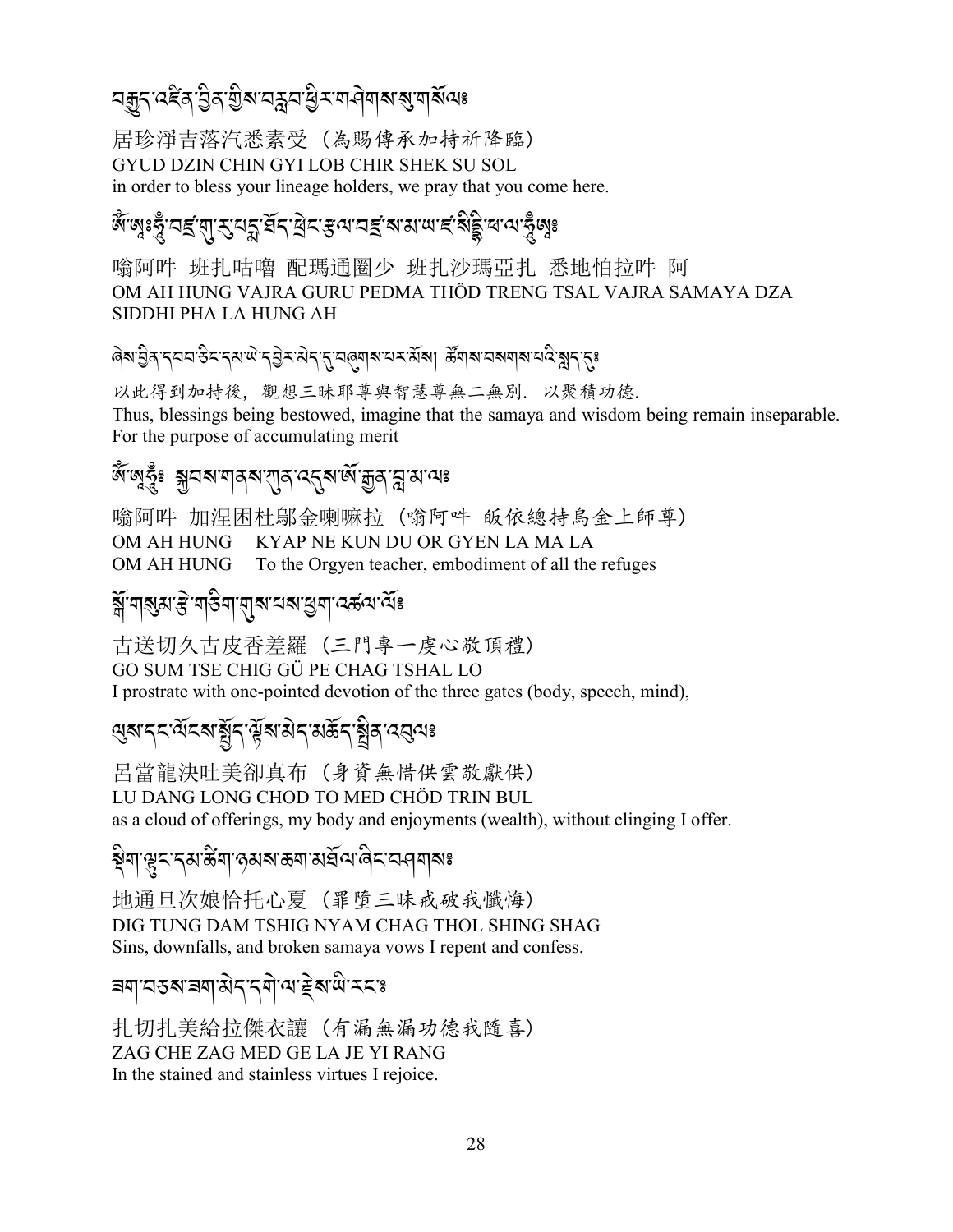# ৡৼয়ৼৄৼৄঀৣ৽ৼৄৼৄৼৢৼ৻ড়৻৸ৼ৻৸ৼ৸ৼ৸ৼ

寧波敦吉秋可可哇苦 (實質勝義法輪祈開轉) NYING PO DON GYI CHÖ KHOR KOR WAR KUL I request you to turn the wheel of dharma of the essential, absolute meaning.

## ह्याद्य-दुग्द्वाद्यादद्ववाद्यावाद्याद्य दिवा

他怕拿年米大素受跌(敬祈永住世間勿湟槃) TAG PAR NYA NGEN MI DA SHUG SOL DEP I be seech you to remain always without passing into nirvana.

# *ॸ*ॺॊॱॺॱॺॸऀॱॸॸॱॸॺॊॱॺॺऀॱॾॱॺॱग़ॺॖॖॖॖ

給哇地當給位茶哇困 (謹以此功德及諸善根) GE WA DI DANG GE WAI TSA WA KUN this virtue and all root virtues

#### *ঽ*ঀৗৢৼয়য়ৼৗৣৼৢ৸৴৾ঀঽৼ৾ড়৸ড়ৢ৸৻ঽয়ৣ৾৽

周南拉美強秋托汽悟(迴向有情證無上圓覺) DRO NAM LA MED CHANG CHUB THOB CHIR NGO I dedicate for the attainment of the unsurpassed enlightenment of all sentient beings. *෬*ঀৢ৾৾৻য়ড়ৼড়৻ড়ৼৼয়৾ড়য়ৼঢ়ঀৗৼৢৼড়৻৸ৼৼড়৻ৼয়ৼ৸ৼ৻ড়ঀৼয়ৼঢ়ড়৻ড়৻ড়৻ড়৻ড়৻ড়৻ড়৻ড়৻ড়৻ড়৻ড়৻ড়৻ড়৻ড়৻ড়৻ৼ৻ড়৻ড়৻ৼ৻ৼ৻ড়

য়ঔপঞ্জন। অনাত বিত্ৰ স্তু হুখৰ পৰা প্ৰায় কৰা অনা এক প্ৰায় কৰা সম্ভিদ কৰে বুৰ পৰা প্ৰায় স্থান। স্থান প্ৰায় ক

#### নন্ধুমন্ত্ৰ<sup>্</sup>ৰ্শ্বৰমা

如是做七支供養,其中包含著積聚,淨化及增長三大基本要點,再者,加持能否進入行者 識流中, 完全取诀於由大誠心而得到的相應, 根本上師仍是一切皈依的總持, 以品質來說, 根本上師等同佛,若以恩德的觀點來說,根本上師比佛更大,以此生起大信心,藉著對根 本上師完全的信任, 將一切期望與完全的依賴來依靠根本上師而祈請.

Thus do the Seven Branch Prayer which concisely contains the three essential points of collecting, purifying, and increasing. Furthermore, (in order) for the blessings to enter one's mindstream depends only on the connection made through great devotion. One's root teacher himself is the embodiment of all the refuges; from the point of view of qualities, he is equal to the Buddha and being absolutely convinced that from the point of view of kindness, he is far more exalted than the Buddha, generate (great) certainty.

Through placing complete trust and (all one's expectations) and complete dependence, (upon the teacher), then pray:

#### ন্ট্র: ব্রমানার্যামনমাদ্রমান্নমান্তন্'ন্ট্রঃ

奇火! 杜送桑給堂切機 (奇乎! 三世所有諸佛陀) DU SUM SANG GYE THAM CHAD KYI **KYE HO! KYE HO!** Of all the buddhas of the three times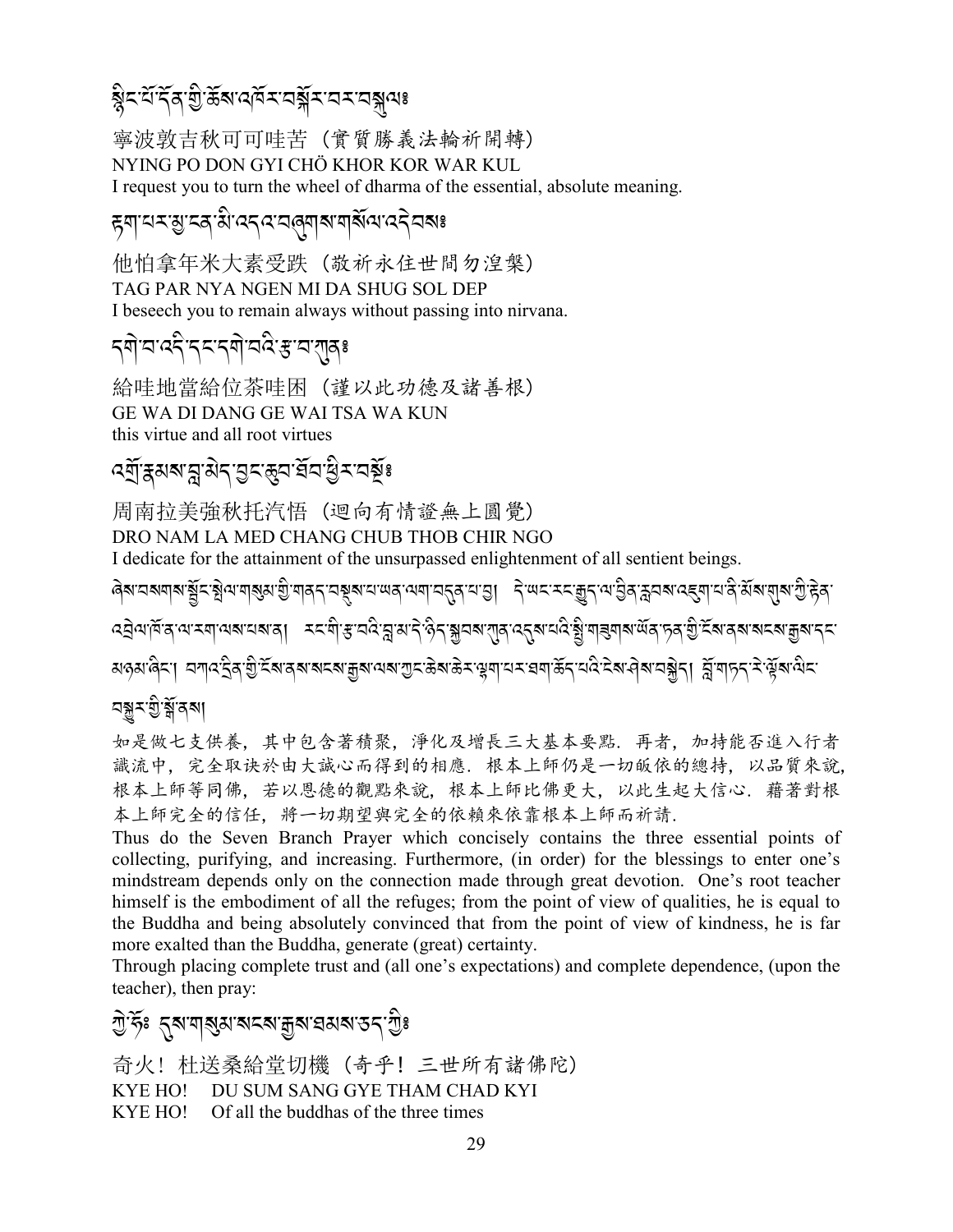# য়ৢ৾<sup>੶</sup>৲য়য়য়ৢয়ৼ৻ৼ৻

汽包喇嘛仁波切(心性總集上師尊) CHI PAL LA MA RIN PO CHE glorious embodiment, the precious teacher

#### য়য়ৼৼ৸৶ৼৢয়৾৸ঀঀৼ৸ৼ

通位瑪瑞木怕少 (觀尊(身)驅散無明暗) THONG WE MA RIG MUN PA SEL seeing (you) dispels the darkness of ignorance.

#### ইমাঘমাইস্কুপাইনেঃ

托貝得沖抓哇決 (聽尊(語)斷盡惑見網) THỜ PE TE TSHOM DRA WA CHÖD Hearing (you) cuts the net of doubt.

#### 

專貝共居托怕波 (憶尊(意)智流覺我心) DRAN PE GONG GYUD TOG PA PHO Remembering (you), your omniscient-mind realization enters (my mind).

# ঽয়ৼয়ৼৣ৾ঀৼৢৼঢ়৸ৼ৻ৼৢৼ৸ৼঢ়ড়৸ৼ

瑞貝淨拉悟住退 (觸尊悉地得成就) REG PE CHING LAB NGÖ DRUB TER Through contact, blessing and accomplishments are bestowed.

#### *মশ্ম*ইৰ মৰুৱাৰ মুইন অৰাত্তৰঃ

卡專桑拿絕列跌 (思尊大悲莫能名) KA DRIN SAM NA JÖD LE DE If one thinks of your kindness, it is beyond expression

*ড়ঽ*ॱॸॖॺॱॺॺॱॺऻॺॳॖॱॺॿॺॱॸड़ॱॺढ़ॺ<mark>ॱ</mark>

雲旦南卡他當娘 (功德境界等虛空) YON TAN NAM KHAI THA DANG NYAM Your qualities are equal to the limits of space.

# <u> নৰ্ষন মন শনন প্ৰদাপ প্ৰদা</u>নী

索美敦秀抓波衣 (以此金剛勇猛願) ZÖD MED DUNG SHUG DRAG PO YI With strong, unbearable longing,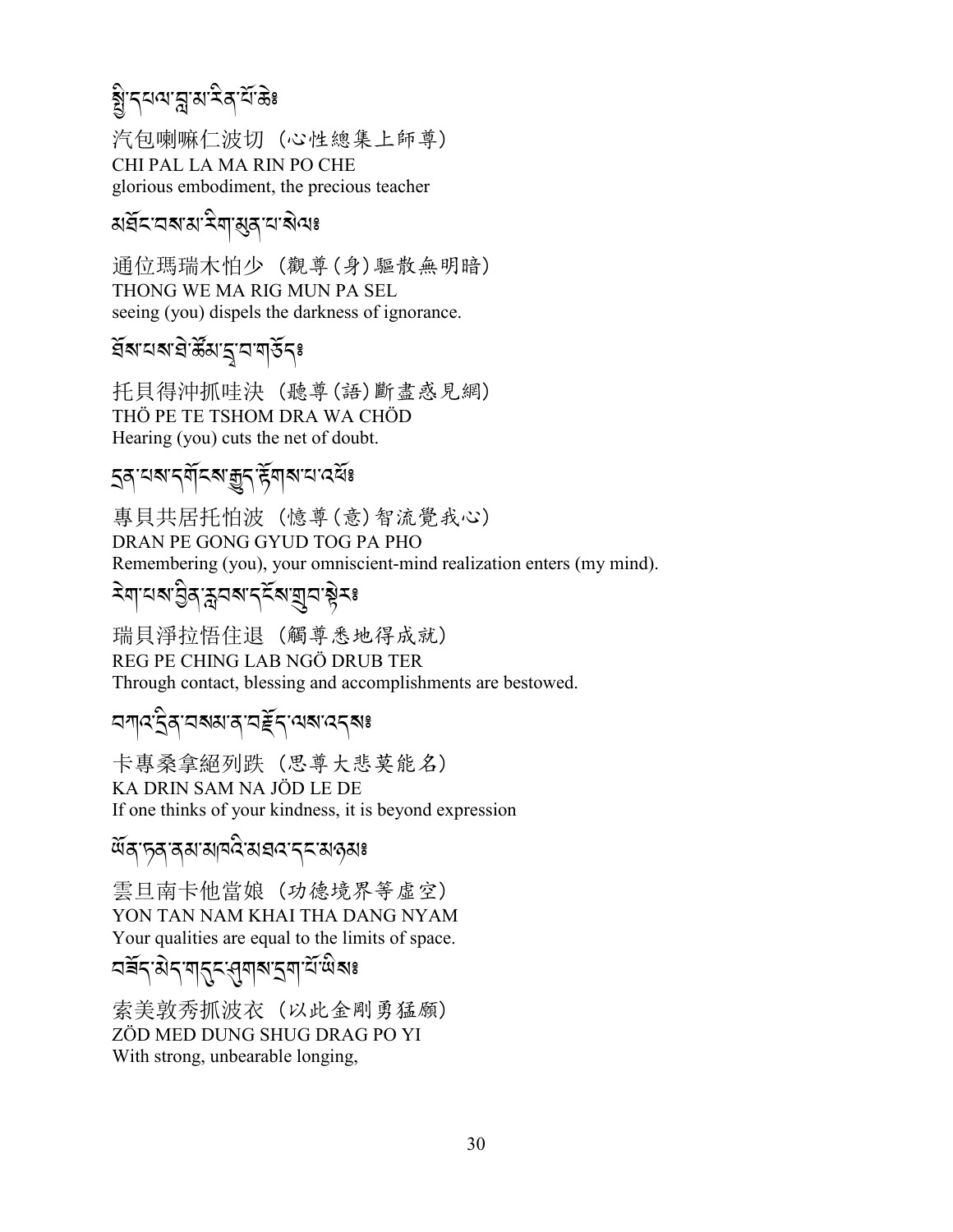#### <u> শর্মণে বাওবুবৰ স্থাপনা ইলাব্যাবলয়</u>

所哇跌受吐傑共 (敬祈大悲垂顧我) SOL WA DEP SO THUG JE GONG pray think of me with great compassion.

# <u> নন্মান্তুৰাৰ্শ্মনৰ মুদ্ৰ দ্বাস্থা স্থানৰ বিষয়</u>

大呂龍卻給茶切 (身資受用諸善業) DAG LÜ LONG CHOD GE TSAR CHE My body, enjoyments, along with all root virtues

#### ऊषाबालेव सेन यस डिन यादतुत्पः

茶仙美怕車拉布 (無執無求悉敬供) CHAG SHEN MED PAR KHYOD LA BUL without attachment or craving, I offer to you.

# **จริสพสั**รสสรสสรรรุ

地涅切繞堂茶杜 (從今及盡未來世) DI NE TSHE RAB THAM CHAD DU From now onward, in all future lifetimes,

#### <u> য়</u>ৢৢৢয়য়ৼৼৼয়ৣ৾৻য়ড়ড়য়ড়ড়ড়ৼৼৼৼড়ড়

加當交瑪共當噴 (別無依怙衛護我) KYAP DANG GYEL MA GON DANG PUN I have no refuge, guide, protector, and guardian,

## <u>শদূৰ খ্ৰীমৰ্শীৰ শীৰ্ত্তি</u> শেৰামীৰঃ

天吉共波切列美 (恆護如尊捨其誰) TEN GYI GON PO KHYED LE MED other than you, constant protector.

#### ह्में श्लेद प्रदायाञ्ज्ञा मेदायोज्ञा प्राप्त अ

羅寧專送玲給嘎 (悉依尊之身語意) LO NYING DRANG SUM LING GI KAL Completely relying with the three--mind, heart, and chest—

#### ঌৣ৾ঀ৾ৼৄয়ঢ়৻ড়ৢয়৶ৼ৻ড়৸ৼ৻ড়৸ৼ৻ৼ৻ৼ

吉嘟列涅堂茶當 (苦樂善惡及一切) KYID DUG LEG NYE THAM CHAD DANG all my happiness and suffering, good and bad,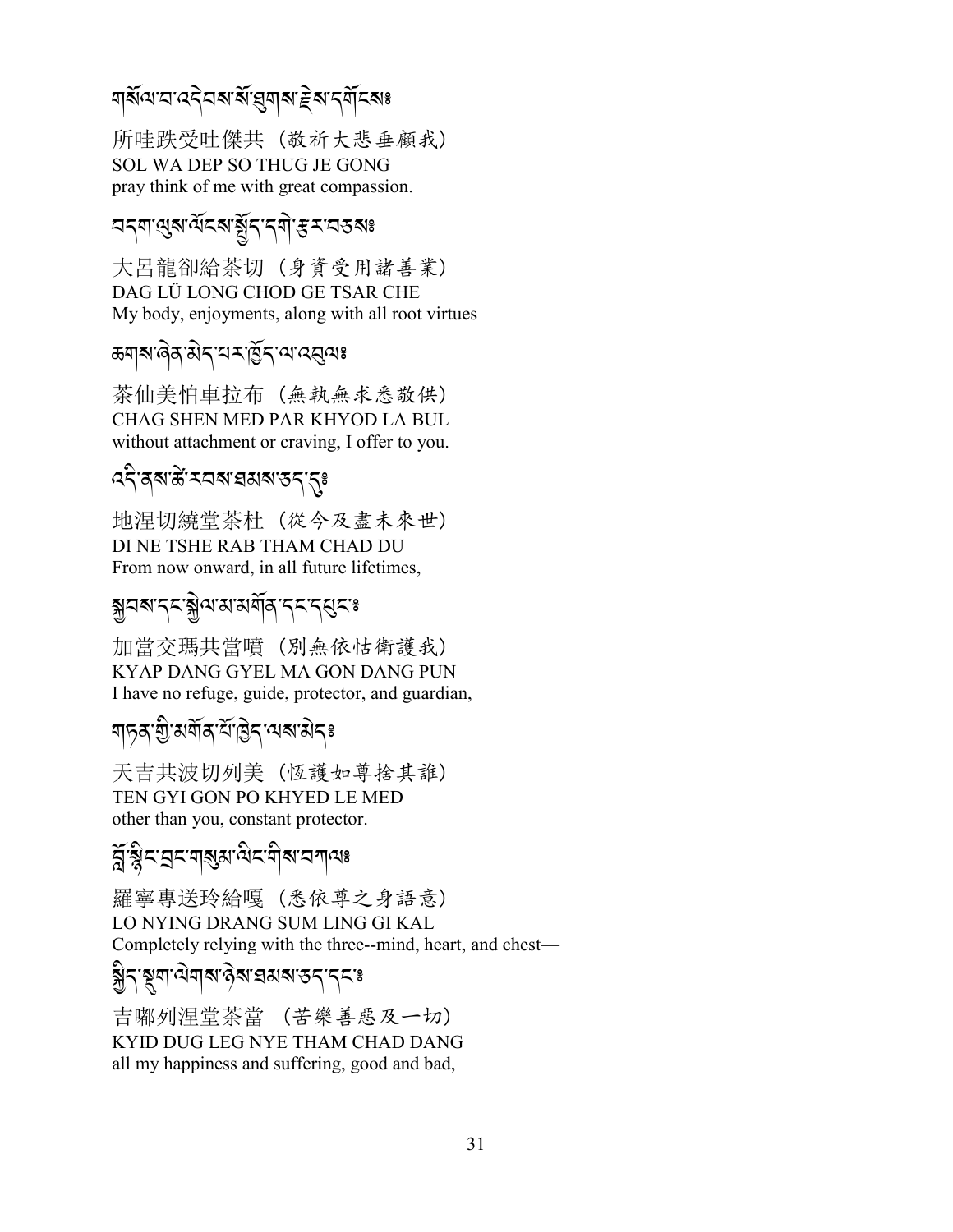#### মৰ্ঘ<sup>-</sup>ন্মৰ্'শ্ম-শৰ্চ়ি-'ম্ল'ম'মাইৰ্ঃ .<br>.

托門嘎通喇嘛見 (受生勝劣尊悉知) THO MEN GAR TONG LA MA KHYEN wherever I am born, higher or lower, teacher, you will know.

## বন্মান্ত্ৰীস্কীসবাৰীন কৰিঃ

得尼切繞托美涅 (我由無始陷輪迴) DAG NI TSHE RAP THOG MED NE For beginningless lifetimes, I have been

# ম<sup>.</sup>ឝેশ্বেরেশন্ত্রইর্দ্রইণ্টঃ

瑪瑞秋貝王久貼 (無明迷惑業力因) MA RIG TRUL PAI WANG GYUR TE under the power of delusive ignorance,

## |¤মৰ্মশাৰ্ম বৰ্মৰ মেই মৰ্টৰ্ <sub>|</sub>মন্দ্ৰ

康送可位沖康杜 (三界輪迴毐窟中) KHAM SUM KHOR WAI TSON KANG DU in the prison of the three realms of samsara,

# *29*R*.-3* J*.-*#*\$-2}=- \$?3-I* A*?-\$.%-*;

珠美嘟牙送吉東 (受此三苦堪忍縛) ZÖD MED DUG NGAL SUM GYI DUNG tormented by the three unbearable sufferings,

#### *\*3-, \$-9\$-d-#<-3-29*R*.*;

娘他素悟可瑪索 (逆困痛苦難忍耐) NYAM THAG ZUG NGO KHOR MA ZÖD unable to bear the pain and misery,

# ৰ্ষ্ণ<sup>ূ</sup>হৰ প্ৰাপ্ত বিষ্ণালয় স্থানি

寧涅傑沖喇嘛布 (虔誠呼喚至尊師) NYING NE JE TSUN LA MAR BÖD from my heart, I call out to you, Jetsun Lama.

# নব্<sup>.</sup>বৰ্দ্<sup>2</sup>ৰ্শনৰ ইনেঃ

得嘟杜牙列拉沖 (妄心求樂終成苦) DE DOD DUG NGAL LE LA TSON Desiring happiness (but) persisting in actions (which create) suffering,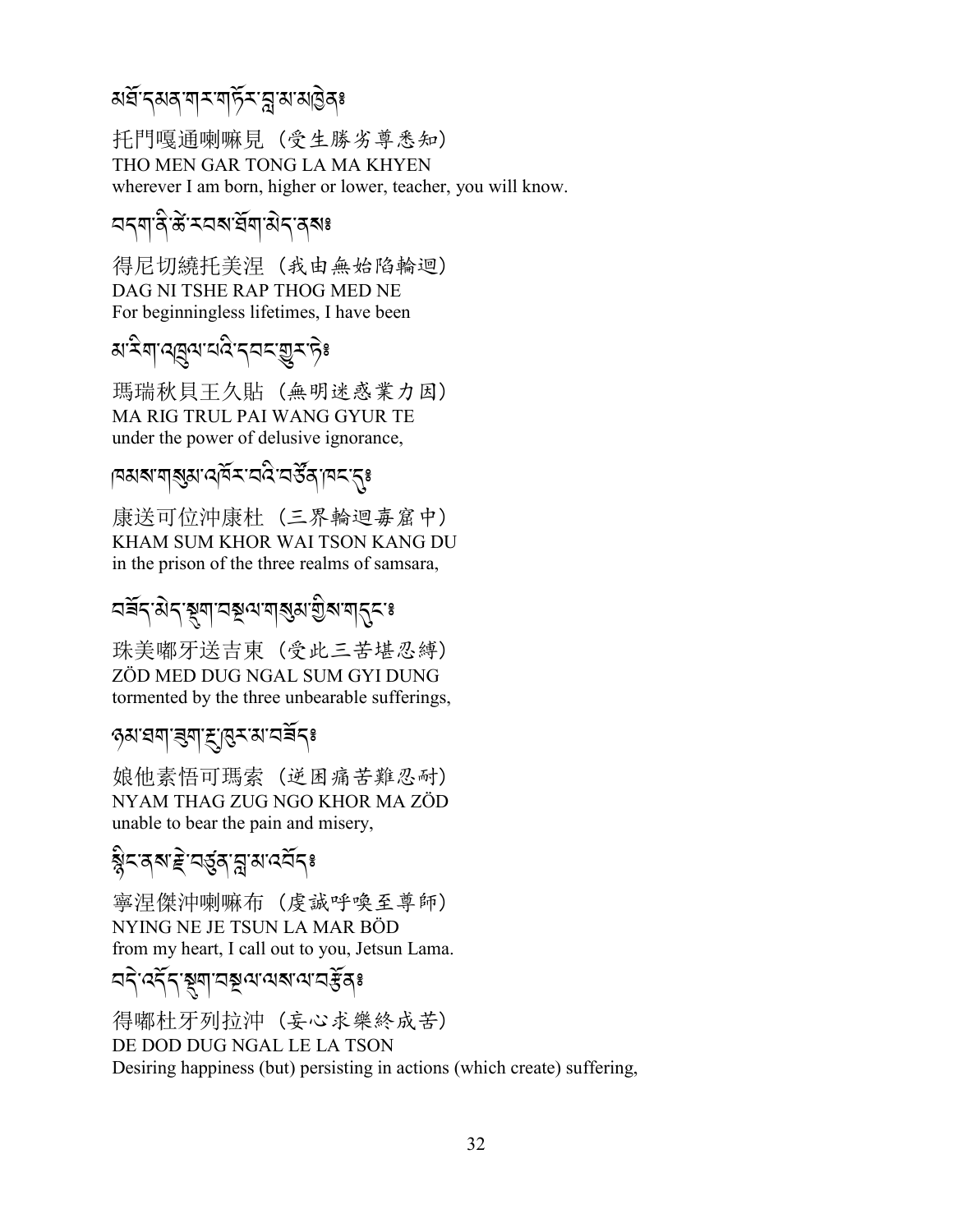# য়ৢৼ<sup>৻</sup>য়৾ঽ৾৾৻ড়৻য়ৼ৻ৼঢ়ড়৻ৼড়ড়য়৽

能位有杜嘟吉路 (著於外相魔所誑) NANG WAI YUL DU DUD KYI LU through objective appearance, deceived by Mara,

#### बित् यबागकेबादद्देत् व्यूवायस्*द्*युत्?

仙皮涅珍初怕江 (因爱迷慾執雨端) SHEN PE NYI DZIN TRUL PAR CHAN through craving, having strayed into the delusion of clinging to duality,

#### देख्द्वित्यबाद्दञ्जयाद्दव्यः

得周列昂卡昂拉 (惡業歹運無間至) DE DRAI LE NGEN KAL NGEN LA similarly, like that, having bad karma and misfortune,

#### য়ৢৢৢয়ঽড়ঀৗৢৼ৻ড়৸ৼ৻ড়৸ড়৻ড়

加共切列絕怕素(怙主非汝其誰護?) KYAP GON KHYED LE KYOP PA SU other than you, Refuge Protector, who will give protection?

#### য়য়ৄৣ৸য়৸ৼ৸ৼ৸ৼ৸ৼ

所哇跌受喇嘛傑 (至誠祈請上師尊) SOL WA DEP SO LA MA JE To you, Lord Teacher, I pray.

# *য়*য়য়ৼৗৢৼয়ড়৸৻৸য়৸ৼ৻

吐傑送悉卡真見 (大悲勝者慈心護) THUG JE ZUNG SHIG KA DRIN CHAN Hold me through your compassion, kind gracious one.

# ঀৣঽৼয়ৣ৸ৼঢ়৸ৼঀয়ঢ়ঀয়ড়ঀ৻

淨吉落悉奴吐見 (具大威者祈加持) CHIN GYI LOB SHIG NU THU CHAN Bestow blessing, Powerful One.

傑素送悉汽包卻 (具德尊者瞻顧後) **JE SU ZUN SHIG CHI PAL CHOG** Look after me, supreme glorious embodiment.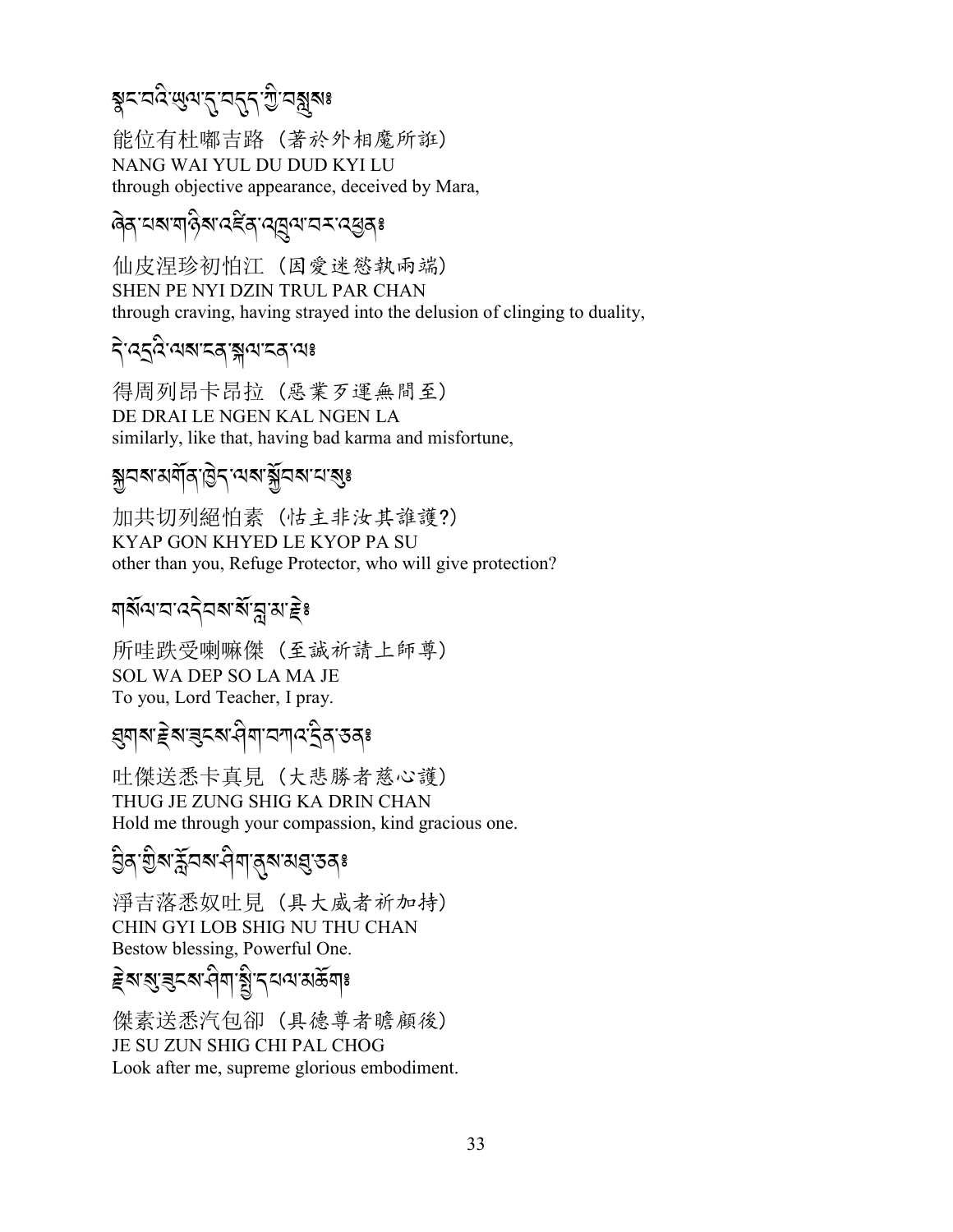# র্মুস্কুর্জরু বা বিষ্ণু হার্দ্রার্থ বিষ্ণা<br>নাম বিষ্ণু বিষ্ণু বিষ্ণু বিষ্ণু বিষ্ণু বিষ্ণু বিষ্ণু বিষ্ণু বিষ্ণু বিষ্ণু বিষ্ণু বিষ্ণু বিষ্ণু বিষ্ণু বিষ্ণু ব

羅拿卻拉久杜索 (祝禱令吾心向法) LO NA CHÖ LA GYUR DU SOL Pray, turn my mind towards the dharma!

#### *ॸ*य़ॸॱय़ऄॱय़ॠॸॱय़ॸॱॳड़॔ॸॱॸॖॱग़ॺॕॺॎਃ

王西可哇扎杜索 (祈賜授予四灌頂) WANG SHI KUR WAR DZAD DU SOL Pray, bestow the Four Empowerments!

# য়ৢ৾ঀৼঀ৾ৼঀঀৗৢঀৼঀৼ৻৻ৼঀ

知西大怕扎杜索 (祈請清淨四魔障) DRIB SHI DAG PAR DZAD DU SOL Pray, purify the Four Obscurations!

# য়ৼয়ড়৻য়৸ৼ৸ৼ৻ৼ৻

苦西托怕扎杜索 (祈願證得四身界) KU SHI THOB PAR DZED DU SOL Pray that I may attain the Four Kayas!

# *ন্মাঁ*ন্মাক্কুন্ট্ৰসম্বন্দ্ৰান্ম বেৰ্ষমঃ

共居淨啦得拉波 (智流入注加持我) GONG GYUD CHIN LAB DAG LA PHÖ The blessing of your omniscient mind stream enter into me,

# য়৾ৼয়ড়৻য়ৼৗৼৼ৻ৼঀৣ৾ঀ৾ৼঀৼ

瑪瑞木怕尊淨涅 (無明愚昧盡譴除) MA RIG MUN PA DRUNG JIN NE completely dispelling the darkness of ignorance and

#### <u> बांबर:उद्दूष:उद्यिज:उद्भुर:उद्भुज:</u>

送珍初貝清哇措 (執著攀緣束縛解) ZUNG DZIN THRUL PAI CHING WA TROL releasing (one from) the illusory bonds of grasping and clinging. য়৾৾৾ৣঽ<sup>੶</sup>য়৾৾৾য়য়য়<sup>৻</sup>৸ড়৸ড়৸য়ৼড়ৼড়ৼৼ

千悉耶雪暖久江 (無上俱生智自顯) KHYEN ZIG YE SHE NGON GYUR CHING Thus, the supreme-knowledge and omniscient primordial wisdoms manifesting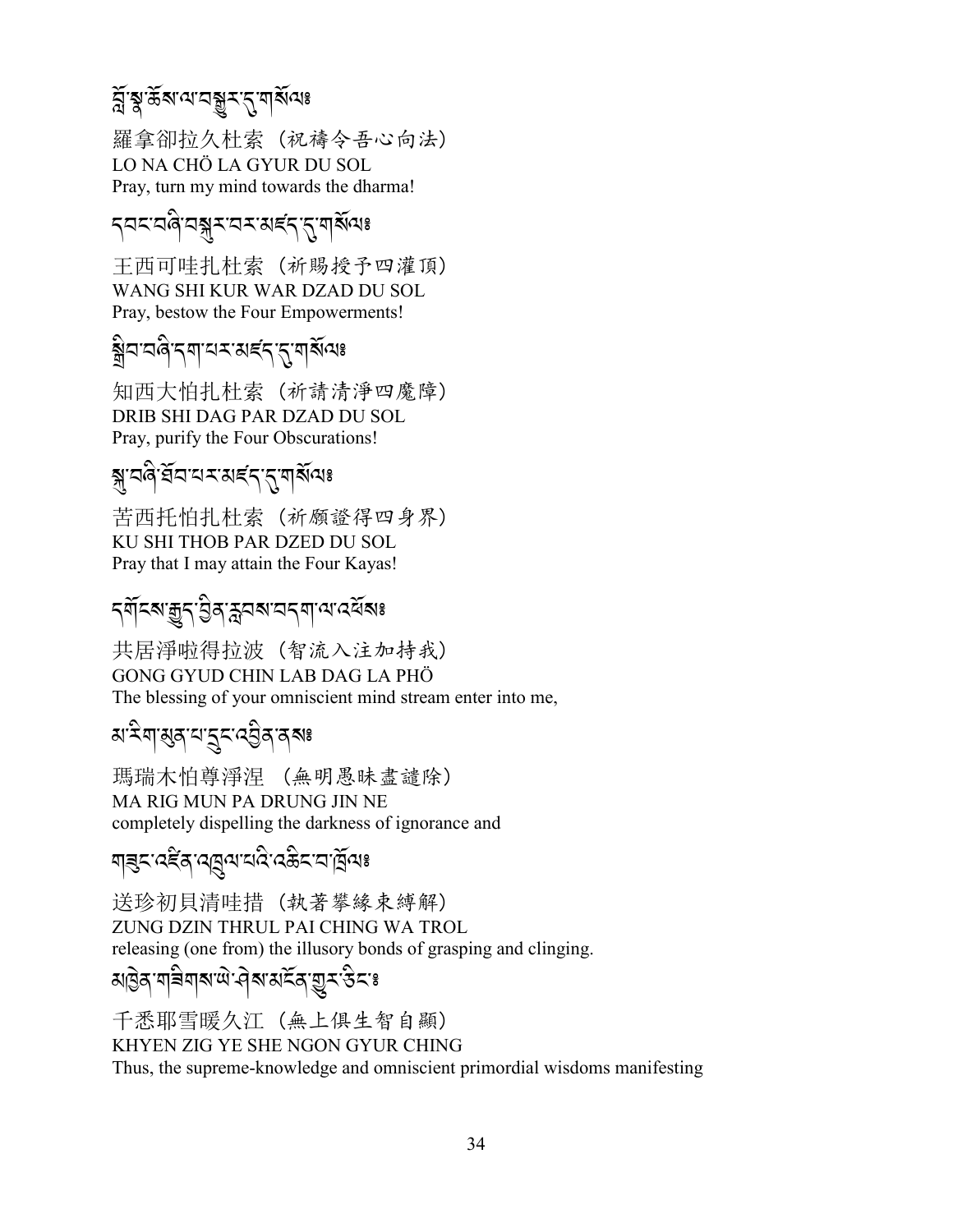### ক্লিৰেন্দ্লি বেনৰাক্টবাই সম্বৰঃ

秋色羅得千波周 (無生法性超思維) CHÖ ZED LO DE CHEN POR KYOL brings one to the great (stage) of the exhaustion of all dharmas, beyond mind,

### ঀৢঽৼঢ়ঢ়য়ড়ড়৻ড়ৢৼড়৻

龍住迅奴本貝苦 (任運成就童瓶身) LHUN DRUB SHON NU BUM PAI KU the spontaneously accomplished Youthful Vase Body (so that)

#### दददखुरुकेत् सॅर्र्र्दसुयारुद्धित् अर्देदः

加呂千波甕淨做 (無上虹身持氣成) JA LÜ CHEN POR WUG JIN DZÖD one's breath may be drawn into the great rainbow body!

<del>ៜ</del>য়ৼঢ়য়ড়৸ৼড়ৼড়ড়য়ৼঀৗৼ৻ৼ৻ৼ৻ড়ৼৼড়ৼ৻ড়৻ড়৻ড়৻ড়৻ড়৻ৼ৻ৼ৻ৼ৻ড়৻ৼ৻ৼৼৼ৻ড়৻ৼ৻ড়৻ৼ৻ড়৻ৼ৻ড়৻ৼৼড়৻ৼ৻ৼ৻ৼ৻ৼ৻ৼ৻ *ॸ*ঀৼড়য়ৼয়৾য়ৼয়৶য়ড়ৼ৻ড়ৼৼয়ৼয়ড়ড়৸ড়৻৸ড়৸ঢ়৸ড়৸ড়৸ৼ৸ৼঀৼঢ়৻ড়৻ৼ৻ৼ৻ৼ৻ৼ৻ৼৼৼৼৼৼৼৼৼৼৼৼৼৼৼৼৼৼৼ <u>আৰ্ট্ৰেৰ্ছেৰ্ছেৰ্ছিন আৰু ইন্ড্ৰিৰ্ছিন আৰু বিষ্টাৰ্ছিন আৰু বিষ্টাৰ্ছিন আৰু বিৰ্ছিন আৰু বিৰ্ছিন আৰু বিৰ্ছিন আৰু</u> <u> दर्दूशयात्रालेशत्रात्र्मतारात्रात्रात्रात्रां सैत्याश्रीङ्गरिम्नात्रात्रात्रात्रत्रात्रत्रात्रां विस्तत्र अभिष्यदे</u> 如此, 堅持的再三祈請, 這是祈請的外意, 然後觀想上師額喉心三處上有白色"嗡"字放 光, 紅色"啊"字放光, 藍色"吽"字放光, 觀想放出強烈光芒之三處為所有如來之三金 剛居處. 由此三處生起虹光與明點,無量無數如太陽中微分子般無限量之法身佛, 佛字以 及法器. 顴想將這一切溶入己身可受一切灌頂, 加持舆無餘領受所有加持成就悉地. 有時 這外在的宇宙(法容器) 是羅刹國金剛吉祥銅色山宮殿, 而所有居民全是鄔金勇父與空行. 所有的音聲都自然是咒語的聲音. 瞭悟一心認知及反映的一切就是自解脫之法性光明. (安住此境界中唸誦)

Thus, steadfastly pray again and again (this being) the outer manner of practicing prayers. Then the teacher's three places are marked with a white OM, a red AH, and a blue HUNG, of blazing light (which one should) imagine to be in themselves, the dwelling (places) of the three vajras of all the Tathagatas. From them, arise rainbow rays and thigle (within which) are forms--as countless as the atoms in sun rays--of kayas (buddhas), letters, and hand implements. Think that by dissolving (these) into oneself, empowerments, blessing, and all the accomplishments (siddhis) without exception are received. Sometimes, the outside universe (vessel) is the palace Ngavab Zangdok Palri (Glorious Copper Colored Mountain) and the inhabitants are the assemblies of Orgyen Heroes and Dakinis. All sounds are naturally the sound of the mantra. From the state of recognizing the projections and reflections of the mind to be the self-liberated, luminous clarity (recite):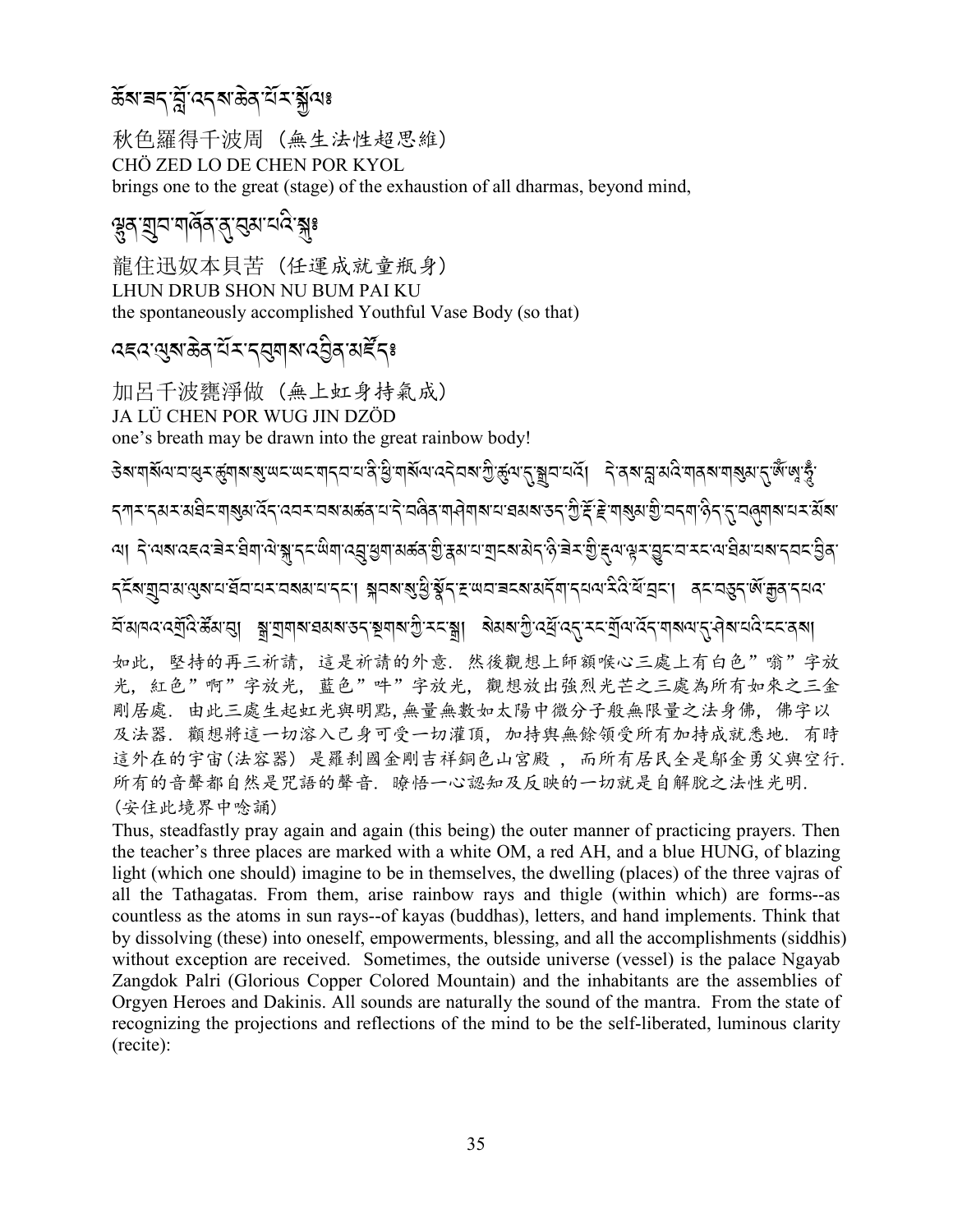জ্ঞার্দ্ধুত্র বা*হ*াস্থ্র ষ্টুর্দ্ধুঃ

嗡啊吽 班扎 咕嚕 貝瑪 悉地吽 OM AH HUNG VAJRA GURU PADMA SIDDHI HUNG

৾ बेब बाब स्थान के बाद स्थान के बाद करने के बाद करने के बाद से बाद से बाद से बाद से बाद करने के बाद से अपने स 專心一意的持誦這十二個咒音,其本身就是密咒修行法門的精要. 最後運用觀想四精要點 來領受四灌頂.

Thus, recite with one-pointedeness these twelve syllables which in themselves are the quintessence of the secret mantrayana. At the end, take the four empowerments (by) applying their separate essential points of visualization.

#### য়ৢয়৻ৼয়ৣ৾ৼৄঢ়ৣৼৢ৻৸ৢ৻৸৸ৼৢৼ৾ৼৼৼৼৼৼ৻৸৸ৼৢৼ৻ৼ৸ৼ৻ৼৼৼ৻ৼ৻৸ৼৼৼঀৼ

喇美汽我嗡列悟社卡波卡大切怕他雄(由上師額'嗡'放白光以流星似) LA MAI CHI WOI OM LE ÖD ZER KAR PO KAR DA CHAD PA TAR JUNG From the OM in the teacher's forehead arises a white ray of light like a shooting star.

#### য়ৼয়৾ড়ৢৗ৻য়ৼড়৸য়৸য়৻ড়য়৻ড়৻ড়ড়৸য়৾ৼঢ়৸

讓哥汽我天皮呂茶這怕江 (溶入自己額清净身脈之業障) RANG GI CHI WOR THIM PE LU TSAI DRIB PA JANG Through being absorbed into one's forehead, the obscurations of the body channels are purified.

#### ৠপ্ৰশ্নত্ত্বৰ ব্ৰা

苦布貝王托 (得化身瓶灌頂) KU BUM PAI WANG THOB One receives the body vase empowerment.

#### 

呂多傑苦柔怕淨吉落 (己身經加持成金剛身) LU DOR JE KUI ROL PAR CHIN GYI LAB One's body is blessed with the (qualities) play of the vaira bo য়ৢঀৼয়ঽড়৻ৼ৻ৼ৻৸ৼ৸৻৸৻৸৻৸৻৸

初苦古噴哥卡哇居拉薩 (將有幸證得大悲應化身) TRUL KUI GO PHANG GI KAL WA GYUD LA SHAG The fortune (to attain) the stage of nirmanakaya is place in one's mindstream.

#### য়য়ৢ৾ঀ৾৾ৼঢ়৻য়৾৽৸য়৽৻ৼ৾ৼ৾ৼ৸ৼৼ৻৸ৼ৻ৼ৻য়৾য়৾৸ৼঀ৸৸ৼঀড়৸

尊貝阿列悟社瑪波羅薩傑怕他雄(上師喉間'啊'放紅光如閃電) DRIN PAI AH LE ÖD ZER MAR PO LOG SHAG KHYUG PA TAR JUNG From the AH in the throat, a red ray of light leaps out like lightening.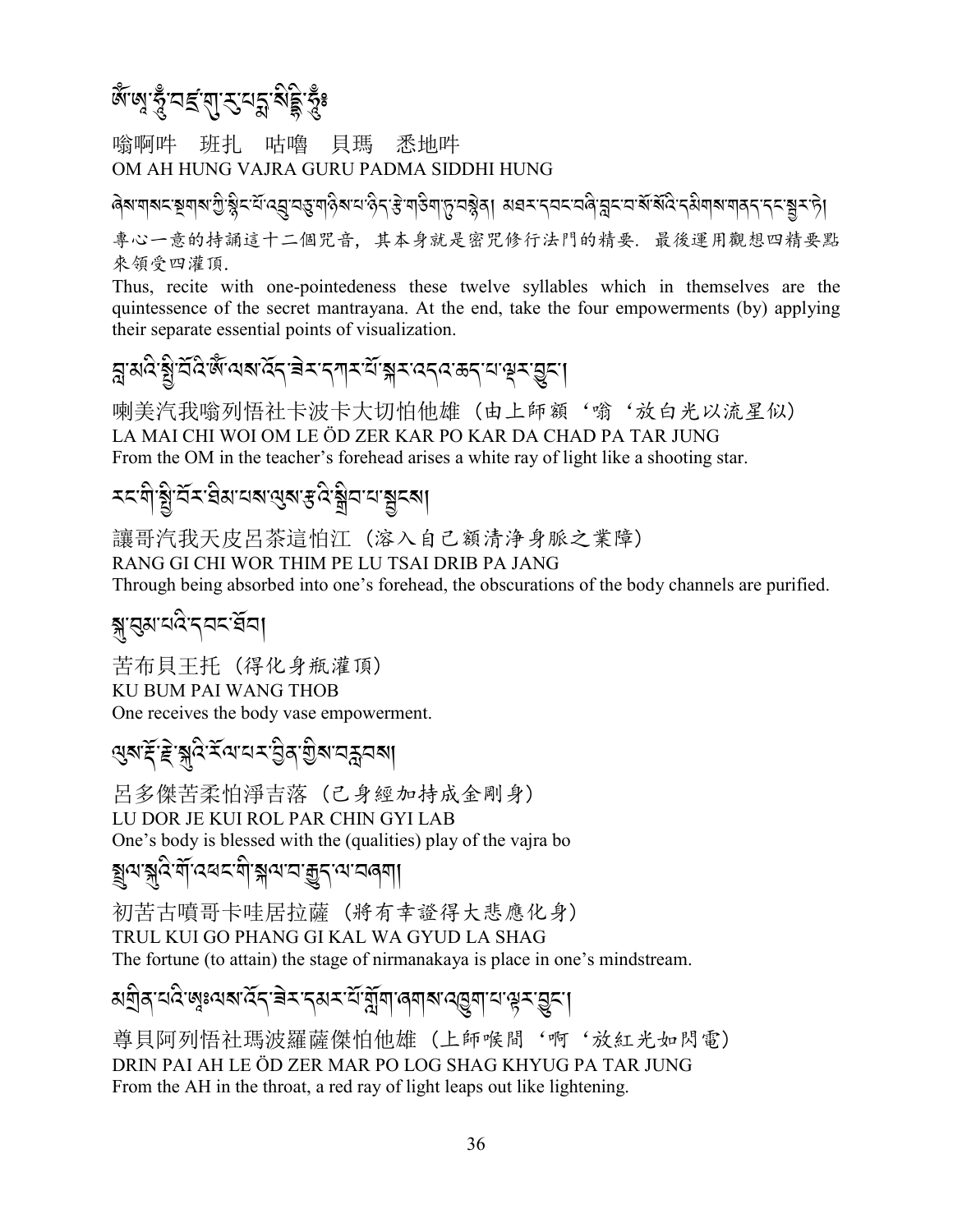# *৲*ৼয়ৗয়য়৾ঀৼঢ়ৼয়৻য়৸ৼ৽৸ৼ৸ৼঢ়ড়৻৸

讓哥尊怕天皮昂龍哥知怕江(溶入己喉清淨語'風、氣'之業障) RANG GI DRIN PAR THIM PE NGAG LUNG GI DRIB PA JANG Through being absorbed into one's throat, the obscurations of speech-airs are purified.

#### নারীদারাস্কর্যপূর্ণ প্রা

生桑位王托 (得祕密語灌頂) **SUNG SANG WAI WANG THOB** One receives the secret speech empowerment.

# য়ঀড়ড়য়৸ড়ৼৼঀৗৼ৻৸ৼ৻ড়ঀৼ৻ড়৻৸ৼ৸ৼ৸৸

昂多傑桑哥柔怕淨吉落 (己語經加持成金剛語) NGAG DOR JE SUNG GI ROL PAR CHIN GYI LAB One's speech is blessed with the (qualities) play of vajra speech.

### ॺॅदबाब्लूदेर्जोदयदाशेश्लयात्रुहुदायात्रात्रा

龍苦古噴哥卡哇居拉薩 (將有幸證得圓滿勝報身) LONG KUI GO PHANG GI KAL WA GYUD LA SHAG The fortune (to attain) the stage of sambhogakaya is places in one's mindstream.

# য়য়য়য়ঢ়৻ৼ৾য়ৢ৾৻*ড়য়ড়ৼড়ৼড়ড়ড়ড়ড়ড়ড়ড়ড়ড়ড়ড়ড়ড়ড়ড়ড়ড়ড়ড়ড়ড়ড়ড়ড়ড়ড়*৻

吐吉吽列悟社聽那寸噴替怕他雄(上師心'吽'呈藍黑光如大雲昇起) THUG KAI HUNG LE ÖD ZER THING NAG TRIN PHUNG THIB PA TAR JUNG From the HUNG in the heart, blue-black light rays, like a mass of clouds arise.

# *≍दवी श्लैदवाद द्वियायबाल देखा लेदि श्लैदाय श्लैदशा*

讓哥寧嘎亭皮衣替列知怕江(溶入自心清淨意'明點'之業障) RANG GI NYING GAR THIM PE YID THIG LEI DRIB PA JANG Through being absorbed into one's heart, the obscurations of mind-thigle are purified.

#### <sub></sub> ध्याब नेब रचल, सुब पुनि र पर घूरा

吐西繞耶雪吉王托 (得慧及俱生智灌頂) THUG SHE RAB YE SHE KYI WANG THOB One receives the mind-wisdom/primordial-wisdom empowerment

# *ਘੇઽ੶ड़ॅॱहेॱ*য়ुबाबाॱगुॱर्रेलायरां त्रुत्रां शुबायक्रुवबा

衣多傑吐吉柔怕淨吉落 (意得加持成金剛意) YID DOR JE THUG KYI ROL PAR CHIN GYI LAB One's mind is blessed with the (qualities) play of the vaira mind.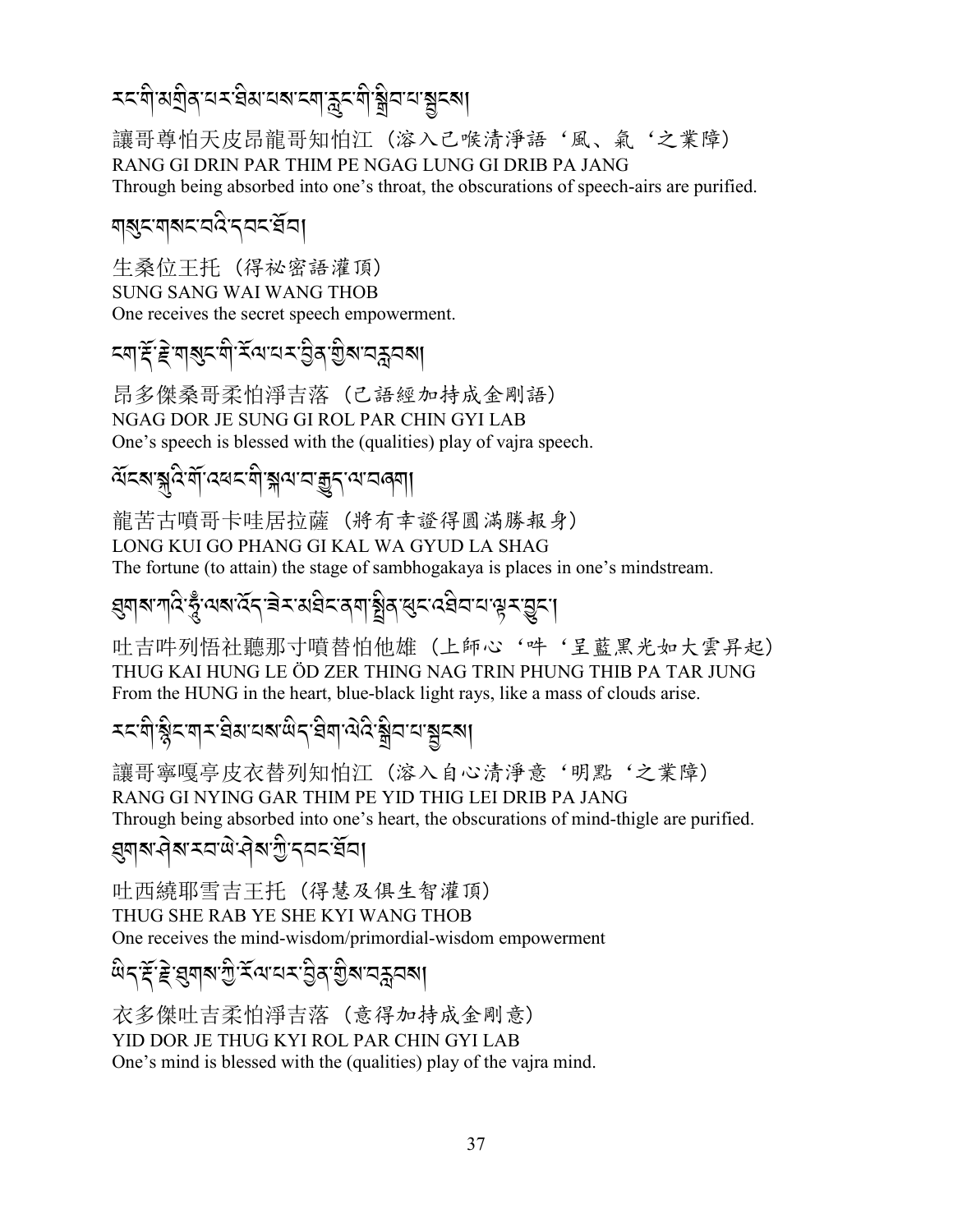ॾॕॺॱॺॣदॆॱॺॕऻॱदॺॸॱॺऀॱॺॣॺॱॸॱक़ॗॸॱॺॱॸॿॎॺ**॥** 

秋苦古噴哥卡哇居拉薩 (將有幸得證清淨法身佛) CHÖ KUI GO PHANG GI KAL WA GYUD LA SHAG The fortune (to attain) the stage of dharmakaya is placed in one's mindsteam.

#### য়ৢ৲ড়ৼয়ৣয়৻ঽ৾ৼয়ৢঀয়ৼয়ৼ৸ৼয়৾ৼৢয়৾৸য়ঽৼৼ

拉洋拉美吐南怕米托貝悟我 (再次,師之本心無分別實相) LAR YANG LA MAI THUG NAM PAR MI TOG PAI NGO WO Again, the essential nature of the teacher's mind, the non-conception of object-appearance,

#### ਬੇণাঐাণর্দ্মাঞ্চুদ্দমঞ্জমাঞ্জনামূনা

替列卡多昂當殿怕悉雄 (生起五色光環之明點) THIG LE KHA DOG NGA DANG DEN PA SHIG JUNG arises as a five-colored thigle

讓哥寧嘎亭皮知涅巴恰堂切桑給大 (融入自心,淨化二障及習氣) RANG GI NYING GAR THIM PE DRIB NYI BAG CHAG THAM CHAD SANG KYI DAG and is absorbed into one's heart center, completely purifying the two obscurations and all habitual tendencies.

#### र्ढेंग'द्वद'दैव'यें'ङे'र्बेव।

冊王仁波切托(得句意灌頂) TSHIG WANG RIN PO CHE THOB One receives the precious word empowerment.

# **ৰুণ'ম'ৱমৰাত্তন'শ্ৰীজ্ঞানক'ৰ মাজীৱৰ সমা**পত্ৰী বিদ্যা

交哇堂切吉雲天當陳列米扎怕 (無盡妙德諸佛功德事業之勝者) GYAL WA THAM CHAD KYI YON TEN DANG THIN LE MI ZAD PA Being blessed with the complete perfection, of the inexhaustible qualities and activities,

#### ন্ত্ৰ'য়ু'ৰ্শৰ মন্ত্ৰ'ৰ্জনৰ স্বাহীৰ প্ৰাৰম্ভ বিদ্ৰা

見吉可羅雲素左怕淨吉落 (得諸佛法輪慧業之加持) GYAN GYI KHOR LO YONG SU DZOG PAR CHIN GYI LAB the wheel of adornments of all the buddhas,

য়ৼৼ৻ৼ৻৸ৼ৻৸৻৸৸৸৸৸ৼ৻৸ৼ৻৸৸৸৸৸৸৸৸

悟我涅苦古噴哥卡哇居拉薩古 (将有幸證得本性身果位) NGO WO NYID KUI GO PHANG GI KAL WA GYUD LA SHAG GO the potentiality (to attain) the stage of the syabhavika kay a is placed in one's mindstream.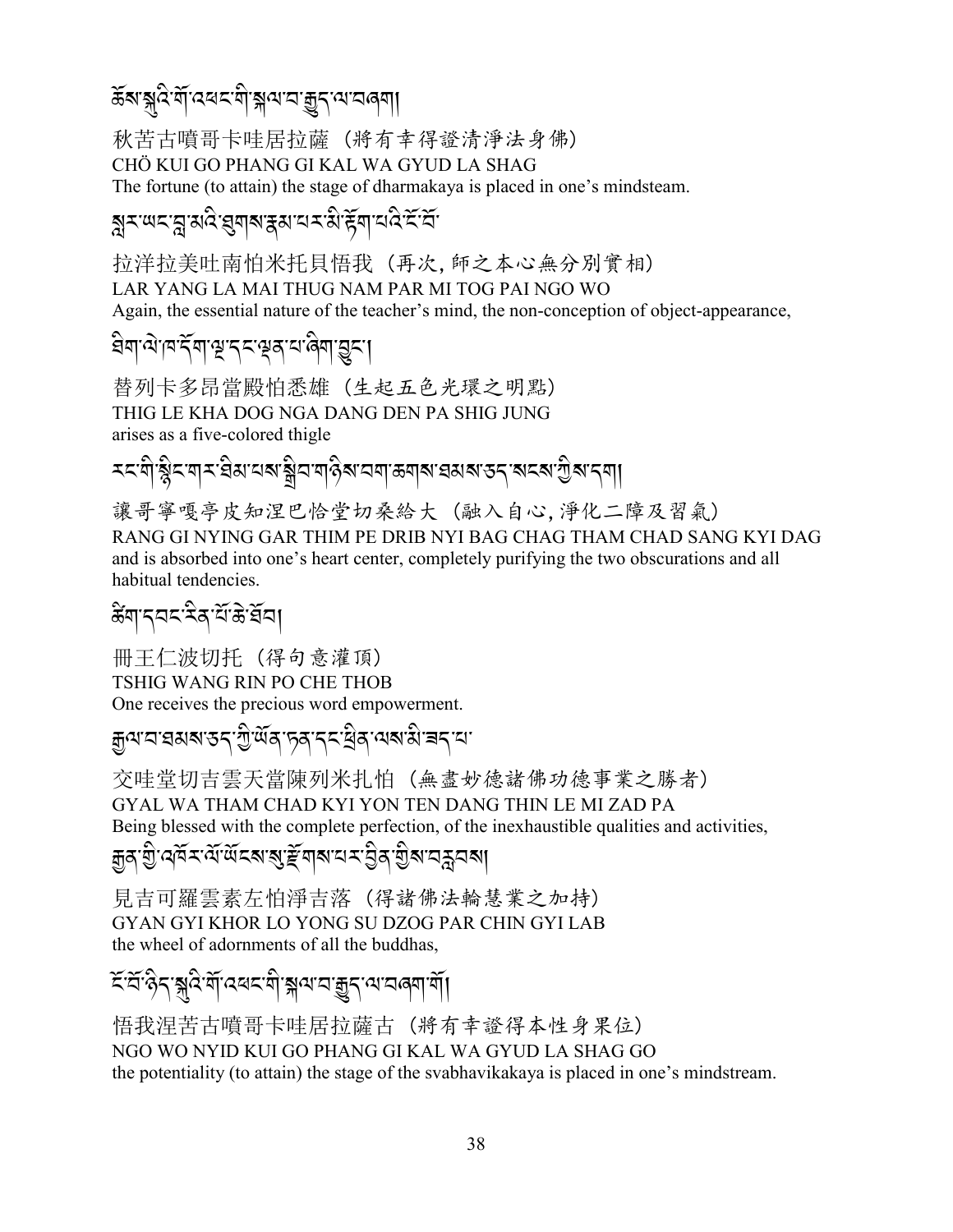#### 

如此接受四灌頂. 這是藉由內修持唸誦而接受灌頂之意. 再次生起強烈的信心與誠心. Thus, one takes the four empowerments. This is the inner manner of practice through recitation along with the taking of empowerment. Again, generate strong faith and devotion:

# । छन्नन्दन् । अपुरुषे अपुरुषे ।<br>।

加得苦西王秀 (遍四法界之主) KHYAB DAG KU SHII WANG CHUG All-pervading lord, dynamic possessor of the four kayas,

欽些吐傑德千 (聖知慈悲至寶) KHYEN TSE THUK JEI TER CHEN great treasure of supreme knowledge, loving kindness and compassion,

# **इत** यब खेन गुपातू दाबेया

站皮衣吉敦色 (憶師滅我心苦) DRAN PE YID KYI DUNG SEL remembering you dispels the torments of (my) mind.

# য়ঀঌয়ড়৻ৼৣ৾ঀ৻ঽঀ৻য়ৗ

娘美真千咕嚕 (無比慈恩上師) NYAM MED DRIN CHEN GU RU Unequalled kind teacher,

# ষ্ট্ৰমন্ত্ৰমান্মৰ বিষ্মাৰ্থী

寧內所哇跌索 (由衷誠心祈請) NYING NE SOL WA DEP SO from (my) heart, (I fervently) pray (to you).

# য়ঀড়য়ঢ়ড়য়৸ৼ৸

卡久周哇美怕 (刹那一刻不離) KAD CHIG DRAL WA MED PAR Without separation even for one instant,

$$
\widetilde{\mathcal{E}}^{\text{N} \text{-} \text{N} \text{-} \text{N} \text{-} \text{N} \text{-} \text{N} \text{-} \text{N} \text{-} \text{N} \text{-} \text{N} \text{-} \text{N} \text{-} \text{N} \text{-} \text{N} \text{-} \text{N} \text{-} \text{N} \text{-} \text{N} \text{-} \text{N} \text{-} \text{N} \text{-} \text{N} \text{-} \text{N} \text{-} \text{N} \text{-} \text{N} \text{-} \text{N} \text{-} \text{N} \text{-} \text{N} \text{-} \text{N} \text{-} \text{N} \text{-} \text{N} \text{-} \text{N} \text{-} \text{N} \text{-} \text{N} \text{-} \text{N} \text{-} \text{N} \text{-} \text{N} \text{-} \text{N} \text{-} \text{N} \text{-} \text{N} \text{-} \text{N} \text{-} \text{N} \text{-} \text{N} \text{-} \text{N} \text{-} \text{N} \text{-} \text{N} \text{-} \text{N} \text{-} \text{N} \text{-} \text{N} \text{-} \text{N} \text{-} \text{N} \text{-} \text{N} \text{-} \text{N} \text{-} \text{N} \text{-} \text{N} \text{-} \text{N} \text{-} \text{N} \text{-} \text{N} \text{-} \text{N} \text{-} \text{N} \text{-} \text{N} \text{-} \text{N} \text{-} \text{N} \text{-} \text{N} \text{-} \text{N} \text{-} \text{N} \text{-} \text{N} \text{-} \text{N} \text{-} \text{N} \text{-} \text{N} \text{-} \text{N} \text{-} \text{N} \text{-} \text{N} \text{-} \text{N} \text{-} \text{N} \text{-} \text{N} \text{-} \text{N} \text{-} \text{N} \text{-} \text{N} \text{-} \text{N} \text{-} \text{N} \text{-} \text{N} \text{-} \text{N} \text{-} \text{N} \text{-} \text{N} \text{-} \text{N} \text{-} \text{N} \text{-} \text{N} \text{-} \
$$

傑送淨及落內 (收護加持弟子) JE ZUNG CHIN GYI LAB NE being blessed and held as your follower,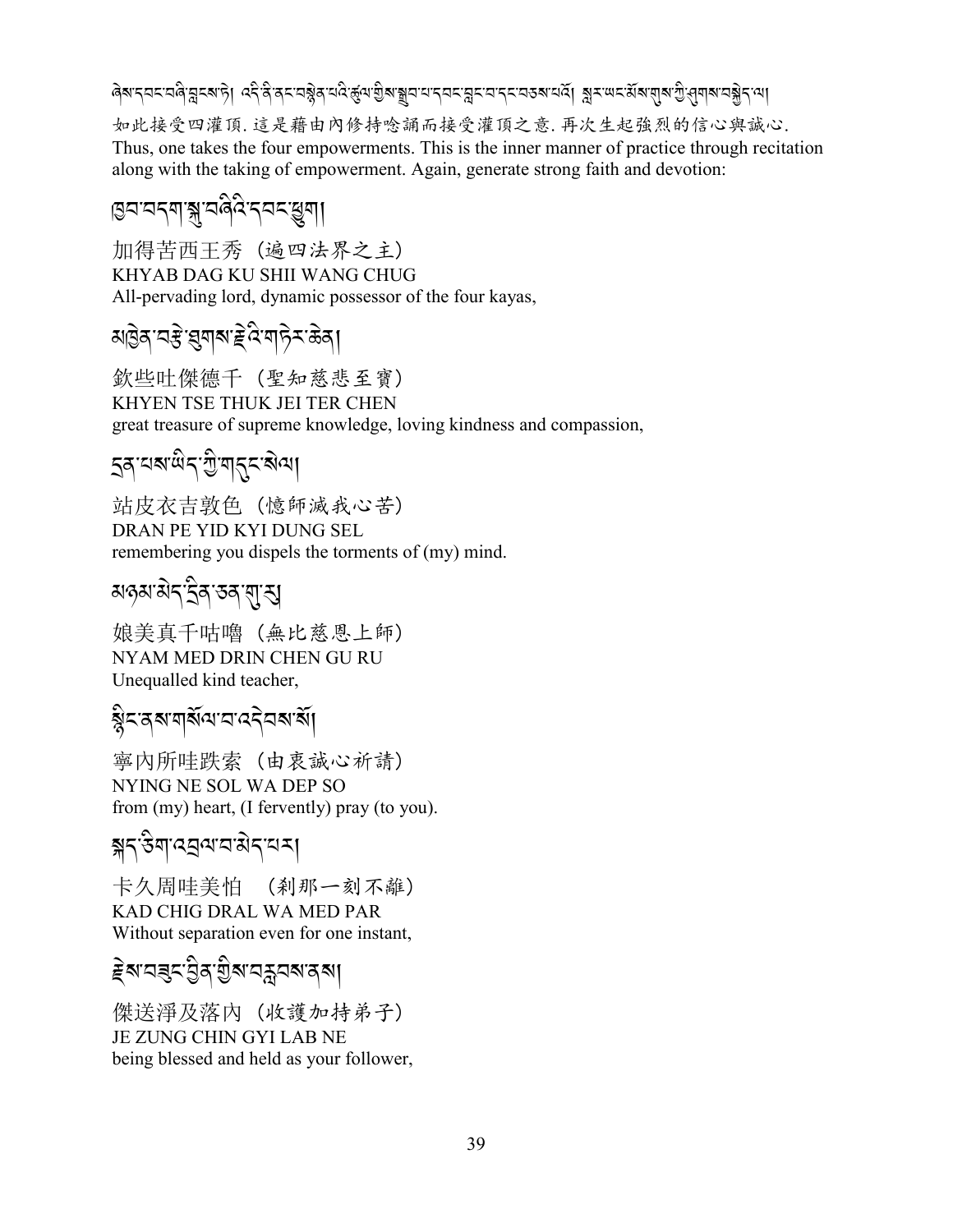# *वै*दन्दन्दुद्येदयङ्क्त्उैगा

涅當耶美措吃 (祈願與尊無別) NYID DANG YER MED DZÖD CHIG may I be inseparable from you.

#### **डेबायार्बेलायाय**ह्या

如實祈禱: (Thus having prayed.)

#### য়ৢয়ৼঢ়ৼ৻ৼড়ৠ৻য়ড়ৼঢ়৻ৼঢ়ৼ৻ৼঢ়ড়ড়ৼ

喇嘛得哇千波悟我是哇歐昂(上師消散於本質大樂光明中) LA MA DE WA CHEN POI NGO WOR SHU WA ÖD NGAI The teacher, dissolving into the essential nature of great bliss,

## ঀॅदछऊ्कुर बाट व खुबाफ़ुख़ुर हे रदवी

共布從剛哇悉吐久爹讓哥 (化成拇指般大小之五色光球,融入自心中央) GONG BU TSHON GANG WA SHIG TU GYUR TE RANG GI becomes a thumbnail-size globe of five-colored light and is absorbed into the center of my heart.

# য়ৢ৾৲৲ঀৢয়ৼৢ৾৾ঀয়ৼয়য়ৢয়৾ঽৼৢয়য়ৼৼৼৼয়য়য়ৼঀ৾ৼৼ৻য়৸ৼ৻ৼঢ়ড়ৼৼ৸ৼয়য়৻ড়ৢ৴

寧為四停別喇米圖檔讓森也咩度就把桑讓(上師聖意及自心無別) NYING Ü SU THIM PE LA MAI THUG DANG RANG SEM YER MED DU GYUR BAR **SANG SHING** 

The teacher's mind and my mind become inseparable.

#### हॅयायाञ्जुराञ्चाअदेखारूप्ययाञ्जुरातुम्बराज्ञुंबाञ्चन्यस्यवस्वाया

在超越心性,清明空覺, 原始本性, 法身上師面前維持長時間的禪定吸收的狀態中愈久愈 好. 這是以密密無戲輪的修習方法修究竟上師. 下座後, 要再次立即覺醒於察覺到的現 象. 聲音和念頭. 此為上師的三個秘密.

Remain in meditative absorption in the state of perceiving the beyond-mind, luminous clarity, void/awareness, original intrinsic nature, the dharmakaya Teachers-Own-Face for as long as possible. This is the secret manner of the performing of the activities that is the uncontrived, absolute practice of the lama. Afterwards, when arising from the session (practice), once again (one is) instantly awakened to perceive phenomena, sounds, and thoughts as the lama's three secrets.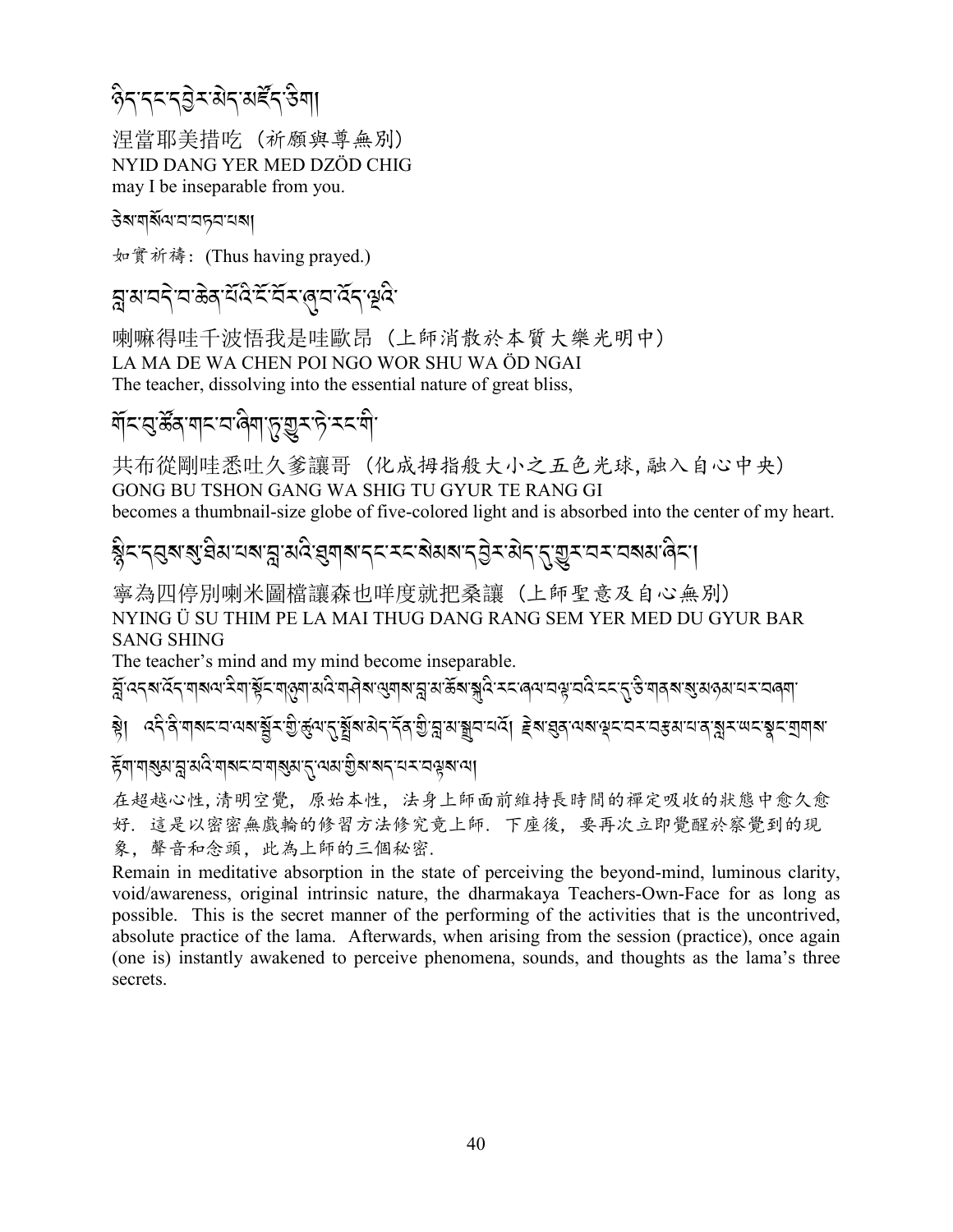# ব্<sup>নৰাক্টৰ স্কল্প প্ৰাপনীৰ <u>বিভি</u></sup>

包殿扎位喇嘛仁波切 (尊貴光明根本寶上師) PAL DEN TSA WAI LA MA RIN PO CHE Glorious root teacher, precious one

# বন্ম'শীষ্ট্ৰ'ৰ্বন'যন্ত্ৰ<sup>্</sup>ৰস্পৰাৰা

得哥汽我貝美殿素拉 (於我頂冠蓮花座上坐) DAG GI CHI WOR PED MAI DEN SHUG LA dwelling on the lotus seat on the crown of my head,

# বশ্ $ন্দ্ৰইন্দ্ৰীৰ্শইৰ্শনৰূমস্ট্ৰ|$

卡真千波古內傑中得 (以大慈悲心於收留我) KA DRIN CHEN POI GO NE JU ZUNG TE hold (me) through (your) great kindness,

# *{-\$?%-,\$?-G* A*-.%* R*?-P2-*)*=-.-\$?* R*=*,

苦桑吐吉悟珠少杜索 (身語意之成就祈賜予) KU SUNG THUG KYI NGO DRUB TSAL DU SOL bestow the accomplishments of body, speech and mind.

# <mark>ৃ</mark>ন্মশস্ত্ৰ স্ন্ৰ'মন্ত্ৰীসকলে স্থা

包殿喇美南怕他怕拉 (循蹈尊師勝義之行蹟) PAL DEN LA MAI NAM PAR THAR PA LA Towards the spiritual activities of the glorious teacher,

# <mark>ক্স</mark>্ব-উন্মান্ড ব্লাৱাৰ্ট্স, <u>ব</u>্ৰান্ড বিদ্ৰা

克就站洋落他麼吉讓 (剎那不生邪觀邪見網) KED CHIG TSAM YANG LOG TA MI KYE SHING wrong views not arising even for an instant,

# $\mathbf{\hat{s}}$  মৰ্হ্ন অম্বৰ্ম সম্পৰ্ক সম্পৰ্কীয়া

汽扎列怕通位木古吉 (虔心信師證行俱圓融) CHI DZED LEG PAR THONG WAI MÖ GÜ KYI through faith and devotion, seeing whatever (he) does as excellent,

#### ন্ন'মণ্ড্ৰ'ষ্ট্ৰন'ৰ্ম'ৰ্মৰ'ম্ব'ৰ্ম'ৰ্ম'ৰ্ম' বিশা J .<br>.<br>.

喇美淨拉仙拉就怕受 (願師加持恆入我心識) LA MAI CHIN LAB SEM LA JUG PAR SHOG may the blessing of the teacher enter into (my) mind.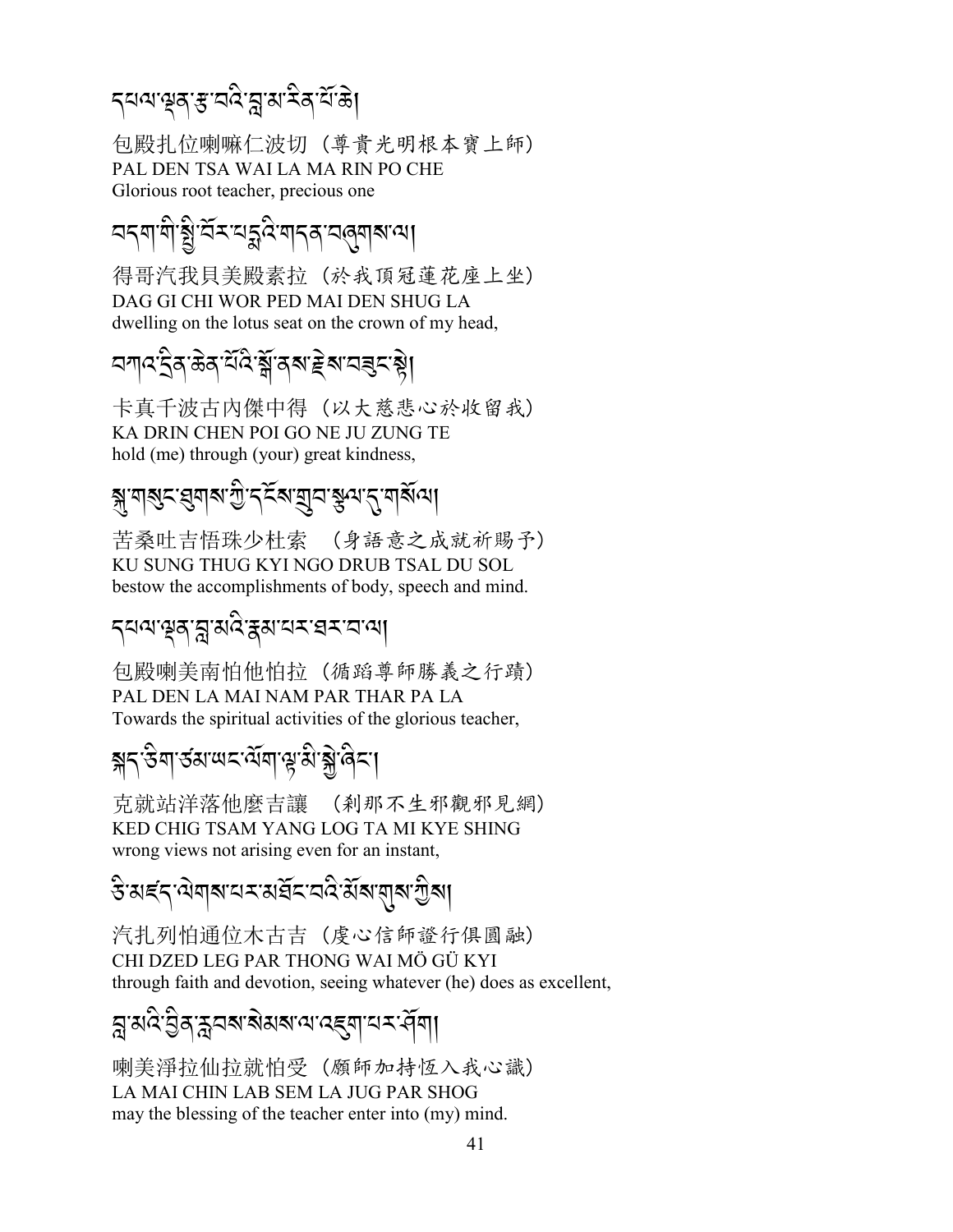# *द*दैब अर्क्षेत्र दुब गबुरा चब्बाब चंदे द्वो चन्नुसबा

地寸杜送沙貝給哇南 (現前三世功德悉具足) DI TSHON DU SUM SAG PAI GE WA NAM By this gesture, the accumulation of all virtue of the three times,

# *মমন্দিৰ ৰি'নন্দ্ৰ ই'ৱৰ্মৰাৰ্শ্বৰ মান*

讓敦悉地智美瑪古怕 (安樂愛執於我不著染) RANG DON SHI DEI DRI ME MA GÖ PAR without being touched by the stain of (wanting) personal peace and happiness,

#### য়য়৵ড়৶য়৶৶ৼঀড়ৢ৸ৼঀ৸৸৸৸৸

他耶仙千錯南瑪呂怕 (無邊如母有情盡無餘) THA YE SEM CHEN TSHOG NAM MA LU PA to all the unlimited hosts of sentient beings, without exception,

# য়ৢয়ৼ*৾ঀৼৠ৸ড়ৢৼ*৻ৼয়৻ড়৻ড়৻ৼয়য়৻

喇美將秋吐貝咕如悟(為得無上正覺我迴向) LA MED CHANG CHUB THOP PAI GYU RU NGO I dedicate to the cause of attaining unsurpassed enlightenment.

# ङे ऱ्यबारगुत फु र्रेयाबायदवा त्नु अवैः लयबा

側繞空杜瑞得喇美沙 (生生世世持明主師尊) TSHE RAP KUN TU RIG DAG LA MAI SHAG Throughout all lifetimes, the Lord of All Families, the teacher's feet

## *ঽ*ঀ৾৾੶ড়৶ৼড়ৼ৻ড়ৢৼ৻ৼ৻ৼ৻ৼ৻ৼৢৼ৻ৼ৻৸ৼ৸

得千可羅見杜米住哇 (安住大樂頂輪永不離) DE CHEN KHOR LOI GYEN DU MI DRAL WAR (remain) inseparably as the ornament of the great bliss chakra.

য়য়য়য়৸য়য়৾ড়য়ৼঀয়৸ড়ৢৼ৻ড়ঀৣৼ৻ৼ৻ড়৸

木古郎吉托衣就吐之 (以信心道師我心意合) MÖ GÜ LAM GYI THUG YID CHIG TU DRE Through the path of faith and devotion, may (your) mind and (my) mind become one.

# য়৻৸৸ড়৸ৼঢ়ঢ়৸৻৸ঢ়৸ঢ়৸৸৸৸৸ৼঢ়৸ৼ৻৸ঢ়৸ৼঀ৸৸

敦涅龍吉住貝扎西措 (祈賜二利吉祥自成就) DON NYI LHUN GYI DRUB PAI TA SHI TSOL Bestow all auspiciousness, the spontaneous accomplishment of the two aims.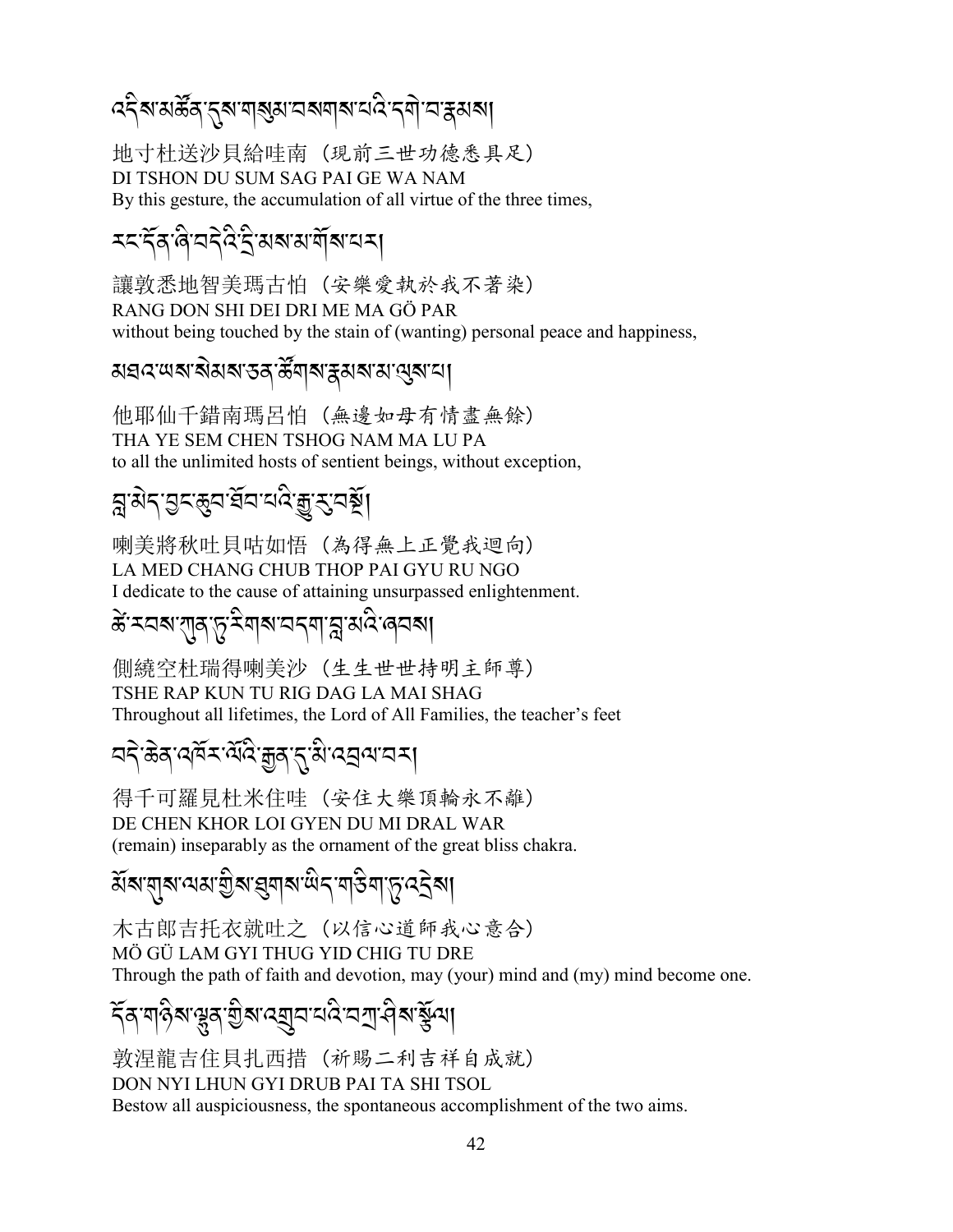ऄॺॱय़ऄॕॖॱऄॣॳॱ৴ৼড়ऻख़ॱग़ॾॕॖड़ॱय़ॺॱय़ॾ॔य़ॺॷॕॾॱॸॖऀऄॕॗड़ॱज़ॹॱज़ॾॎ॔ॴॱॷॳॶॎॷॷॷॷॷॷॷॷॷॷॷॷॴॷॴॷॴॷॴॷॴ ৰ্কৰাত্ত্বাৰ্ষামক্কুন মৰাষ্ট্ৰৰামন্ন বেনামন্ত্ৰী স্কুলৰ মাৰাৰ আৰু বিদ্যুত্ত্বা নিৰ্বৰ্তন অৰাজ্য আৰু মাৰাজ্য আৰ दे देंद्दायाबयादैयाञ्चेंदाङ्केदायाञ्चेबायाबाभूयायदे ददादुक्काङ्गेवायालकाञ्चेबायदाबाङ्गेदायया। यायाने बदाकार्या ৰ্যাদ্ৰা খ্ৰিমল্লযুক্ত প্ৰতিষ্ঠাৰীয়ে প্ৰতিষ্ঠাৰ পৰা প্ৰতিষ্ঠাৰ বিৰোধ কৰি প্ৰতিষ্ঠাৰ পৰি প্ৰতিষ্ঠাৰ পৰা প্ৰতিষ ঘ'ৰ বেৰু বতু পৰু আৰু প্ৰয়াৰ প্ৰয়াৰ কৰা হৈছে বুলি বুলি বুলি বুলি বুলি বুলি বিশ্বৰ বিদ্যালয় বিশ্বৰ বিদ্যালয় *ग़*ड़फ़ॖॱॸॸऄॕॺॱॸॸॸॴख़ॴॷॳफ़ॱॸॴॱॷॕऄॖॣॱॳख़ख़ॷॷॺॵॷॴॷऄॴॷऄॴॷॷॷॷॷॴॷॷॷॴॷॷॳॴ <u> ସୁধু। বিজিবজন্ম ইন্দ্ৰিয়াইপাৰ্থৰ প্ৰাপ্ত প্ৰধান আৰু দুৰ্ভিত প্ৰাপ্ত প্ৰথম কৰি প্ৰতিষ্</u>পত্ৰ প্ৰয়াই প্ৰতিষ্পতি ॷॸॱय़ॸॱय़ॗॱॺॺऀॱड़ॖॺॱॺॶॕॸॱदऀॱड़ऀॱॾॆॱॿॆॺॱय़ॺऀॱॺॺॱॻॖऀॱॿय़ॱॺ∣ढ़ॸॱख़ॖढ़ॱॺॕॸॱॺॱॺऀढ़ॱय़ॱक़ऀॸॱऄऀॱॷऀॸॱॸड़ॷख़ॴऀढ़ऄॱॶॺॺॱ <u>ঐৰ যুঁ মুঁ</u>নাড্ৰেৰ্ছ ষ্টু বৰ্ষ্টৰ বাব্ৰাইৰ ওপৰ ৰাষ্ট্ৰৰ স্বাৰ্থ বৰ্ষ্ট হৈ নিৰ্বাৰৰ যুগত স্বাৰৰ অন্য কৰি বাৰ্ত্ত *ጜ*ጟፚ፟ጞጟ፟ኇ፟ቑጜጞጜቔቑቚጞቔጜቜጞቘጜቘጞቔዿጜቑቜዹጜቑቘጞጜቑቑጞቔጞቝቑጜ፝ቑቚጞቑዹጞቝጞቝቑጞጞቑጜጜጜቑጞጜ ষ্টিমতাৰ্যা

如是在唸誦完迴向, 發願, 和吉祥祈願文之後, 下座後行者進行日常生活之行為. 同時在 一座一座修行之間,觀想所有飲食之本質是甘露,所有衣飾為供養呈獻給頂上上師尊之聖 袍,不論六種感官所生起經驗到的任何現象,均不要用凡心思想來反應覺受,而要保持著 如同本尊, 咒語和無上智慧的自性, 在夜晚臨睡前, 祈禱睡眠中能夠保持光明狀態, 然 後觀想上師從頭頂上經梵穴進入心間四瓣蓮花之中央.

将心意專注在將光明充滿全身,並溶入在光明慧空無別之空覺之中. 在此不昏沈, 不散亂 之狀態下進入睡眠. 一旦醒時, 切斷一切放逸, 散亂, 漂盪的各種思想而保持清明透澈的 光明狀態中, 如此行者將可以在睡夢之中持續保持清明, 再次, 在晨起時, 觀想上師從中 脈中升起, 愉悦的端坐在頭頂上方空中, 如此再繼續前面的修法.

再者, 在死亡時刻來臨時, 藉著清明, 覺性, 和空間的交織混融, 行者保持在禪修狀態中, 此為遷識(頗哇)法的最上法門. 假若能力尚不能極, 則在死亡中陰身狀態時, 憶念此三 種瑜珈階次,則將可得到解脫. 因此, 行者須時時保持純淨信心, 虔誠, 誓守三昧耶戒, 精勤的修持積聚福德智慧二資糧.

如前所述, 修習四前行以轉心識, 依次第積聚資糧和淨化業障, 直至行者經驗感應到每一 種前行, 特别是上師相應法, 因為上師相應法實際上乃是密宗最深奧最重要的法門, 所以, 如果把握住此有力的修行法門並全心精勤的修習之,則無須修習其他生起次第和圓滿次第 瑜珈的法門而能往生於:納雅蓮花淨土. 如奇蹟般, 行者可超越四種明持法門而直至上師 圓滿智慧的境界.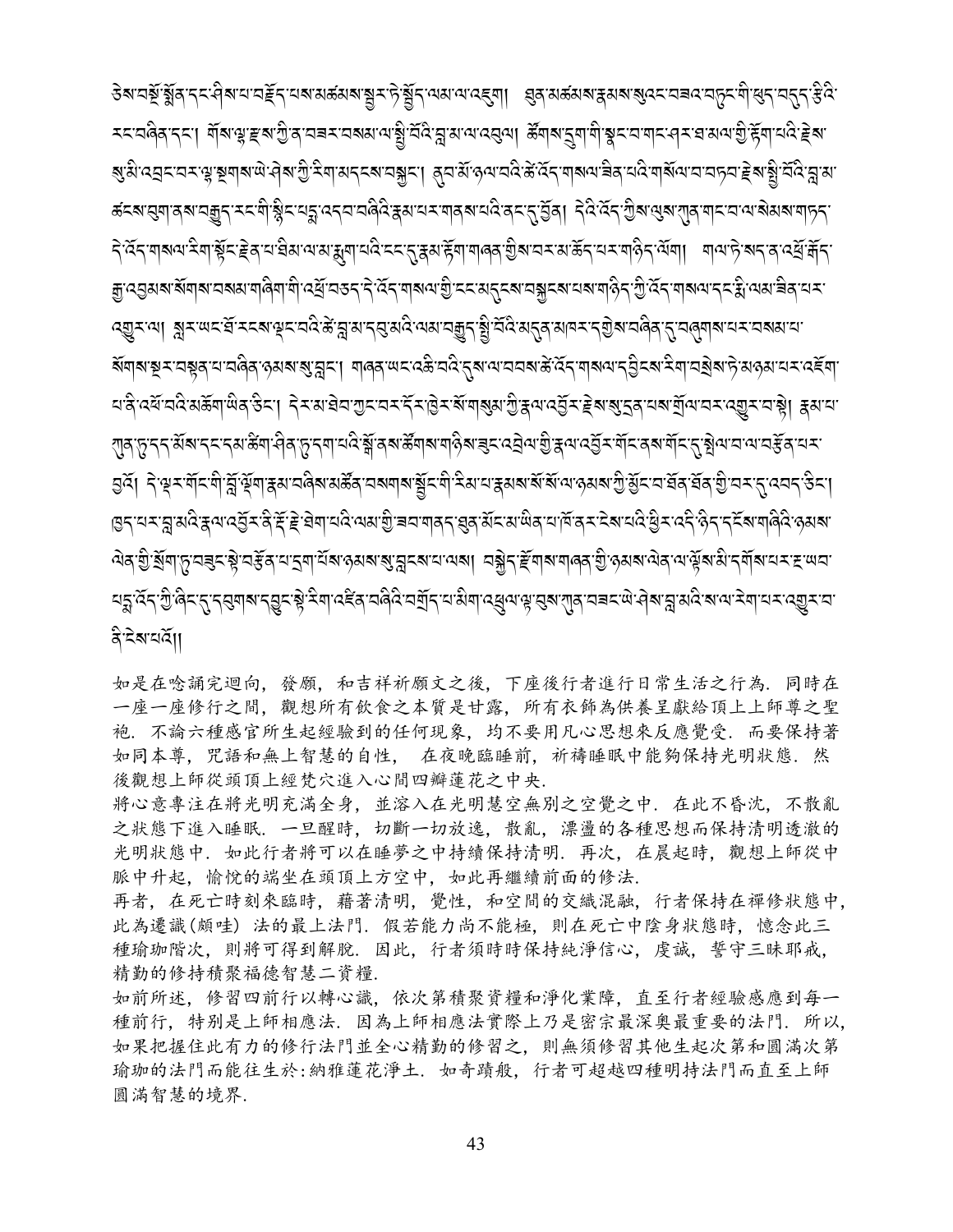Thus, having recited the dedication, aspiration, and auspicious (prayers), at this point, one enters into everyday conduct. Also, in the between all sessions, think that the "freshness" of drink and food's nature is amrita and (all) clothes are divine garments offered to the lama on one's crown. Whatever arises as the phenomena of the six senses, do not follow with ordinary thoughts but preserve radiant, natural, awareness of the deity, mantra, and primordial wisdom. In the evening when going to sleep, pray to be able to hold the luminous clarity. Afterward, the teacher on the crown of one's head passes down through the aperture of Brahma to one's heart which is in the form of a four-petaled lotus. The mind, focusing on the light that fills the whole body, is absorbed in the naked, luminous clarity of void/awareness. In this state, without dullness, without being disturbed by other thoughts, one falls into sleep. If one should awaken, then cut off all the erratic, wild, scattered, wandering, and various kinds of thinking and by preserving the radiant state of luminous clarity, one will be able to hold the luminous clarity of sleep and dreams. Again, at dawn, when rising, think that the teacher ascends through the central channel and is joyfully seated in the sky in front above one's head, etc., and resume former practice.

Also, at the time of death, by the mingling of luminous clarity, awareness and space, one remains in meditation which is the supreme transference (phowa) practice. However, if one cannot arrive at this, then in the Bardo, by recalling the three yogic procedures, one will be come liberated. Therefore, through keeping at all times very pure faith, devotion, and samaya vows, diligently develop and increase the practice of the union of the two accumulations.

In the manner as shown above, (practice) the four ways of turning the mind, the stages of accumulation and purification, striving until one experience the results of each and especially the Guru Yoga because it alone actually is the profound, essential extraordinary path of the Vajrayana. So, by holding to this vital practice of the main practice and practicing this with extreme diligence, there is no need to care about the other practices of the arising and perfecting yogas, and one will draw breath in the pure land of Nga Yab Pema Od. Like magic, one will traverse (the stages) of the four vidyadharas and will certainly reach the level of the wholly perfect primordial wisdom teacher.

*\$%-8* A *\$-Y* A*.-0:* A *-3* J*-:* R*2?-5-\$.%-=?*,

若誰願從輪迴火宅中

If there are any wise persons who desire to be completely freed

*i3?-0<-,<-:.* R*.-]* R*-w/-:\$:-3(* A*?-/*,

完全解脫智慧諸行者

From the hot torments of the fire pit of samsara, (they should)

*=3-3(* R *\$-u* R */-0:* A*-.2%-0* R *-:.* A*-2*! J*/-.%-*,

應依如眾樹王此勝法 Rely on this supreme path (which like) the king of trees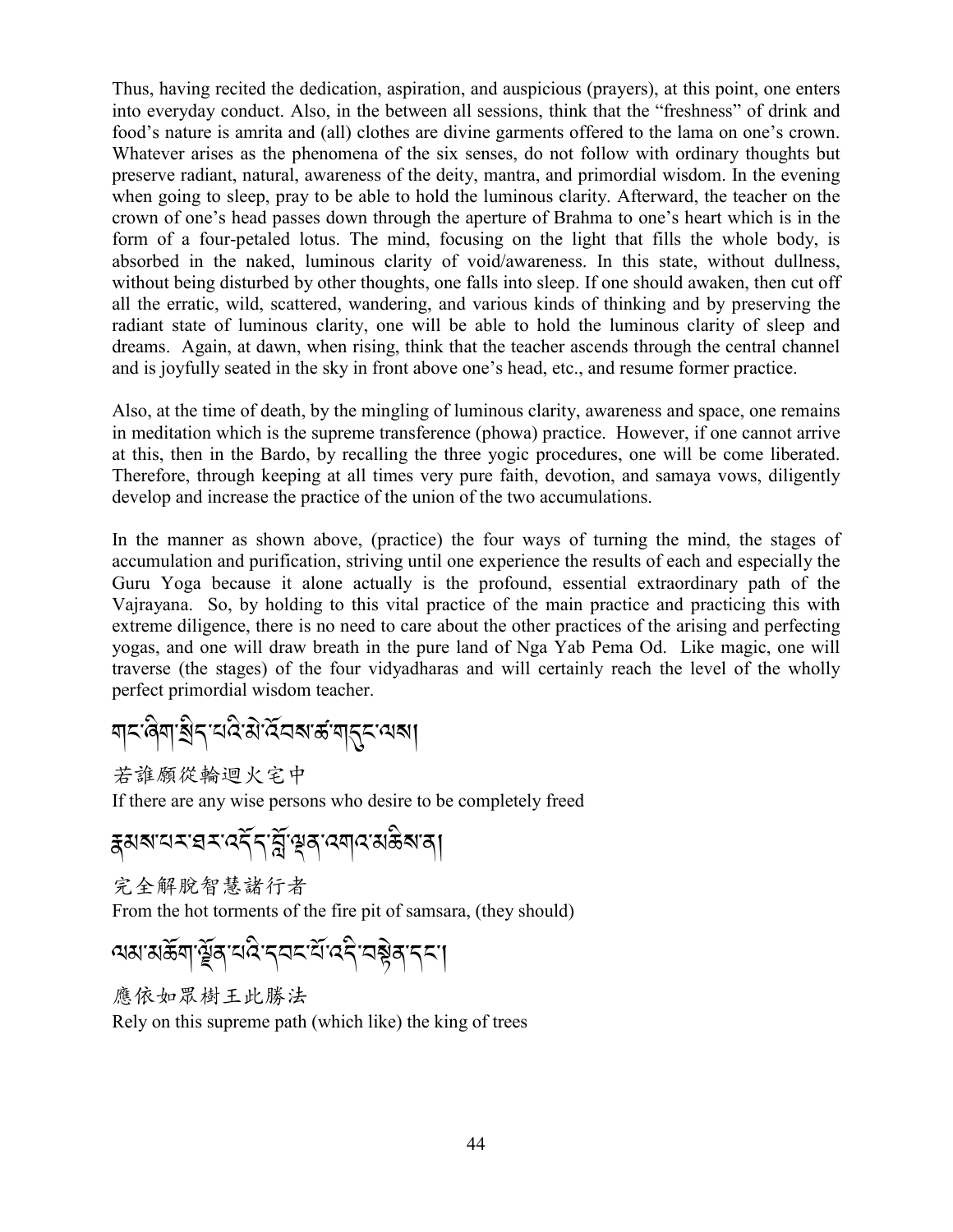願以菩提庇蔭能證悟 Will revive one in its cool, dense shade, enlightenment.

<u> ঐযাঝ'ন্ডুঝ'মন্ত্ৰ'মোন ব্ৰাণ্ডুবৰাক্ষ্ণ'ৰে মীনো</u>

藉著清淨善行之功德 By the power of good deeds, may all beings throughout space

য়য়ড়ৄৼ৸ৼ৻৸৻৸য়ৼ৻৸য়৸ড়৸

十方眾生能行此深教 By becoming the followers of this profound teaching,

$$
\mathbb{E}[\mathbb{E}[\mathbb{E}[\mathbb{E}[\mathbb{E}[\mathbb{E}[\mathbb{E}[\mathbb{E}[\mathbb{E}[\mathbb{E}[\mathbb{E}[\mathbb{E}[\mathbb{E}[\mathbb{E}[\mathbb{E}[\mathbb{E}[\mathbb{E}[\mathbb{E}[\mathbb{E}[\mathbb{E}[\mathbb{E}[\mathbb{E}[\mathbb{E}[\mathbb{E}[\mathbb{E}[\mathbb{E}[\mathbb{E}[\mathbb{E}[\mathbb{E}[\mathbb{E}[\mathbb{E}[\mathbb{E}[\mathbb{E}[\mathbb{E}[\mathbb{E}[\mathbb{E}[\mathbb{E}[\mathbb{E}[\mathbb{E}[\mathbb{E}[\mathbb{E}[\mathbb{E}[\mathbb{E}[\mathbb{E}[\mathbb{E}[\mathbb{E}[\mathbb{E}[\mathbb{E}[\mathbb{E}[\mathbb{E}[\mathbb{E}[\mathbb{E}[\mathbb{E}[\mathbb{E}[\mathbb{E}[\mathbb{E}[\mathbb{E}[\mathbb{E}[\mathbb{E}[\mathbb{E}[\mathbb{E}[\mathbb{E}[\mathbb{E}[\mathbb{E}[\mathbb{E}[\mathbb{E}[\mathbb{E}[\mathbb{E}[\mathbb{E}[\mathbb{E}[\mathbb{E}[\mathbb{E}[\mathbb{E}[\mathbb{E}[\mathbb{E}[\mathbb{E}[\mathbb{E}[\mathbb{E}[\mathbb{E}[\mathbb{E}[\mathbb{E}[\mathbb{E}[\mathbb{E}[\mathbb{E}[\mathbb{E}[\mathbb{E}[\mathbb{E}[\mathbb{E}[\mathbb{E}[\mathbb{E}[\mathbb{E}[\mathbb{E}[\mathbb{E}[\mathbb{E}[\mathbb{E}[\mathbb{E}[\mathbb{E}[\mathbb{E}[\mathbb{E}[\mathbb{E}[\mathbb{E}[\mathbb{E}[\mathbb{E}[\mathbb{E}[\mathbb{E}[\mathbb{E}[\mathbb{E}[\mathbb{E}[\mathbb{E}[\mathbb{E}[\mathbb{E}[\mathbb{E}[\mathbb{E}[\mathbb{E}[\mathbb{E}[\mathbb{E}[\mathbb{E}[\mathbb{E}[\mathbb{E}[\mathbb{E}[\mathbb{E}[\mathbb{E}[\mathbb{E}[\mathbb{E}[\mathbb{E}[\mathbb{E}[\mathbb{
$$

蓮花光美純淨佛土中 Without regressing, through joy, swiftly enter into

धैर:अै भूँषा यर दबाद यब ग्रुर दहवा सेंबा।

迅速進入無退愉悅地。

That beautiful City of Pure Land of the Lotus Light.

<del>ᢃ</del>ब बाक्र साब र बया बाब र बाब र र बुदि स्नै र बिबा बी ह्वाङ्क बाब खुबाब बाबु बाद् से स्व स्व दि र बा र दें बाद र ब सेन्द्रलेब पुत्रायदीले । ब्रूमयर्गेन यदेखिगबायबेयबाटे लेन उन्हों गबलायमयहेवाङ्कमाण्यादिन ङ्ग्रेषायने यदे नगढिगब *ड़*ॱঀয়ৼ৶ৼৼৼৗয়৸ৼড়৻ড়৾৶ৼ৻ড়৸ৼ৻ৼ৻ৼ৾ৼৢ৻৸৸৻৸ৼ৻ৼৣড়৻৸৸ৼঀৼ৸ৼ৸ৼ৸ৼ৸ৼ৸ৼ৸ৼ৸ৼ৸ৼ৻ড়৾ৼ৻ড়৾ৼ৻ড়৾ৼ৻ড়ৼ৻৸ৼ৻ য়ৄয়ৼ৸ৼ৾৾৾য়ৣ৾৾য়৻ৼৢ৸৶ড়ঢ়ড়৻ড়৸ৼ৸ৼ৸ড়৸ৼ৸ৼঢ়৸ৼৼড়৸ৼৼঢ়৸ৼ৸ৼৼ৸ৼ৾ৼ৸ৼ৸ৼ৸ৼ৸ৼ৸ৼ৻ড়৻ড়৻য়৾ৼয়ৼ৻ *෬*৾ৼঀয়ড়৸ড়৾ৼঀয়ৼৼৼড়৻ৼৼৼ৻ড়য়ৼঀৼৼ৻ড়ৼ৻ৼঀৼ৻ৼঀৼ৻ড়ঀ৻ড়৻ড়৻ড়৸ড়ঢ়৻ড়৸ৼ৻ড়ঀৼ৻ড়ড়৻ড়৻ড়৻ড়৻ড়৻ৼ৻ৼ৻ৼ৻ । এর্বান্দ্রপ্রান্ত বিশ্বান্দ্রপ্রান্ত বিশ্বান্ত প্রান্ত প্রান্ত করি বিশ্বান্ত প্রান্ত প্রান্ত প্রান্ত প্রান্ত <u> ୩</u>୧ुर्क्र<ह्रायेषाबाद्यरञ्चरादाञ्चे। ददैबागुराबदायबाग्नुद्विदायबाघुँषाबाबवराष्ठुदाद्वेषादरदद्वेयार्क्रदाबर्केञ्चञ्जबंदा ख्यबाद् दार् ब्ले वर्ष ब्ले का वाद्य स्वार्थ स्था ।।

如是, 此日誦前行稱作 " 雙運道車 ". 此為上師, 圓滿(本尊) 和心意(空行) 之 新伏藏, 此無上甚深秘密之"空行心髓". 雖然以前也曾編寫過, 仍有些小地方未解釋清 楚, 我(法王) 希望能另外編寫較易唸誦和禪修之法本. 最近收到 Tulpaiku Jigme Choying Norbu Don-thamche-drupai-de 從 Kongyul Len Ri Sang-ngak Cho-zong 寄來 的信請求說:"請您務必完成此法因為此法確定能利益所有幸運的初學密法者進入正道" 基於此點,我,明持之子,無畏金剛智,在三十四歲依希瓦年,智慧的八月初十日,當月